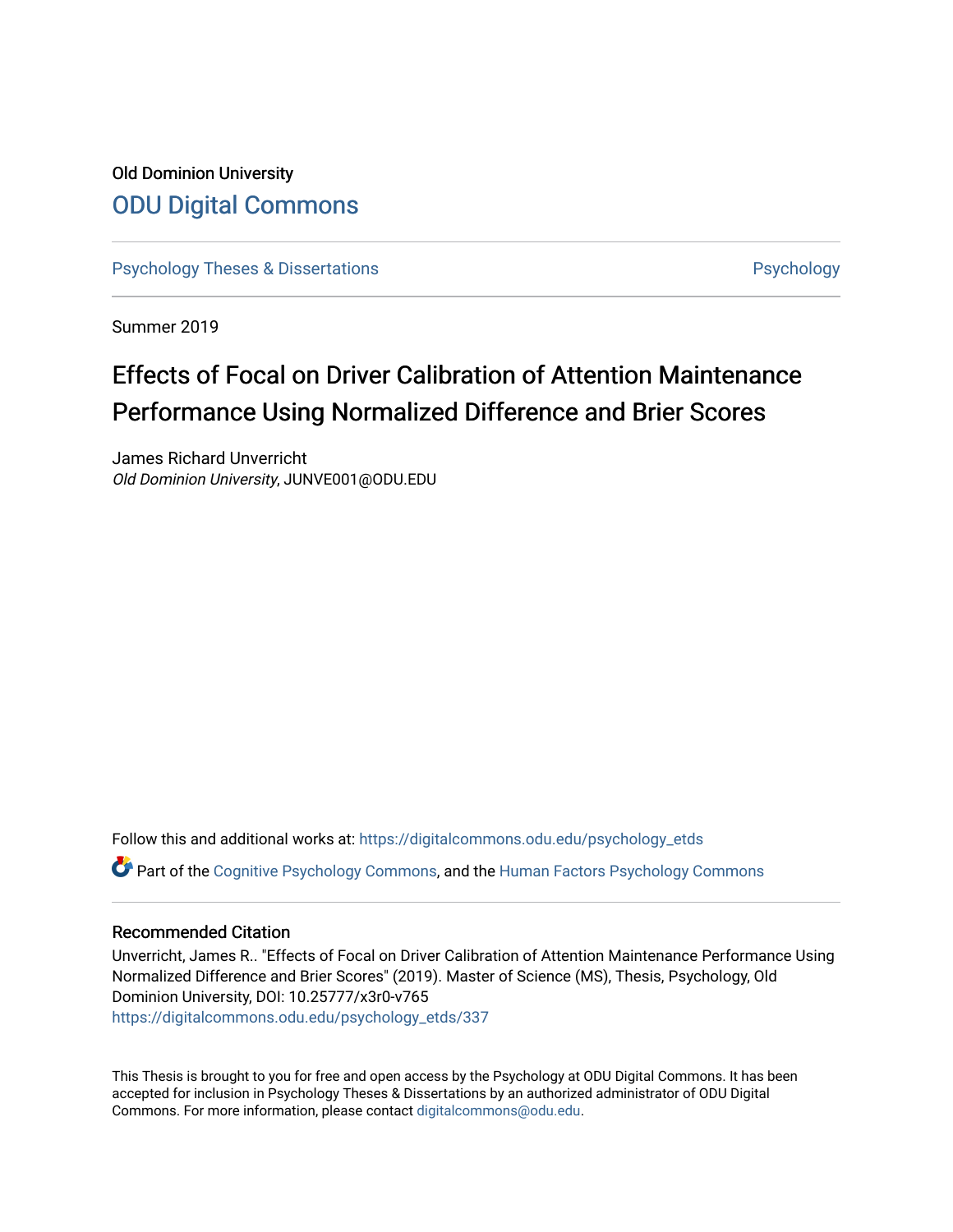#### **EFFECTS OF FOCAL ON DRIVER CALIBRATION OF ATTENTION**

# **MAINTENANCE PERFORMANCE USING NORMALIZED DIFFERENCE AND**

### **BRIER SCORES**

by

James Richard Unverricht B.S. May 2017, Old Dominion University

A Thesis Submitted to the Faculty of Old Dominion University in Partial Fulfillment of the Requirements for the Degree of

# MASTER OF SCIENCE

## **PSYCHOLOGY**

# OLD DOMINION UNIVERSITY August 2019

Approved by:

Yusuke Yamani, Ph.D. (Director)

Jing Chen, Ph.D. (Member)

Xiaoxiao Hu, Ph.D. (Member)

William Horrey, Ph.D. (Member)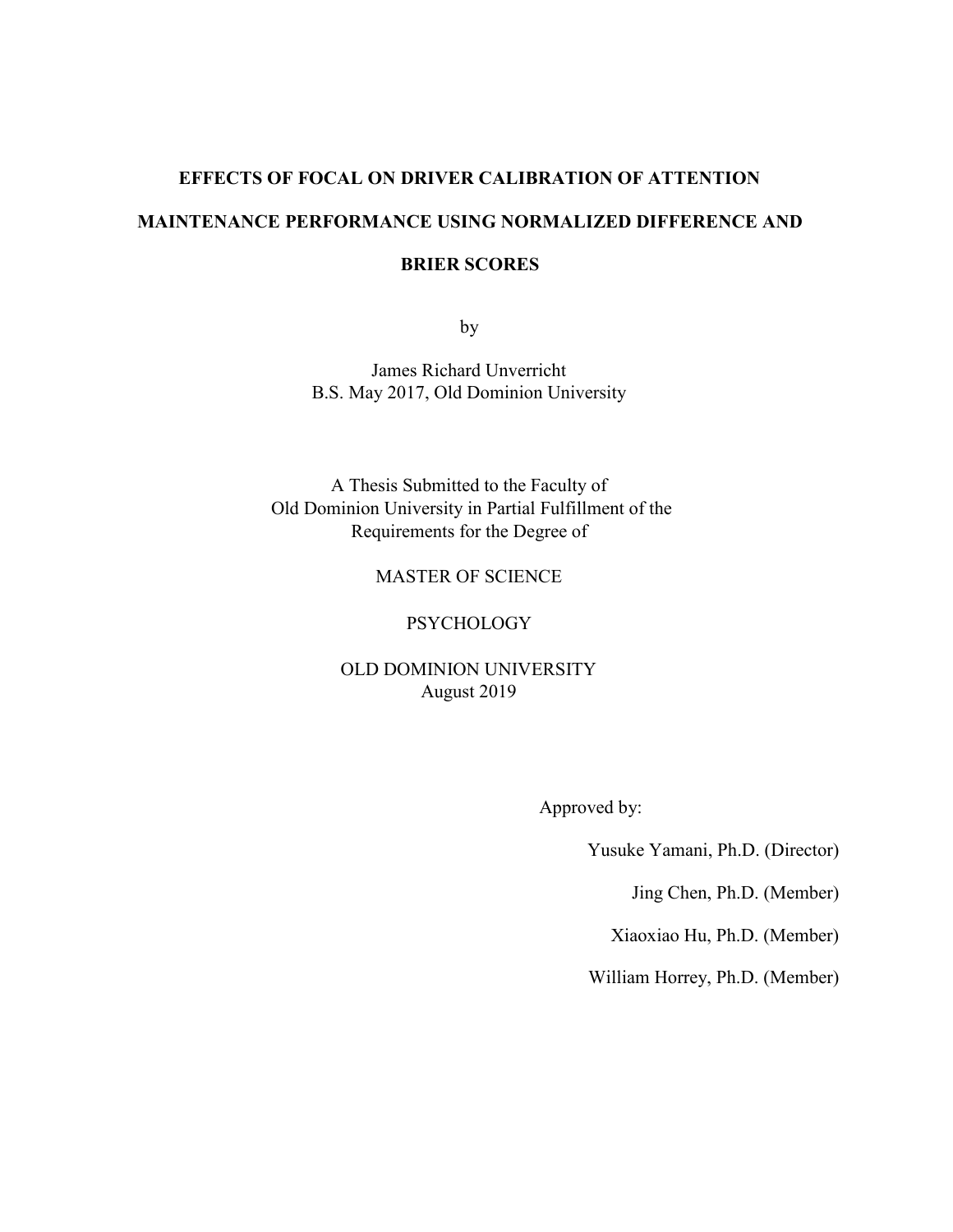#### **ABSTRACT**

## EFFECTS OF FOCAL ON DRIVER CALIBRATION OF ATTENTION MAINTENANCE PERFORMANCE USING NROMALIZED DIFFERENCE AND BRIER SCORES

James Richard Unverricht Old Dominion University, 2019 Director: Dr. Yusuke Yamani

Young drivers are specifically poor at maintaining attention to the forward roadway while driving. Additionally, drivers are poorly calibrated to their own abilities, often overestimating their driving skills. The current research examines the effect of FOCAL on a young driver's calibration using two different measures, normalized difference scores and the Brier score. Thirty-six participants received either FOCAL or Placebo training program, immediately followed by driving simulator evaluation of their attention maintenance performance. In the evaluation drive, participants had driven through four scenarios in a driving simulator with their eyes tracked. Participants were asked to perform a mock visual search task on a tablet simulating an infotainment in-vehicle system while driving in each scenario. After each drive, participants filled out a questionnaire for the Brier score. Once all drives were complete, the participant filled out one final questionnaire used for the normalized proportion of glances. FOCAL trained drivers performed better than Placebo trained drivers on attention maintenance and were greater calibrated using the normalized proportions measure. The brier score measure did not find any significant differences. Theoretical and practical implications and future directions are discussed.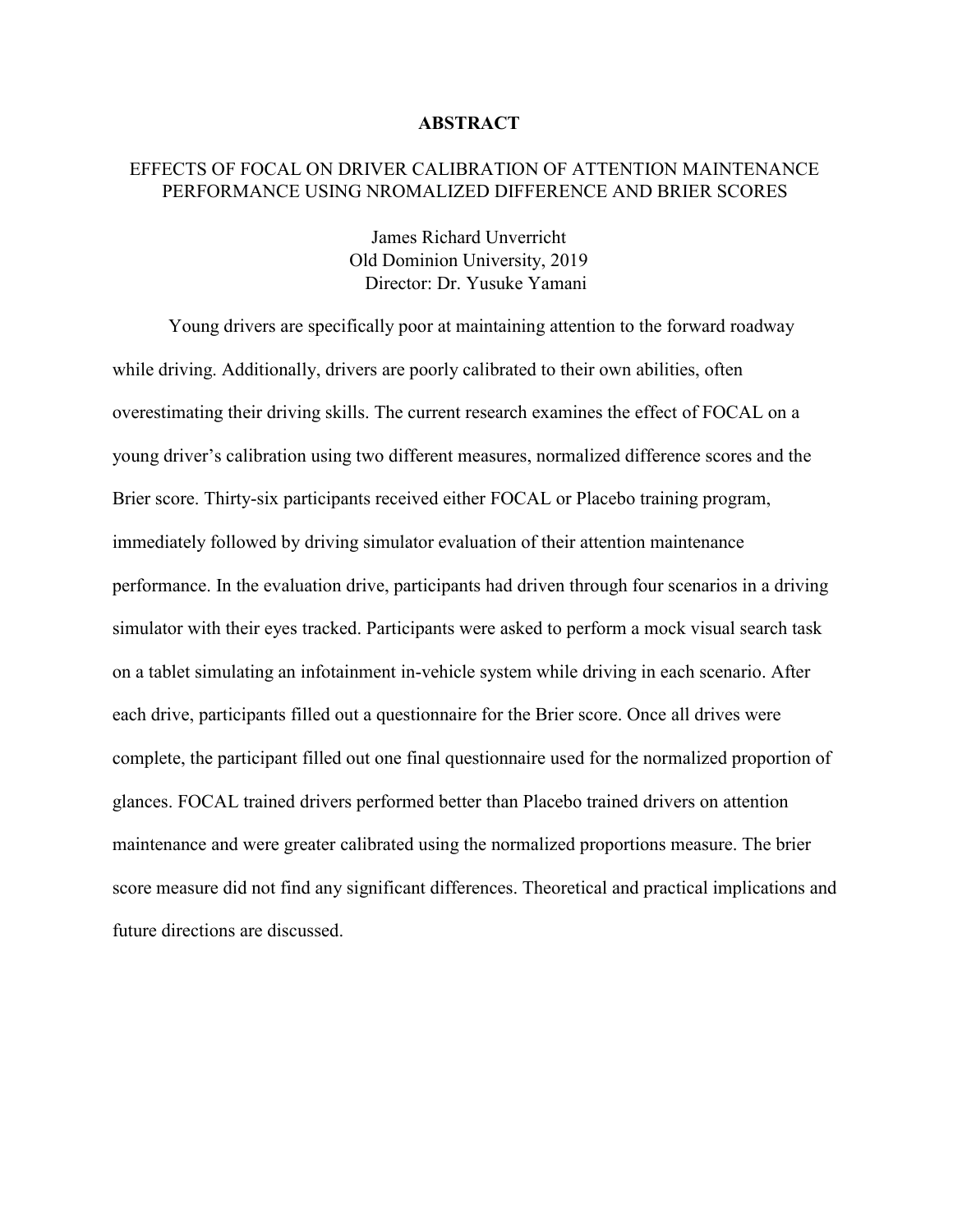Copyright, 2019, by James Richard Unverricht, All Rights Reserved.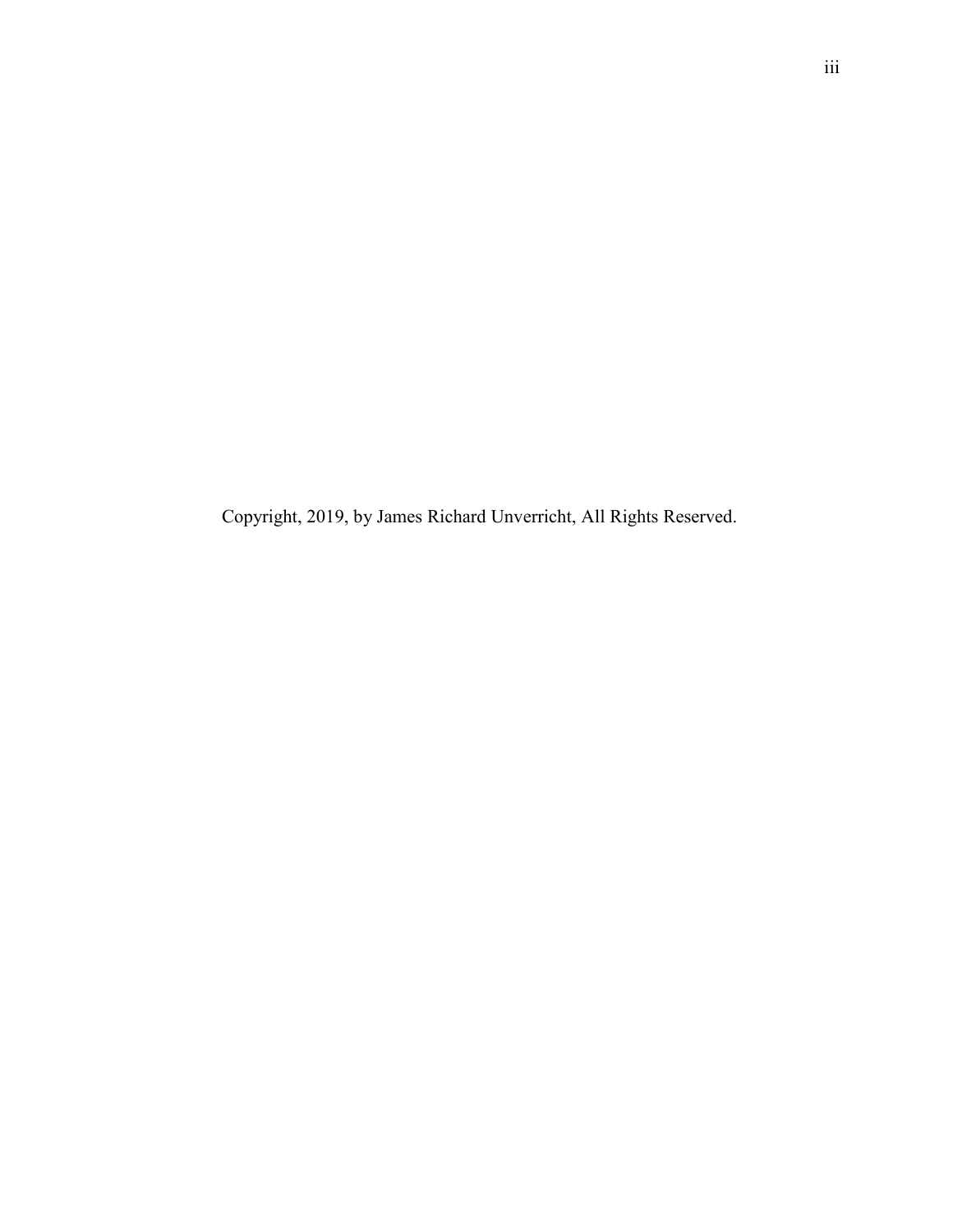For Mom, Dad, Grandma, Nini, and the countless others who helped me along the way.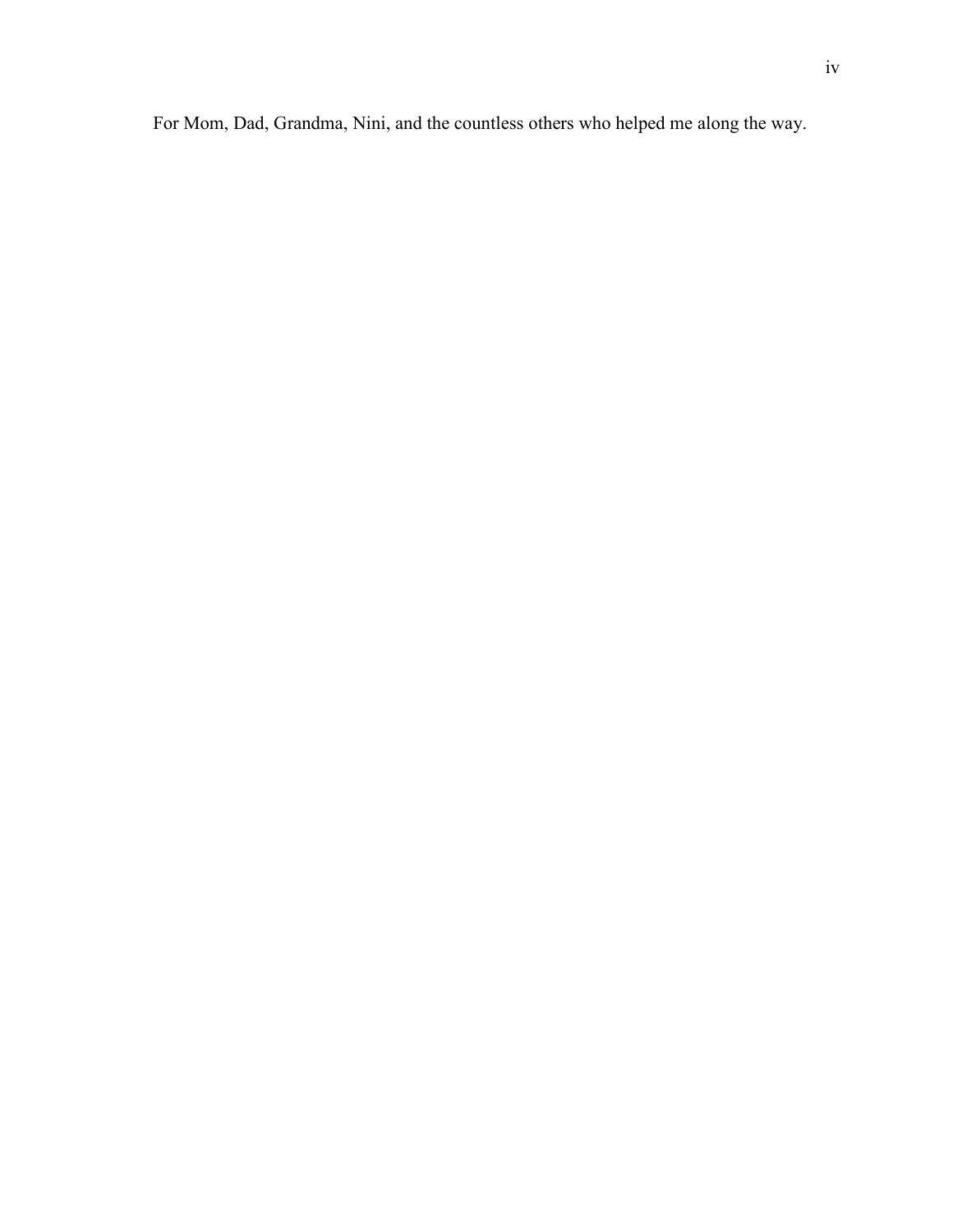#### **ACKNOWLEDGEMENTS**

 I would like to thank all the wonderful and plentiful people who have helped me to complete this thesis. First and foremost, I would like to thank my advisor Dr. Yusuke Yamani. For the past two years your guidance and patience have been integral for my success. You routinely go above the call of duty for your students and for that I am forever grateful.

 Second, I would like to thank all of those who had and do reside on my thesis committee, Dr. Jing Chen, Dr. Bill Horrey, Dr. XiaoXiao Hu, and Dr. James Paulson. Throughout this process, you have given me great recommendations, insight, and above all your time. Thank you for serving on my committee.

 Third, I must express gratitude for the countless number of wonderful interactions I have had with faculty and fellow students. Each of those interactions have developed me further as a researcher and a person. Though we may be on different journeys, I am grateful for the kindness and support I continue to receive.

 Finally, thank you to the myriad of family and friends that have supported me along the way. Specifically, thank you Grandma, for housing me when times were rough and keeping me on track to chase my dreams. Nini, for always supporting me and being my biggest fan. Kwaku, for instilling the belief in me that I can accomplish great things. And to my wonderful parents, thank you for making me the person I am today. It is because of all the important people in my life that I have been able to achieve what I have thus far.

v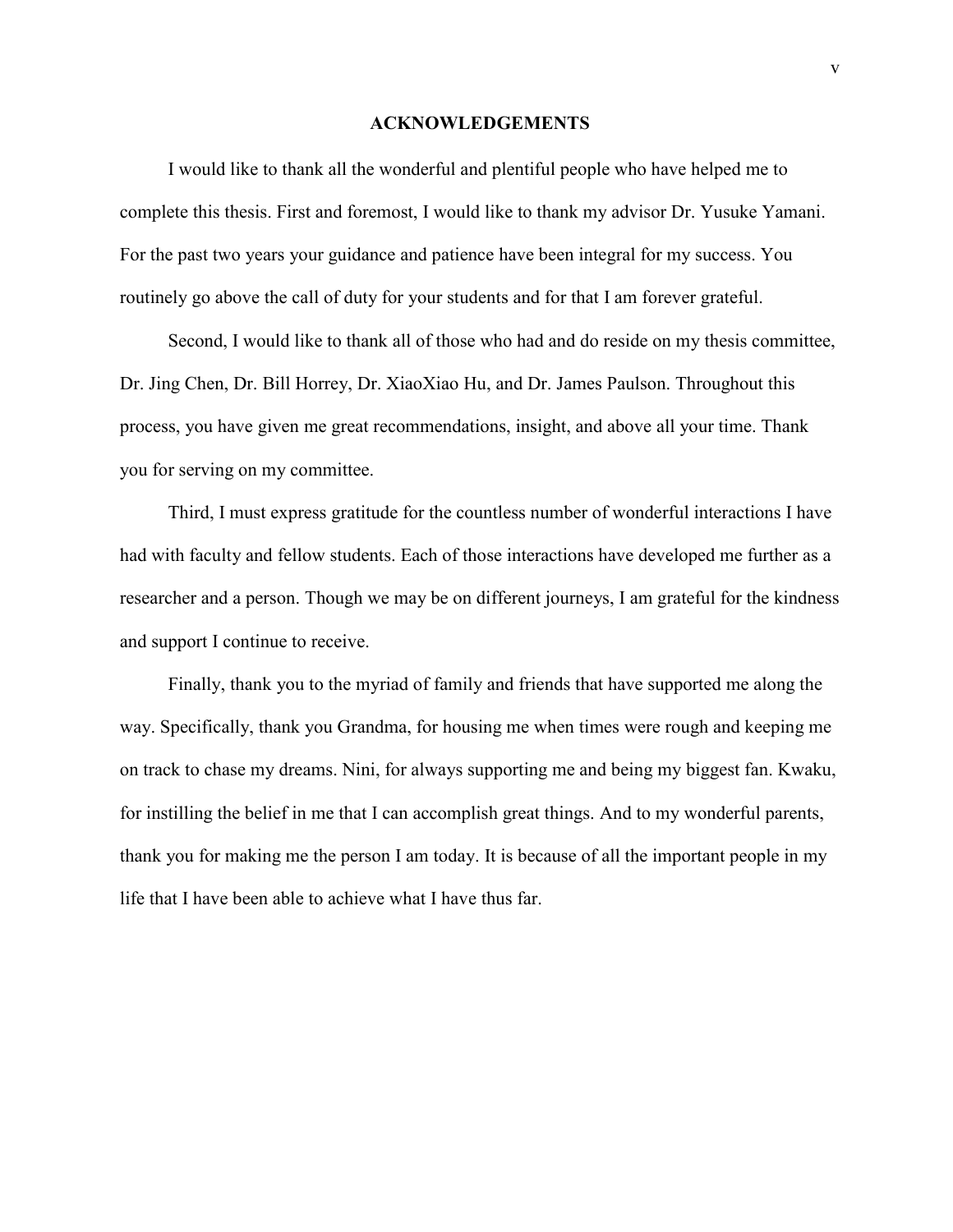# **TABLE OF CONTENTS**

|                | Chapter                                                      |  |
|----------------|--------------------------------------------------------------|--|
| $\mathbf{I}$ . |                                                              |  |
|                |                                                              |  |
|                |                                                              |  |
|                |                                                              |  |
|                |                                                              |  |
|                |                                                              |  |
|                |                                                              |  |
| $\Pi$ .        |                                                              |  |
|                |                                                              |  |
|                |                                                              |  |
|                |                                                              |  |
|                |                                                              |  |
|                |                                                              |  |
|                |                                                              |  |
|                |                                                              |  |
| Ш.             |                                                              |  |
|                |                                                              |  |
|                |                                                              |  |
| IV.            |                                                              |  |
|                |                                                              |  |
|                |                                                              |  |
|                |                                                              |  |
|                |                                                              |  |
|                |                                                              |  |
|                |                                                              |  |
|                |                                                              |  |
|                | B. MOTION SICKNESS SUSCEPTIBILITY QUESTIONNAIRE SHORT-FORM50 |  |
|                | $C_{\cdot}$                                                  |  |
|                |                                                              |  |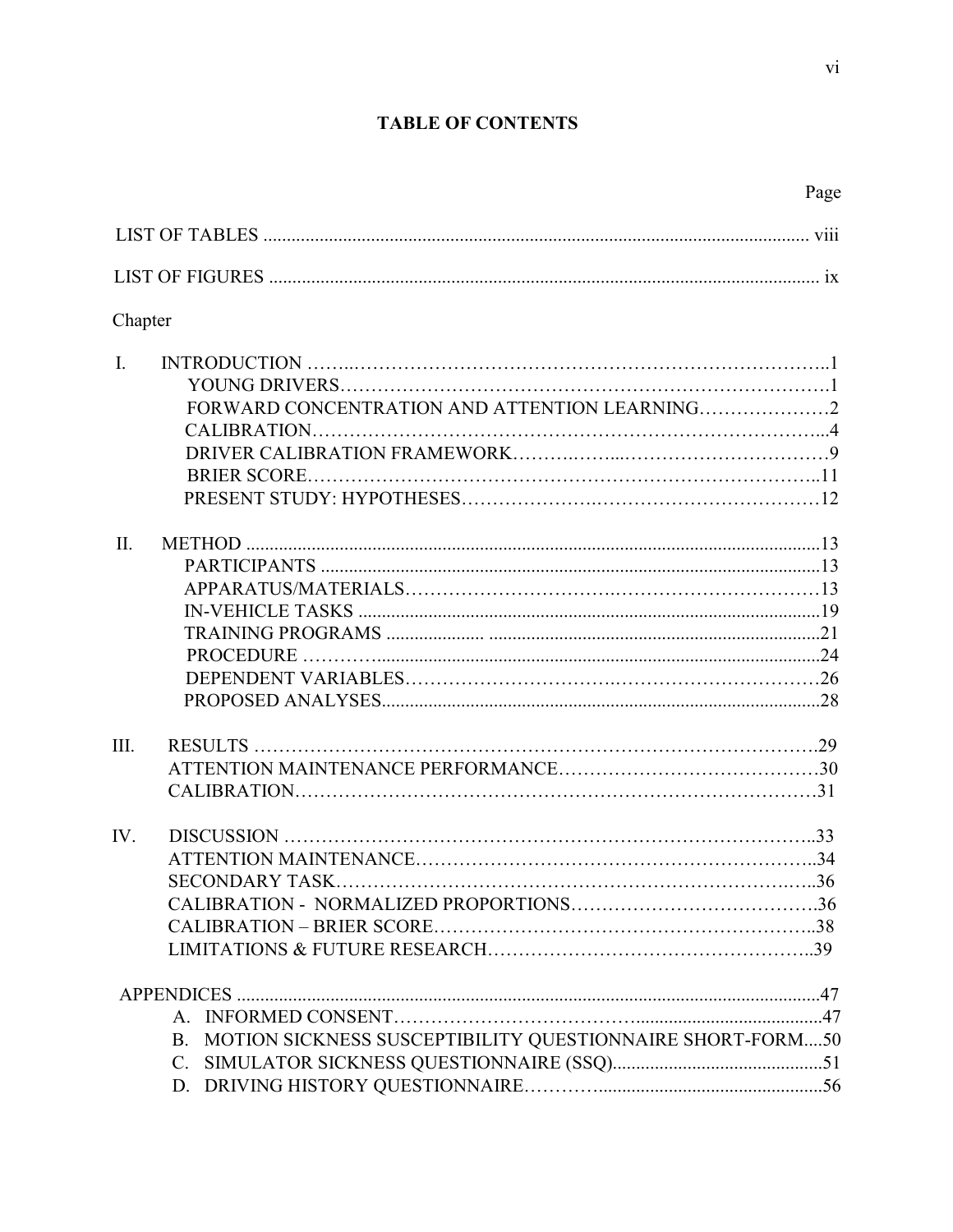|--|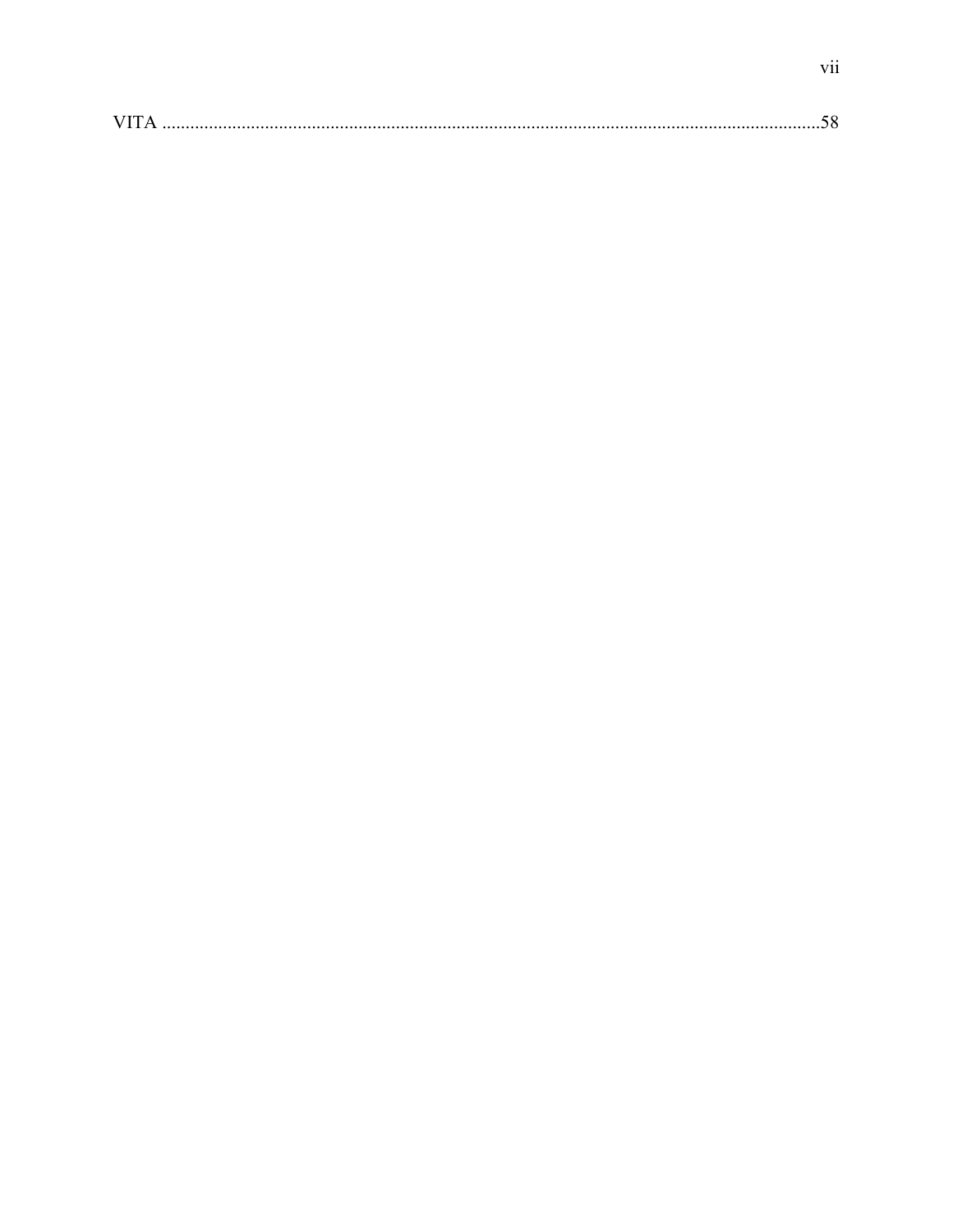# **LIST OF TABLES**

| Table |                                                                         | Page |
|-------|-------------------------------------------------------------------------|------|
|       |                                                                         |      |
|       |                                                                         |      |
|       |                                                                         |      |
|       | 4. Proportion of in-vehicle glances over the threshold across studies34 |      |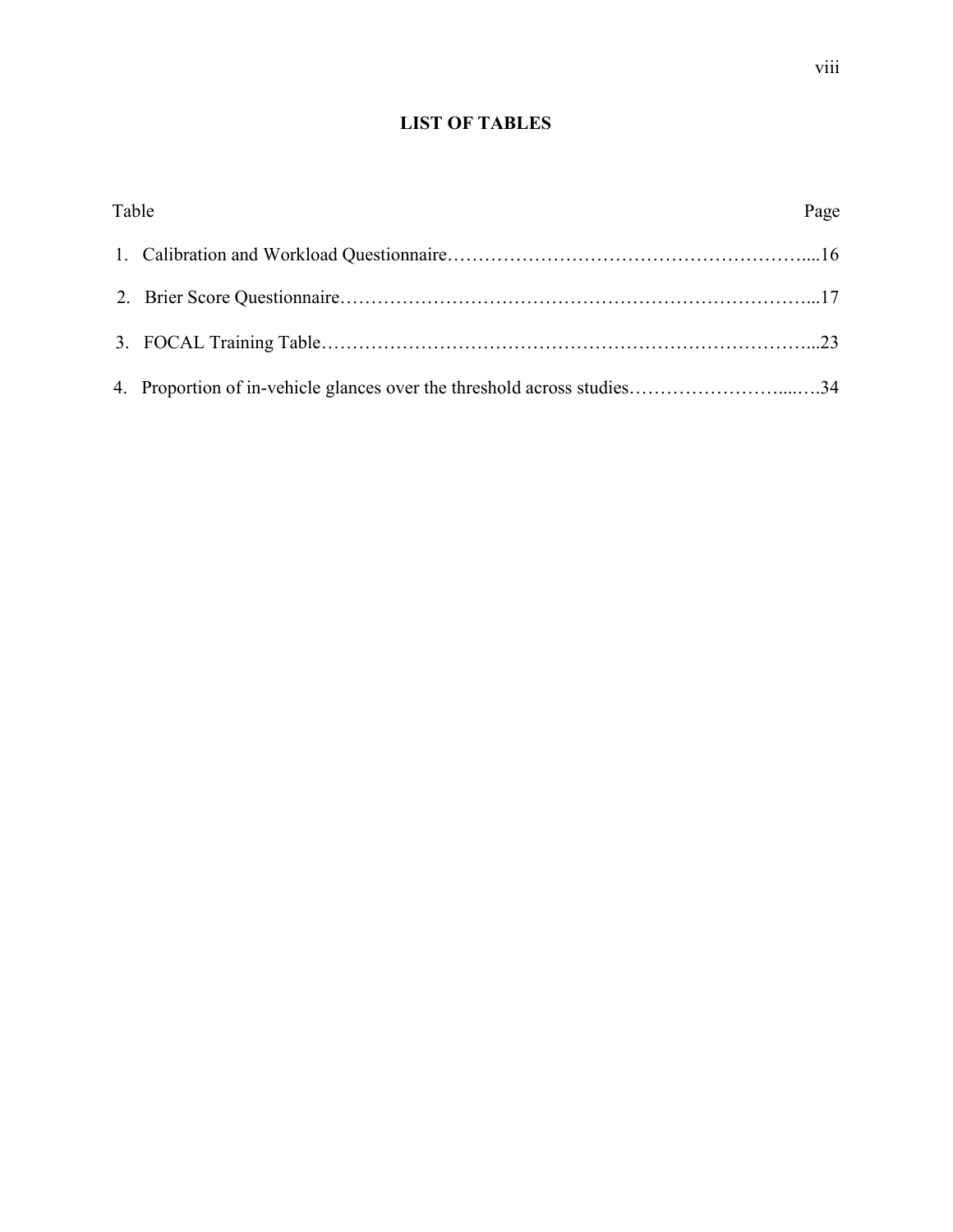# **LIST OF FIGURES**

#### Figure Page

| 2. Outcomes of losing control using Task-Capability Interface Model7       |  |
|----------------------------------------------------------------------------|--|
|                                                                            |  |
|                                                                            |  |
|                                                                            |  |
|                                                                            |  |
|                                                                            |  |
|                                                                            |  |
| 9. Cumulative Distributive Function of Attention Maintenance Performance21 |  |
|                                                                            |  |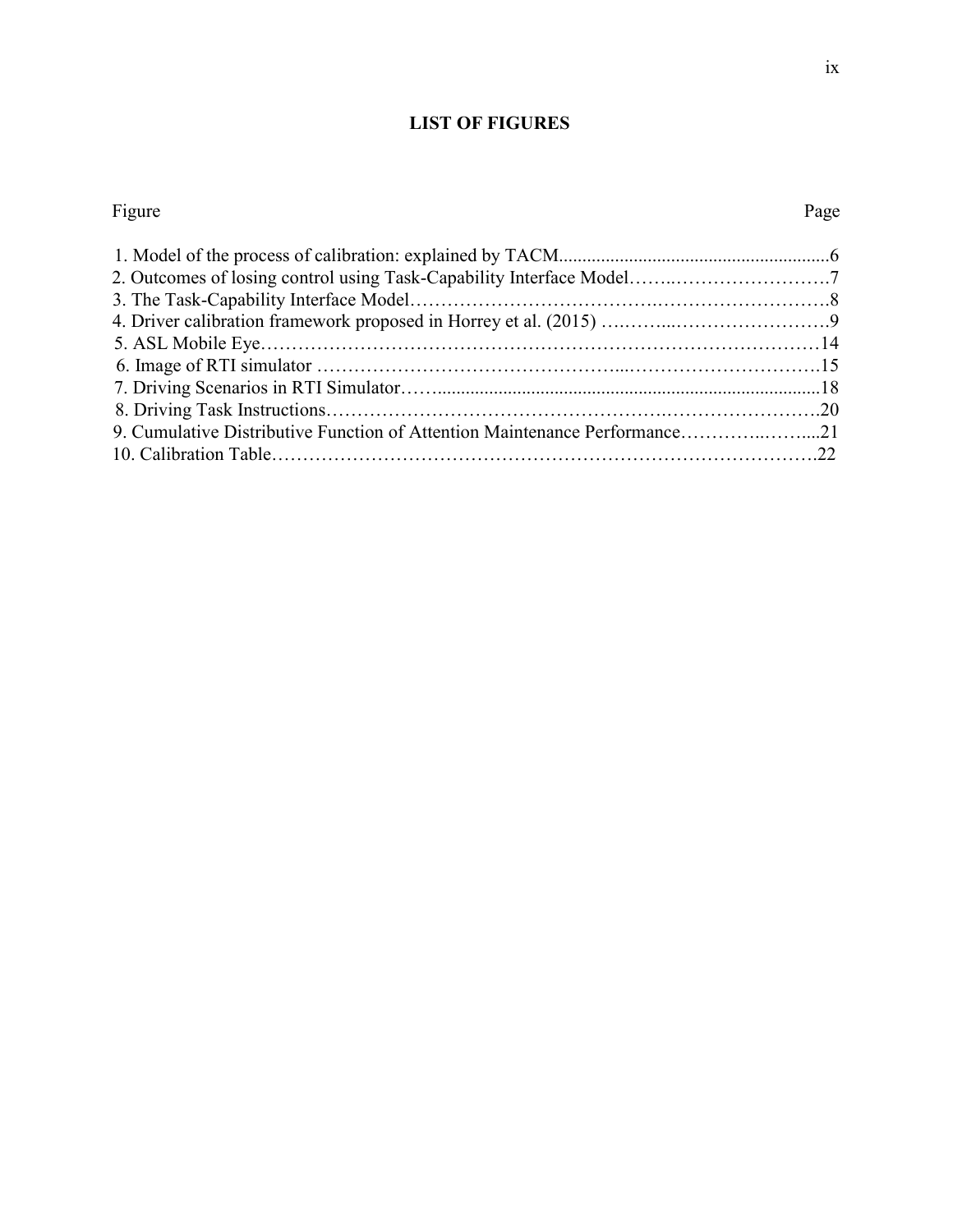#### **CHAPTER I**

## **INTRODUCTION**

Young novice drivers face disproportionally high fatal crash risk compared to experienced drivers. In 2008, young drivers aged 16-19 were found to have fatal vehicular crash rates per 100 million miles driven that were four times higher than experienced drivers aged 30- 70 (IIHS, 2008). A more recent statistic has found that young drivers aged 18-24 experience almost twice as many deaths in passenger vehicles as experienced drivers aged 30-70 (IIHS, 2015). Researchers have often examined risky behaviors as a predictor of young drivers' elevated crash risk (Cestac, Paran, & Delhomme, 2011; Jonah, 1997). For example, a metaanalysis conducted in 1997 examined 40 different studies looking at the relationship between driver characteristics such as sensation seeking and found medium to large correlations with risky driving behaviors (Jonah, 1997). McKnight and McKnight (2003), however, showed that cognitive factors such as errors in attention and hazard recognition were significantly stronger predictors of crashes among young novice drivers than risky behaviors. In fact, McKnight and McKnight (2003) reported that over 60% of crashes involving young drivers were attributed to inattention to the forward roadway, poor visual search, and hazard recognition, independent of individual difference factors such as risky behaviors. This is particularly striking because this indicates a possibility that training programs can be developed to improve higher cognitive skills and thereby road safety for young drivers.

One higher cognitive skill that is critical for young drivers' road safety is *attention maintenance*. Attention maintenance is the ability to maintain visual attention to the immediate forward roadway while controlling a vehicle. Failure in maintaining attention on the forward roadway while driving has been linked with vehicular crashes (Klauer, Dingus, Neale,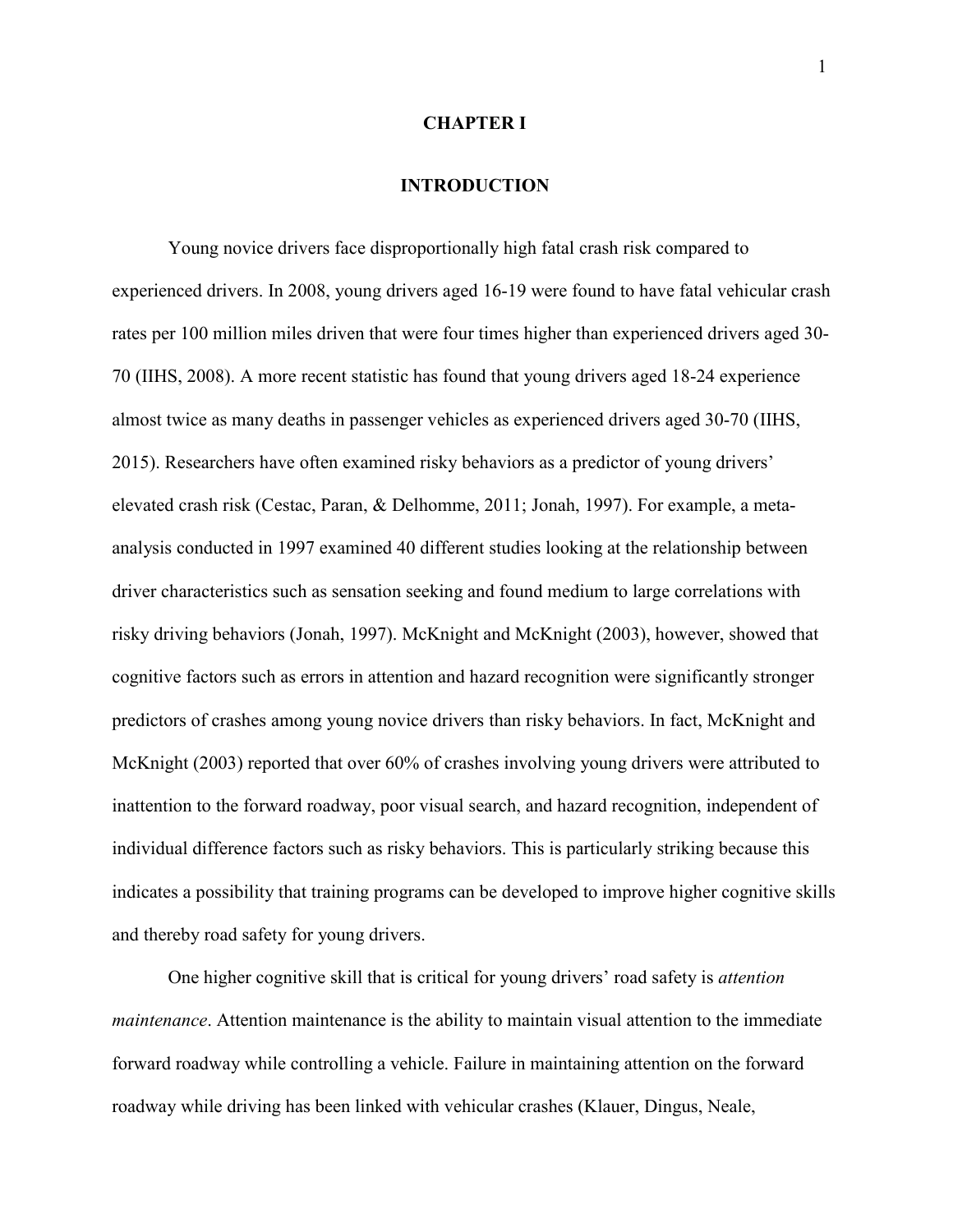Sudweeks, & Ramsey, 2006). Engaging in secondary in-vehicle tasks can serve as an adversative to good attention maintenance skills and result in accidents. For example, a 100-car large scale naturalistic study reported that roughly 22% of all accidents can be accounted for by drivers' engagement in another task while driving (Klauer et al., 2006). In fact, the same study found that engaging in some secondary in-vehicle task accounted for 54% of driver inattention from the driving task and glancing away from the forward roadway for longer than 2 seconds significantly increased risk of crashes. Operationally, drivers with good attention maintenance skills should not execute off-road glances longer than 2 seconds, a threshold value derived from the 100-car naturalistic study (Klauer et al., 2006).

Previous driving simulator studies clearly demonstrated that young drivers are poor at maintaining attention on the forward roadway while engaging in secondary in-vehicle tasks (Pradhan et al., 2009; Chan et al., 2010; Divekar et al., 2013; Yamani, Samuel, Knodler, & Fisher, 2016). Chan and colleagues (2010), for instance, recorded eye movements of young and experience drivers as they navigated through various virtual environments in a driving simulator while they were asked to concurrently perform various in-vehicle tasks for 15 seconds each. They found that novice drivers glanced inside the vehicle longer than 2 seconds in about half of the scenarios while experienced drivers only glanced inside for 10% of the scenarios, illustrating young driver's poor attention maintenance ability.

 Critically, the researchers not only found that attention maintenance performance was poorer in young drivers, they also had developed and evaluated the effectiveness of computerbased training programs on enhancing young driver's attention maintenance performance. One successful training program develop is *FOrward Concentration and Attention Learning* (FOCAL; Pradhan et al., 2009; 2011; Divekar et al., 2013). FOCAL was developed as a PC-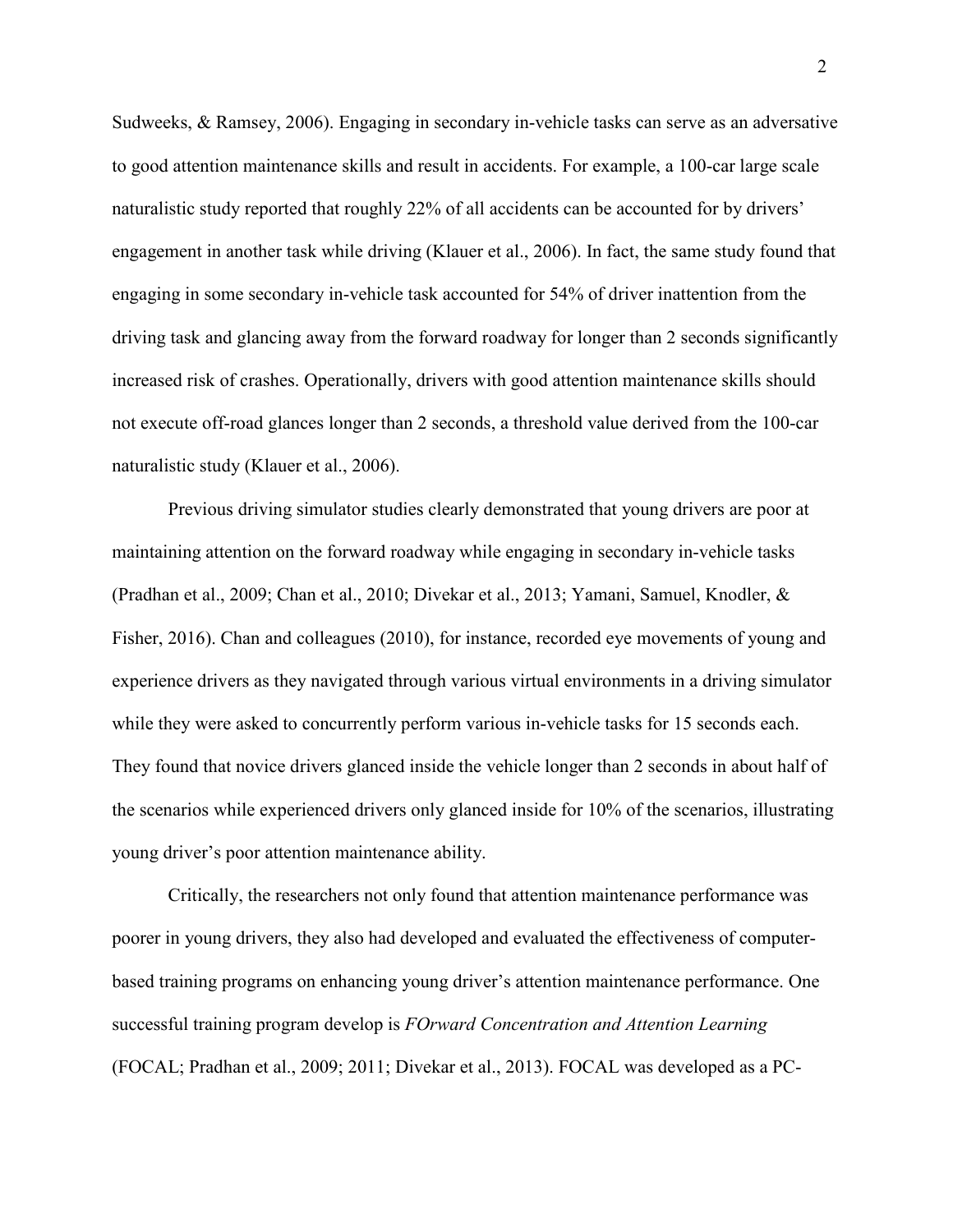based program to train drivers to limit their in-vehicle glances to less than 2 seconds. The trainee begins training by conducting a visual search task requiring a trainee to scan a map for a target street name or view a series of videos simulating the forward visual area (FVA) during driving. The trainee can only view either the FVA or the map and must switch between both views by pressing the spacebar on a computer keyboard. The trainee is then required to limit the duration of each "glance" towards the map eventually reducing the time to a target threshold of 2 seconds. If the trainee fails this requirement, the program provides feedback and prompts the trainee to repeat the failed trial (see Methods for a full description of FOCAL). Notably, the program employs a 3M method of training, allowing the trainee to make a **M**istake, **M**itigate the mistake by allowing practice, and then **M**aster target skills. This method has been proven effective in not only FOCAL but also other driver training programs focusing on higher cognitive skill development for young drivers (Fisher et al., 2002; Unverricht, Samuel, & Yamani, 2018).

Previous evaluation studies all confirmed FOCAL's effectiveness in decreasing proportion and number of off-road glances longer than 2 seconds (Pradhan et al., 2011; Divekar et al., 2013; Unverricht, Yamani, & Horrey, 2019). For example, a driving simulator experiment examined the effectiveness of FOCAL in reducing off-road glances longer than 2 seconds using young drivers (Divekar et al., 2016). Their eye movement data supported the effectiveness of FOCAL training by showing that FOCAL-trained drivers produced 23% fewer in-vehicle glances longer than 2 seconds while engaging in the in-vehicle task, in comparison to Placebotrained drivers. Pradhan and colleagues (2011) performed an on-road evaluation of FOCAL and again showed that FOCAL-trained drivers executed roughly 18% fewer in-vehicle glances longer than 2.5 seconds in comparison to the placebo group. Additionally, retention of the training's effectiveness at reducing long in-vehicle glances has been shown to remain effective up to four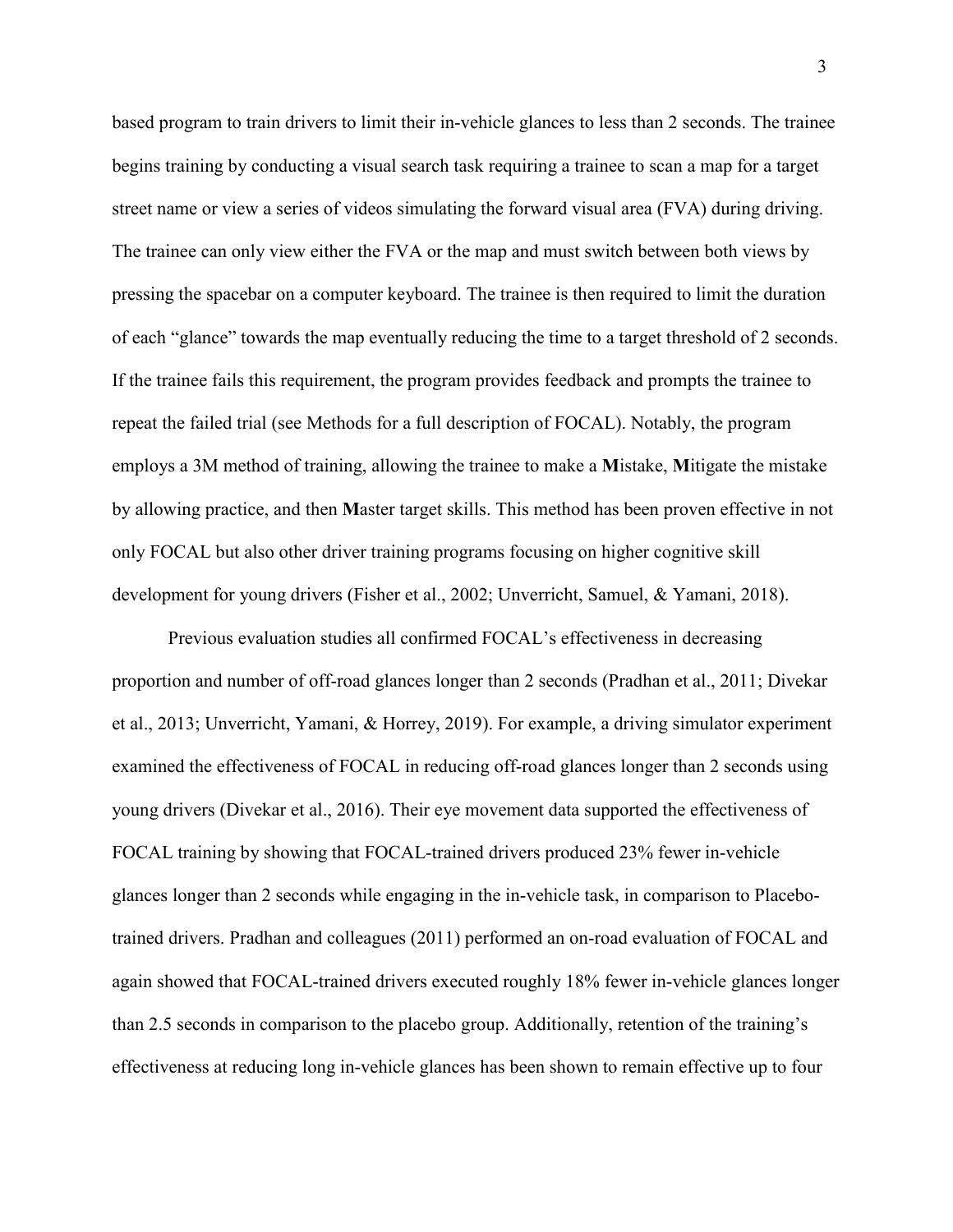months after treatment (Divekar et al., 2016). What psychological mechanism is responsible for the trained drivers improving their attention maintenance performance? One potential candidate is driver calibration.

#### **Calibration**

Calibration has been defined as the difference between a subjective appraisal and an objective measure of the ability of interest (Horrey et al., 2015; Roberts et al., 2016). The smaller the difference between the subjective appraisal of one's ability and the objective measure of his/her actual ability, the better calibrated an individual is. Within the driving domain, calibration is an important aspect because a driver's self-perceptions can deviate from his/her actual ability, potentially elevating their crash risk particularly among young drivers. Such miscalibration can take a form of either overestimation or underestimation of one's own ability. A driver who *overestimates* their abilities might engage in actions or maneuvers they are unable to safely execute. For example, one might overestimate their awareness of the surrounding environment and begin texting unaware of potential hazards that can materialize. Alternatively, drivers who *underestimate* their abilities might not engage in actions that they should. For example, a driver merging onto the highway during traffic might be underestimating their ability to maintain speed and lane positioning required to successfully merge, resulting in slowing their speed and forcing them to make an abrupt and sudden movement to complete the task of merging onto the highway. Being appropriately calibrated has been reported to be an important aspect to safe driving (Kuiken & Twisk, 2001).

In the literature, self-perceptions are often studied under self-appraising. Previous research found that individuals can be poor at self-appraising their own abilities (Dunning, Heath, & Suls, 2004; Stajkovic, & Luthans, 1998; Woodman & Hardy, 2003). Overall, people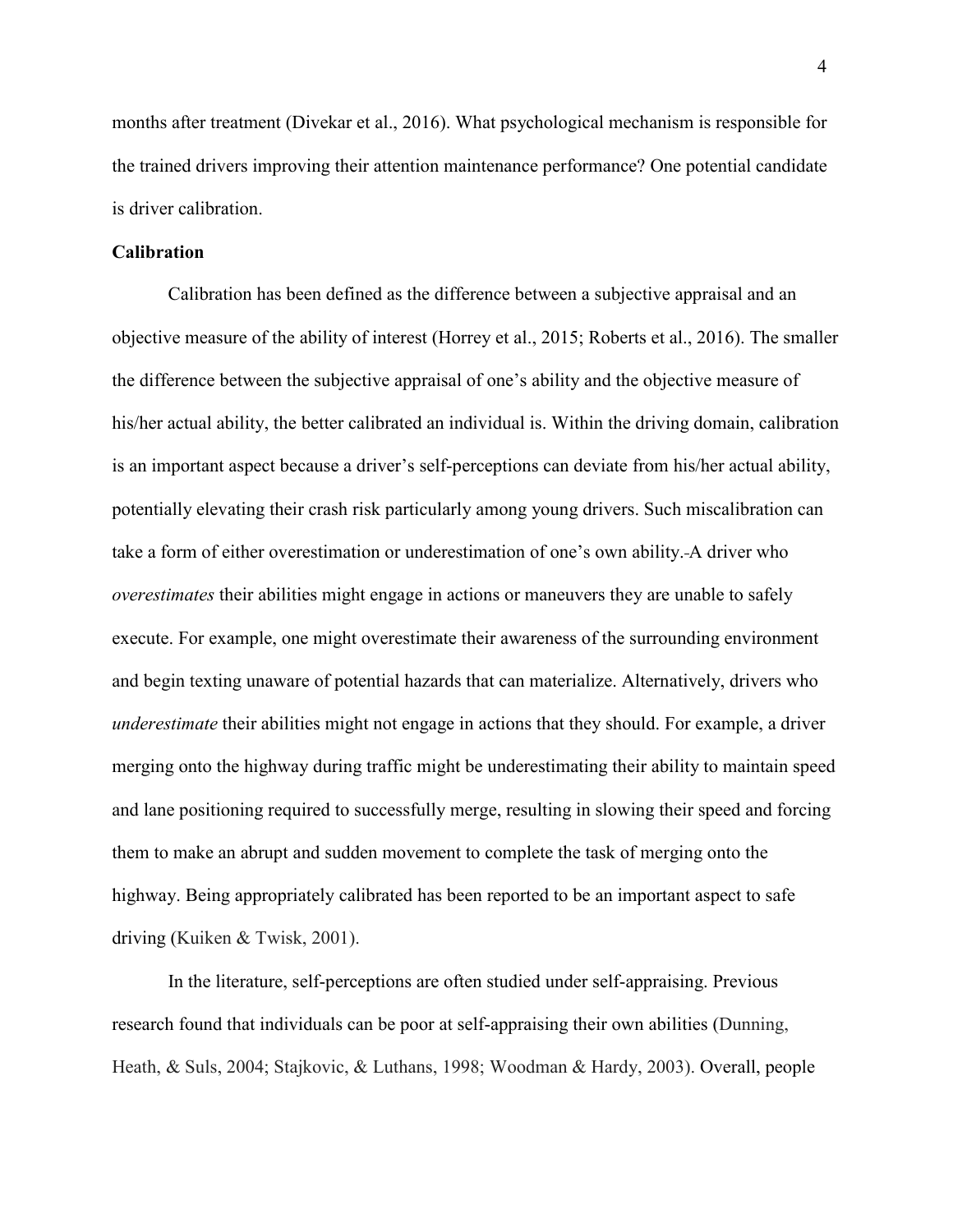tend to overestimate their own abilities in comparison to their peers. This phenomenon has been discussed using terms such as optimism bias or self-enhancement bias throughout various different domains of research including Sports, Education and learning, and Medicine. (Zell & Krizan, 2014). Within the domain of surface transportation, drivers overwhelmingly and consistently overestimate their own driving abilities (Deery, 1999; Svenson, 1981; Weinstein & Lyon, 1999; Brown, 1986; Walton, 1999; Delhomme, 1996; McCormick, Walkey & Green, 1986; McKenna, Stanier & Lewis, 1991; Brown & Groeger, 1988; DeJoy, 1989; DeJoy, 1992; Delhomme, 1991; Guppy, 1993; Freund, Colgrove, Burke, & McLeod, 2005; Amado et al., 2014; Horswill, Waylen, & Tofield, 2004; Roberts, Horrey, & Liang, 2016; Unverricht, Yamani, & Horrey, 2019). For instance, an on-road study evaluating over 150 drivers found that roughly 95% of the drivers believe their own abilities to be better than their actual performance (Amado et al., 2014). Moreover, another study asked 181 drivers to self-appraise their own driving performance and found they rated themselves higher than both their peers and the average driver across 18 different components of driving (Horswill et al., 2004).

Research consistently shows that specifically young drivers overestimate their driving abilities (Mathews & Moran, 1986; Gregersen, 1996; Horswill et al., 2004; de Craen, 2010). Not only do young drivers consistently overestimate their driving abilities, but also their miscalibration does not appear to improve for a couple of years after obtaining their driving licensure. For example, one longitudinal study (de Craen, 2010) examined 500 young novice drivers across the span of two years and found that young drivers overestimated their driving abilities when compared to older experienced drivers. Additionally, they found that driver's calibration did not improve during the first two years of their driving, meaning that they remained overestimating their abilities even with two years of driving experience. This is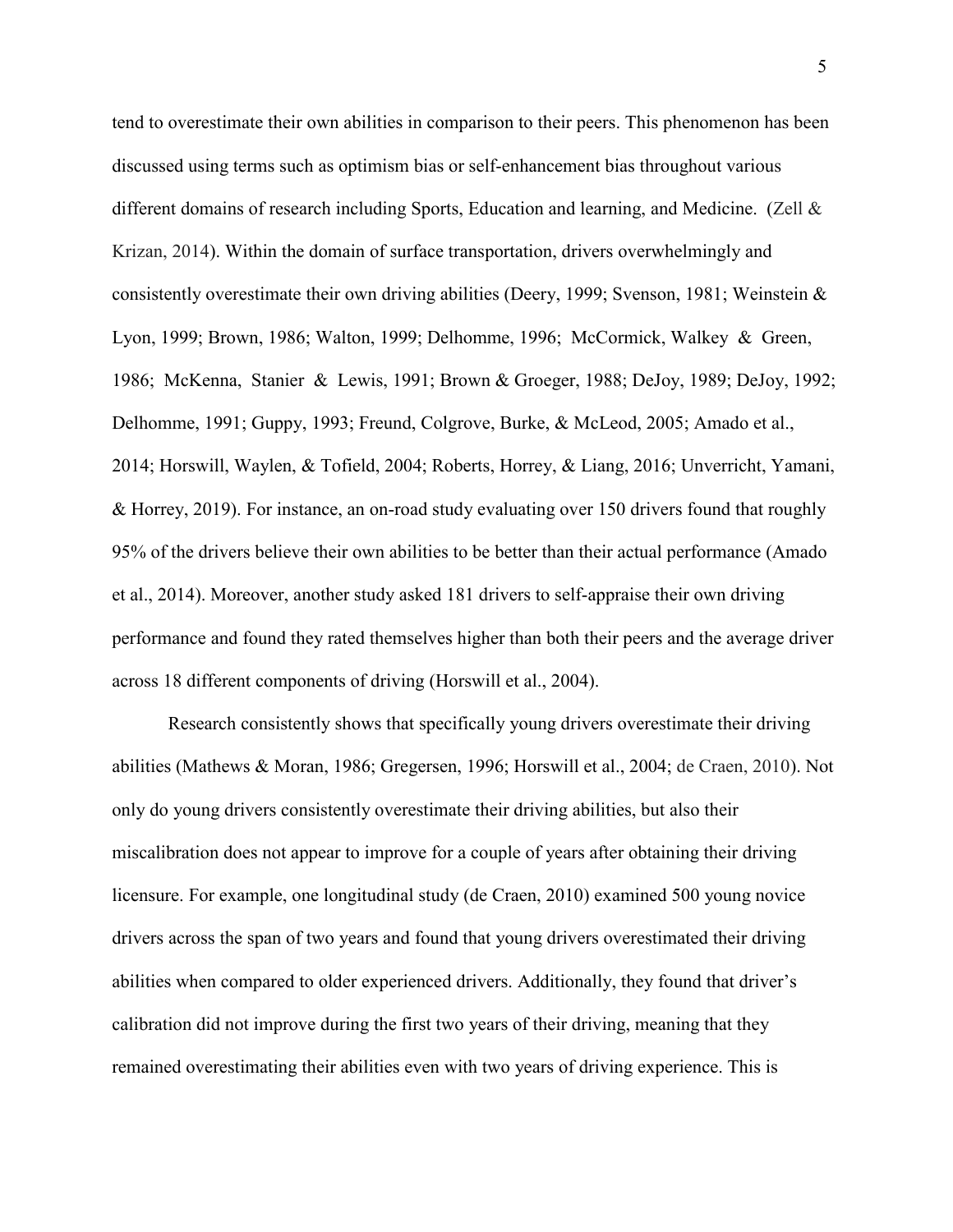particularly dangerous for young drivers as overestimation of driving skills is thought to be correlated specifically with young driver's high crash risk (Gregersen, 1996; Mathews & Moran, 1986).

 Various models have been developed to describe calibration in general including factors such as task demand and age. Figure 1 models a basic representation of the elements that comprise calibration and their relationships with one another based on Fuller's Task-Capability Interface Model (TACM; de Craen, 2010). In this model, as a driver adapts to different task demands, they alter the complexity of a situation and thus their perception of that complexity. This model represents calibration as a product of three intermixing factors: self-assessment of skills, perceived complexity, and adaptation to task demand.



Figure 1. Model of the process of calibration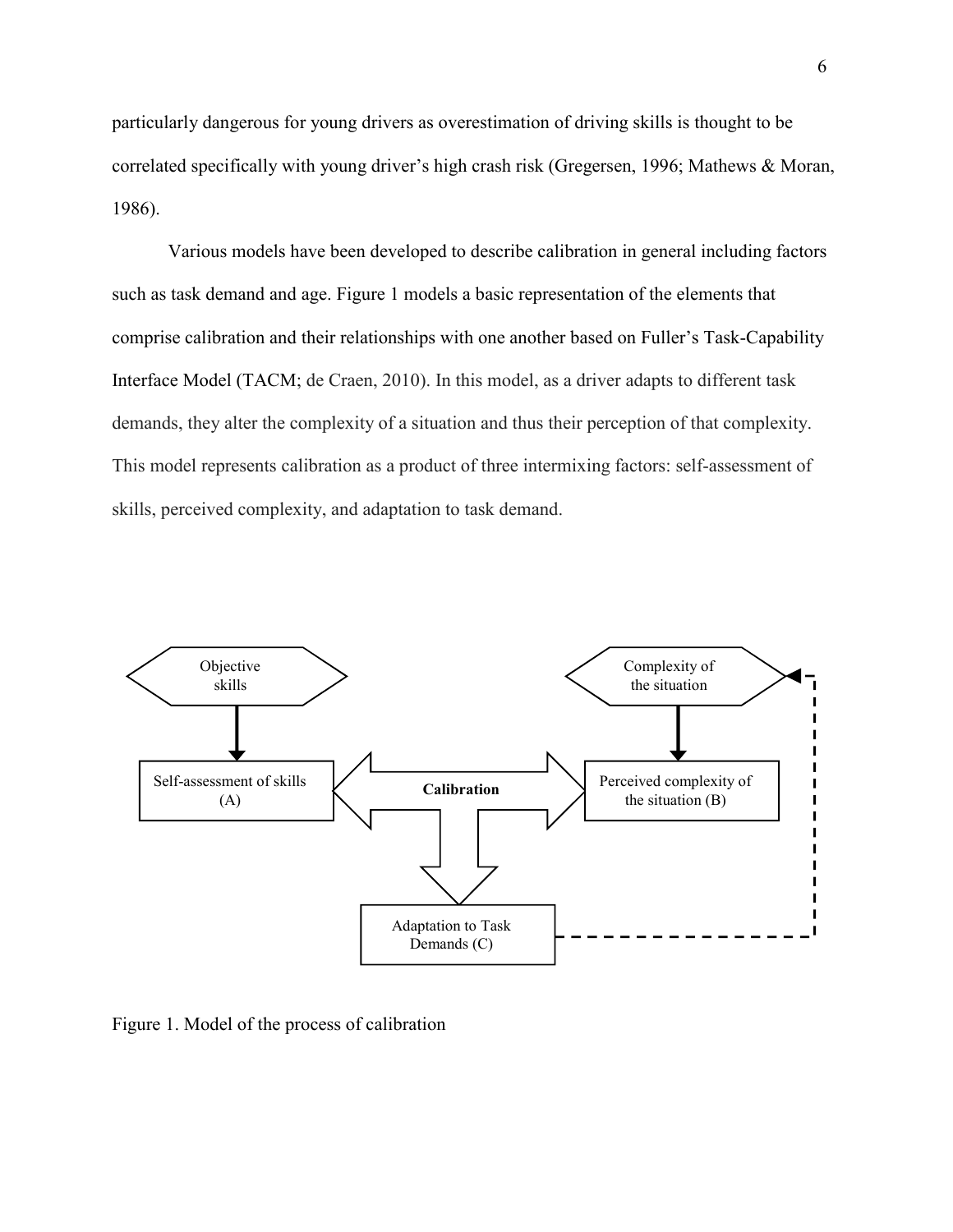Figures 2 and 3 represent a more detailed demonstration of TACM (Fuller, 2005). TACM suggests that drivers modulate their driving behavior to maintain a certain level of difficulty. This difficulty is comprised of two elements: driving capacity and driving demands. Both figures demonstrate the possible outcomes when a driver's capacity is greater or less than

driving demands. Figure 3 shows how various individual differences such as experience comprise a driver's capability and how variables such as speed comprise task demands. According to TACM, as a driver's task demands exceed their capabilities, collisions can occur.



Figure 2. Outcomes of losing control using Task-Capability Interface Model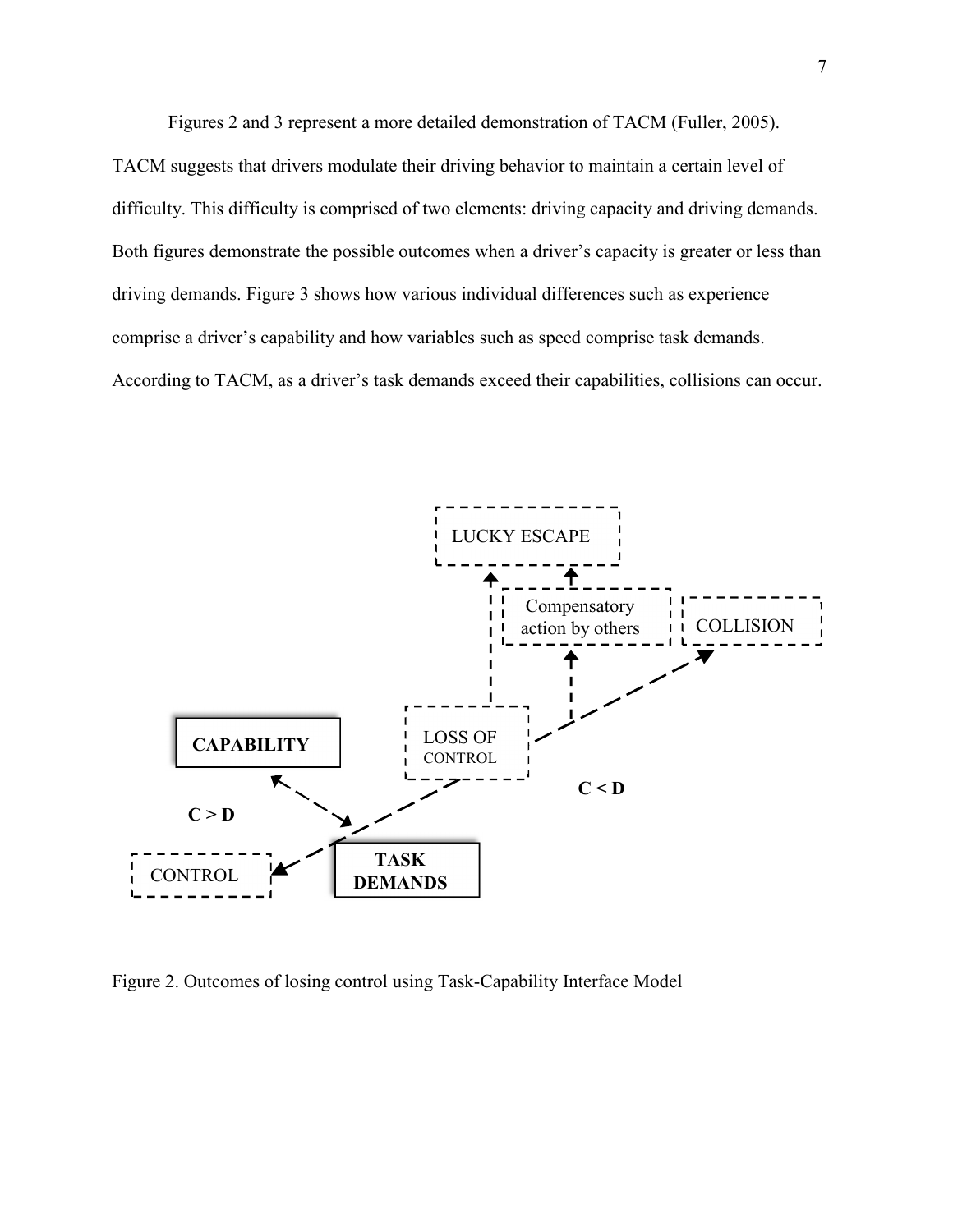

Figure 3. The Task-Capability Interface Model

Horrey and colleagues (2015) proposed a theoretical framework to describe driver calibration based on a human information-processing model (Wickens, Hollands, Banbury, & Parasuraman, 2016), situational factors such as driving demands and task demands, global factors such as personality traits and age, and the lens model (See figure 4; Horrey et al., 2015).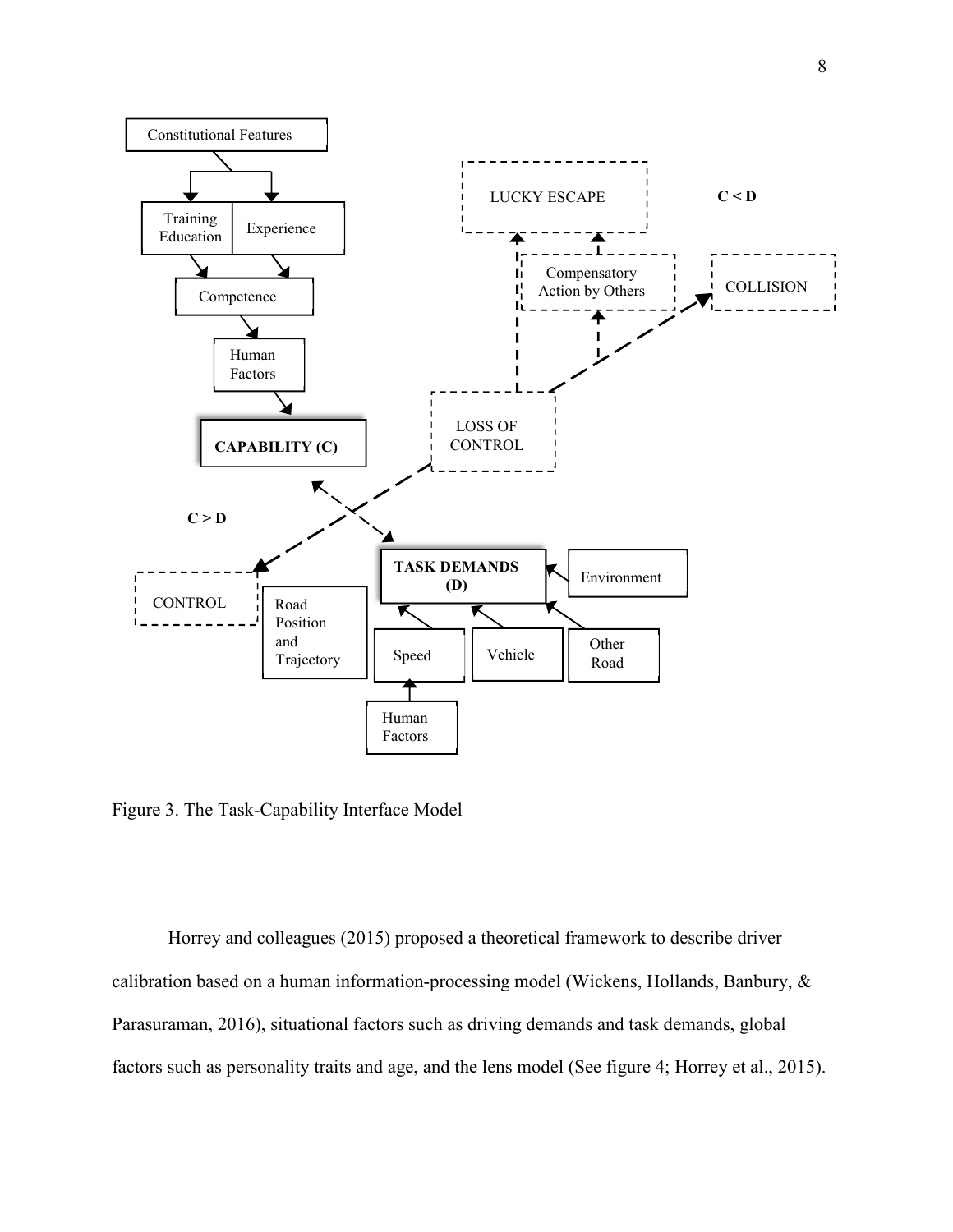This framework examines the stream of information that a driver processes from selection, processing, integration to response execution impacting their perception of the state of the world and driver's "current performance". Note that the framework features a closed-loop system where a driver's perception of current performance and actual abilities influence later calibration processes. This can be especially important for examining the poor driving performance of young drivers as their global factors might influence their ability to correctly calibrate themselves, thus their ability to drive safely.



Figure 4. Driver calibration framework proposed in Horrey et al. (2015)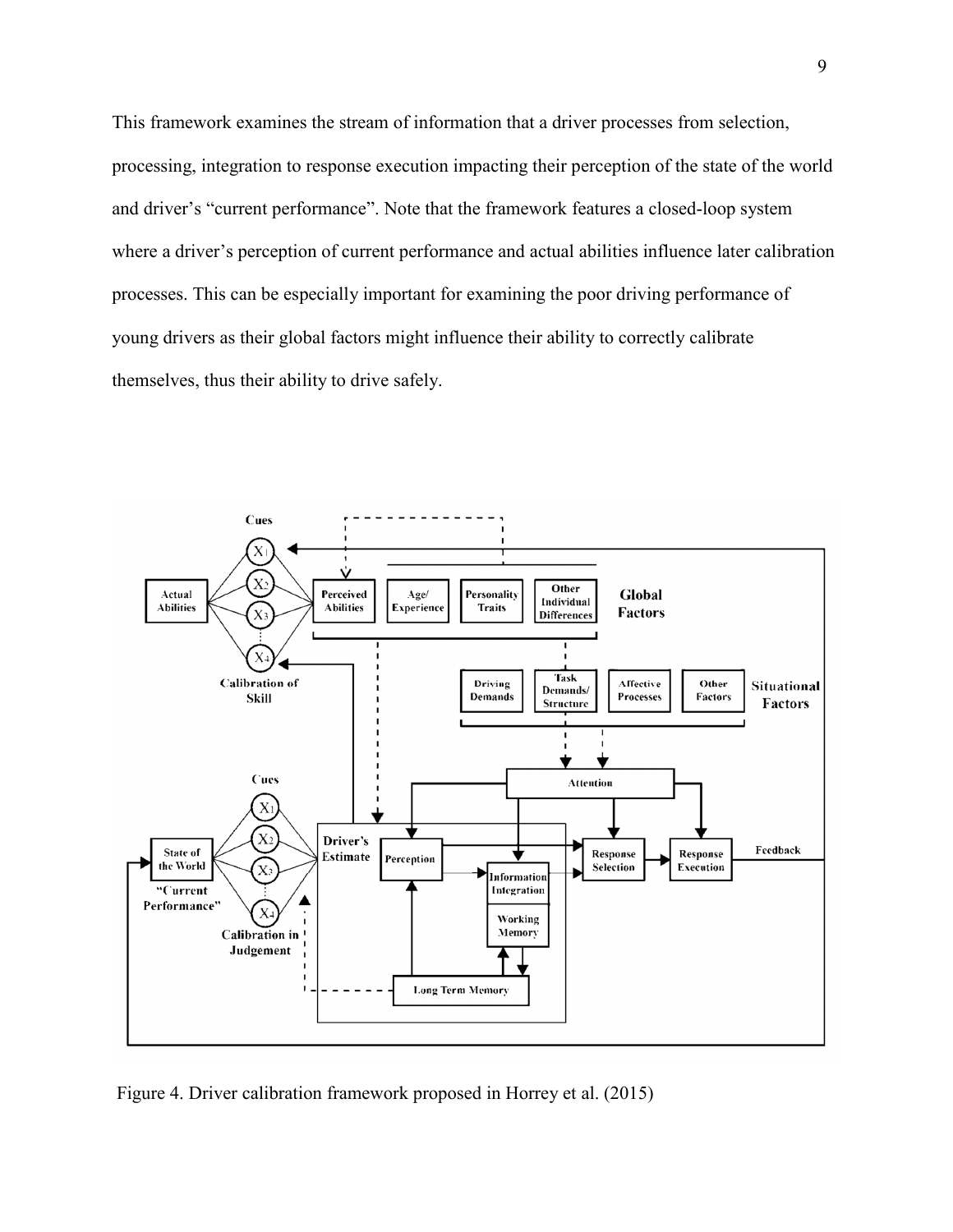Previous research has shown driver calibration can be improved via driver training programs (Hay, Adam, Bocca, & Gabaude, 2016; Unverricht, Yamani, & Horrey, 2019). Unverricht and colleagues (2019) recently examined whether FOCAL improves driver calibration. Participants first completed either FOCAL or the Placebo training program. Then, participants navigated through various different scenarios within a driving simulator with their eyes tracked. In each scenario, the participant was asked to complete one visual search task that simulated an in-vehicle task for 15 seconds. At the end of all four simulations, the participants rated their performance on limiting their in-vehicle glances to less than 2 seconds. Strikingly, analysis of normalized subjective and objective performance data showed some evidence that FOCAL in fact improves their calibration when compared to Placebo condition. Consistent with the literature, the Placebo-trained drivers overestimated their attention maintenance ability while the FOCAL trained group did not, suggesting that FOCAL may help drivers better calibrate themselves to their attention maintenance skills.

Of the current interest is to further extend the previous research by examining the mechanisms behind the effects of FOCAL on young driver's calibration. A literature review on measuring calibration has noted several methodological problems (Sundstrom, 2008). Particularly, driver's calibration is consistently measured by asking drivers to rate their driving behaviors in reference to the average driver, which can result in a biased estimate or an estimate that does not accurately represent their true subjective rating. Multiple explanations have been presented to why this bias occurs such as the word average denotes a negative connotation biasing their results by framing the comparison against a negative connotation (Groegar, 2001). Another explanation is that unclear definitions, of the ability that is being self-appraised, results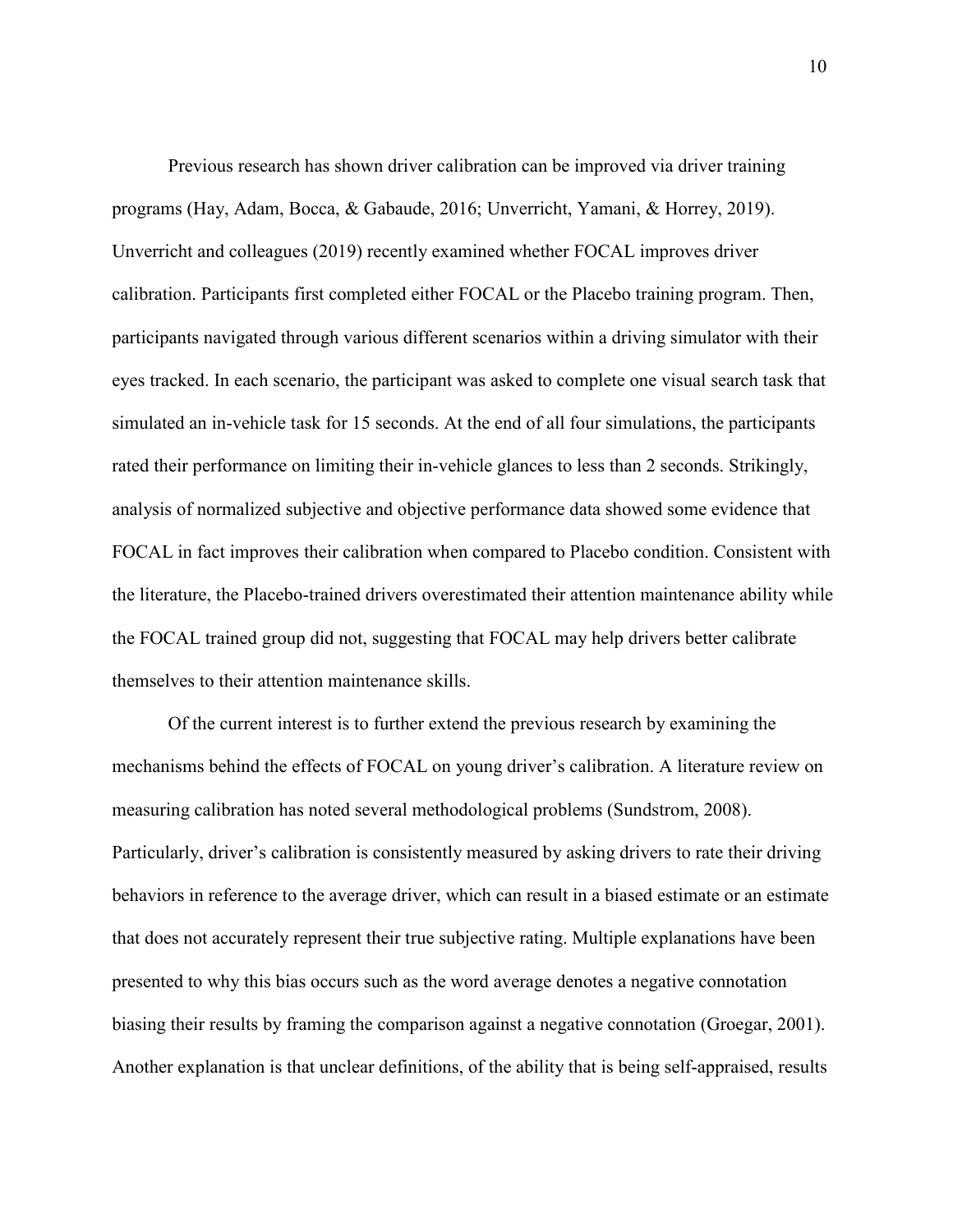in the individual choosing favorable aspects causing overestimation in comparison to the average (Ackerman, Beier, & Bowen, 2002). In either explanation, a driver comparing their ability against an "average" driver will report a higher estimate of their ability than they truly hold (Sundstrom, 2008).

Two suggestions were made to better measure calibration. First, to remove ambiguity, the subjective driving skill should incorporate specific actions related to the driving task. Second, elements of confidence should also be measured. Self-report inherently comes with a degree of uncertainty, therefore measuring confidence in participant's self-appraisals could elicit important information regarding a person's calibration. Previous calibration research has generally not accounted for confidence in their calibration analyses. As indicated in Unverricht et al. (2018; 2019), the normalized proportion measure of driver calibration has a limitation, it only considers a driver's objective and subjective performance without considering the confidence of each response.

One possible method to measure calibration, proposed by Roberts et al. (2016), is the application of the Brier score. The Brier score is a measure of the accuracy of a probabilistic prediction (Brier, 1950; Murphy, 1973; Lichenstein and Fischhoff, 1977; 1980) and can provide insights into the calibration process by quantifying a driver's skill and confidence as probabilistic judgments. The Brier score is a composition of three separate terms: knowledge, calibration, and resolution. *Knowledge* refers to a person's ability to classify events. *Calibration* denotes how accurate one's self-appraisals of performance match their actual performance, while taking confidence into consideration. *Resolution* means one's ability to differentiate between different levels of uncertainty. Thus, each term can elicit different components of an individual's selfappraisal. Roberts and colleagues (2016) applied the Brier Score to measure calibration within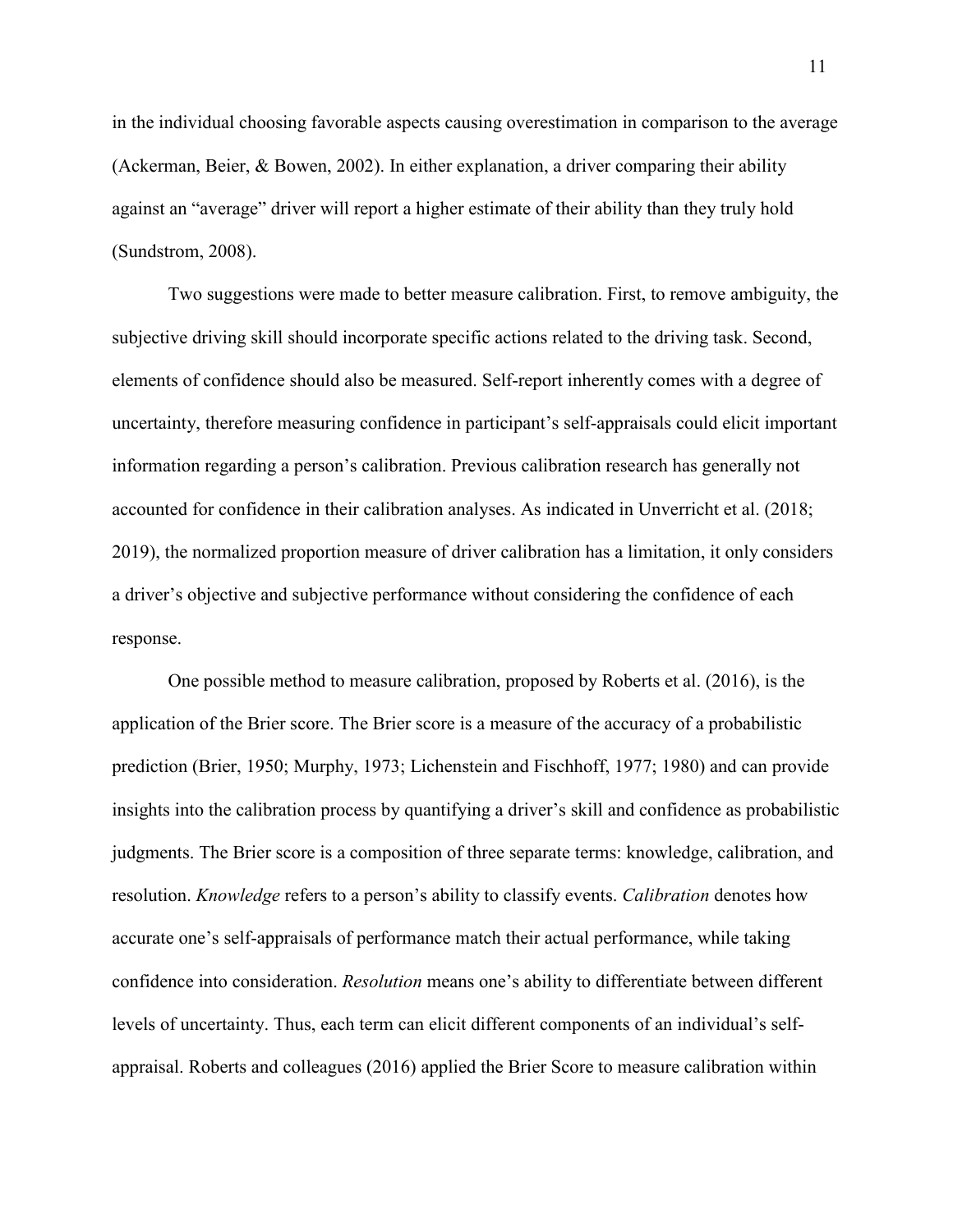the driving domain. The participants completed a driving session in a closed-off track, performing tasks that were to simulate various demands of driving (i.e. Traffic cones to simulate a narrow road, Pace clocks to simulate merging situations). They found that feedback improved a driver's calibration in some tasks and not others, suggesting that improvements to calibration because of feedback may vary by task type. In addition, they found similar trends between normalized difference scores and Brier scores, but their statistical evidence did not converge.

In the current study, thirty-six participants were randomly assigned to receive either FOCAL or a Placebo training program. Following the completion of the assigned program, they drove through four scenarios in a medium-fidelity driving simulator with their eyes tracked. In each scenario, they performed a mock visual search task on a tablet simulating an infotainment in-vehicle system (Unverricht et al., 2019). After each drive, participants filled out a questionnaire for the Brier score (Table 2, see below). Once all drives were completed, the participant filled out a final questionnaire used for the normalized proportion of glances (Table 1, see below). I hypothesized that the proportion of off-road glances longer than 2 seconds would be lower for the FOCAL-trained drivers than the Placebo-trained drivers. Additionally, the FOCAL-trained drivers would be better calibrated than the Placebo-trained drivers on both the normalized proportion and the Brier score measures of calibration.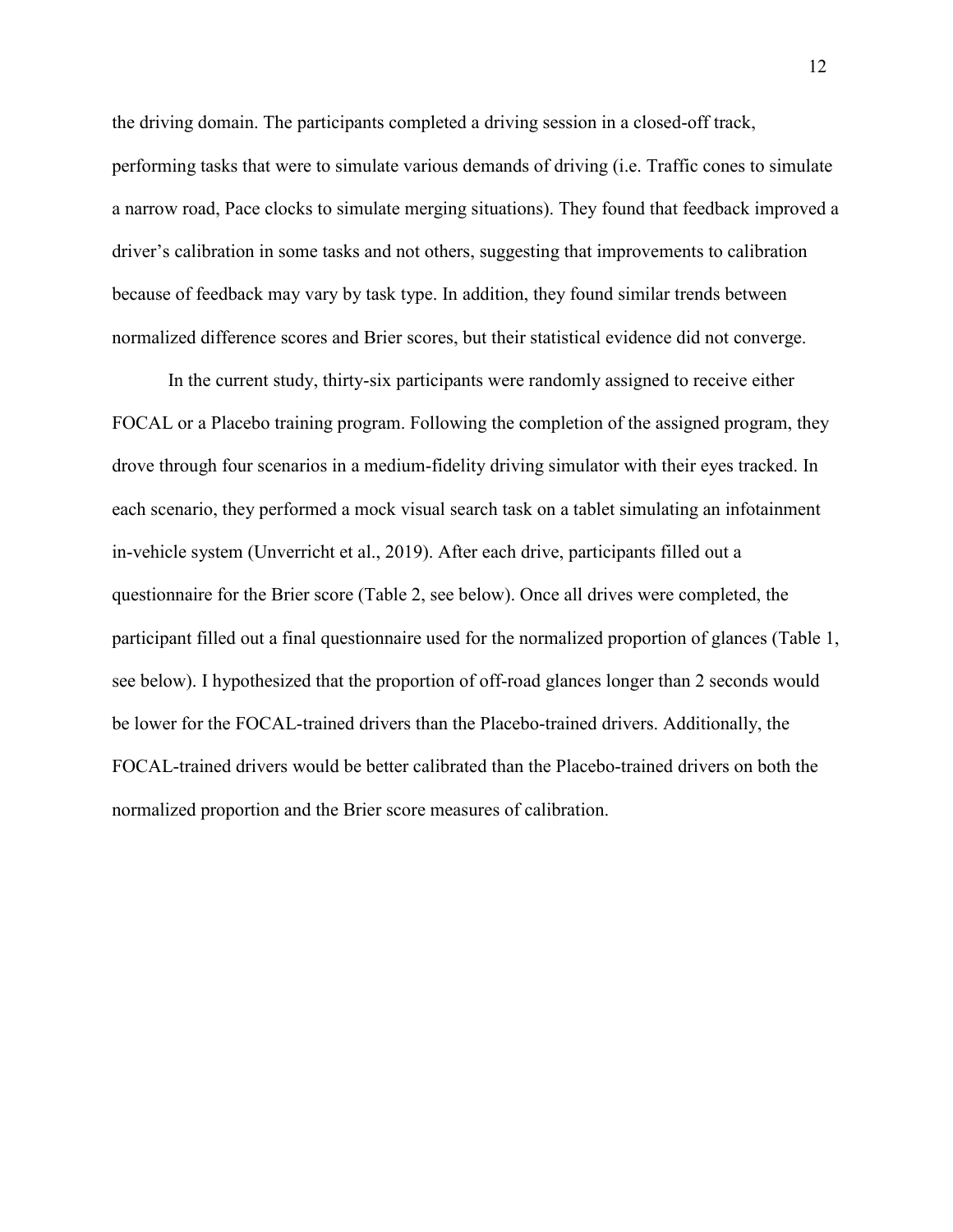#### **CHAPTER II**

#### **METHOD**

## **Participants**

Thirty-six young drivers were recruited from the community of Old Dominion University. Eighteen drivers were in the FOCAL group (14 females, mean age = 18.47 years, *SD*  $= .78$ , range  $= 18 - 21$ , mean years since licensure  $= 2.38$  years, *SD*  $= .76$ ) and eighteen drivers were in the placebo group (16 females, mean age =  $18.88$  years, *SD* = .79, range =  $18 - 21$ , mean years since licensure  $= 2.31$  years,  $SD = 1.51$ ). All drivers held a valid drivers' license and received 2.5 research credits for their participation.

# **Apparatus & Materials**

**Driving Simulator**. A medium-fidelity driving simulator (Real-time Technologies, Inc.) was used for the experiment. The simulator system consists of a leather built in cabin, three 60" screens controlled by three independent computers, and a dashboard screen (Figure 5) with 5.1 surround speaker system for simulating external and internal noise and presenting auditory instruction for the in-vehicle task. Each display projects a driving image with a resolution of 1024 by 768 pixels and generated at 120 Hz. The distance between the driver and center screen is approximately 145 cm resulting in a forward field of view of approximately 145°.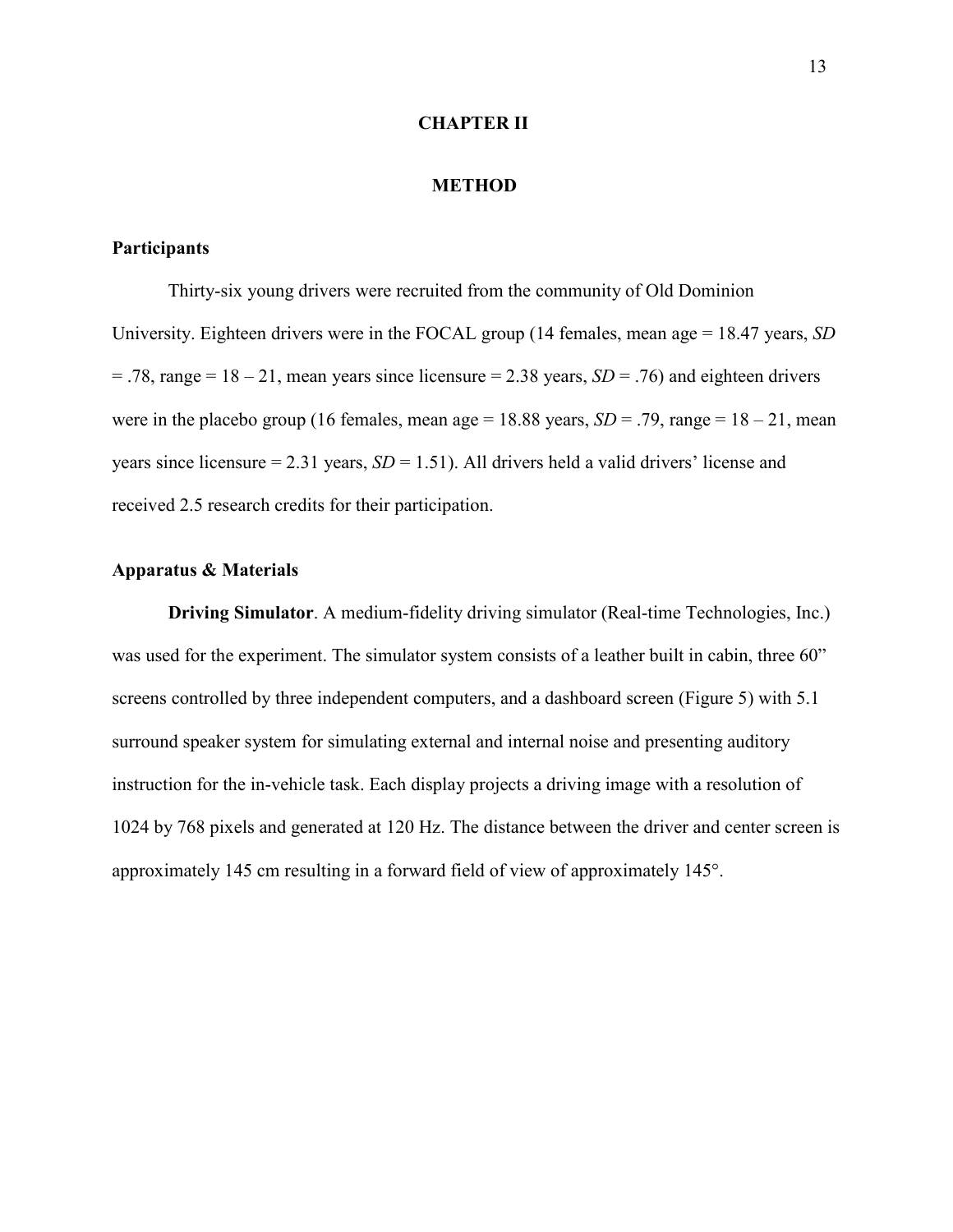

Figure 5. Image of RTI simulator.

 **Eye Tracker***.* To record participant's eye movements, a head-mounted ASL Mobile Eye (Applied Science Laboratories, Inc.) was used. The eye tracker consists of a spectacle mounted unit (SMU) and a monocle (See Figure 6). The SMU consists of two cameras, one that records the external scene image and the other that emits an infrared light source to the monocle reflecting the light into the eye by a set of LEDs. Eye Vision software was used to superimpose a crosshair indicating the driver's gaze to the scene image.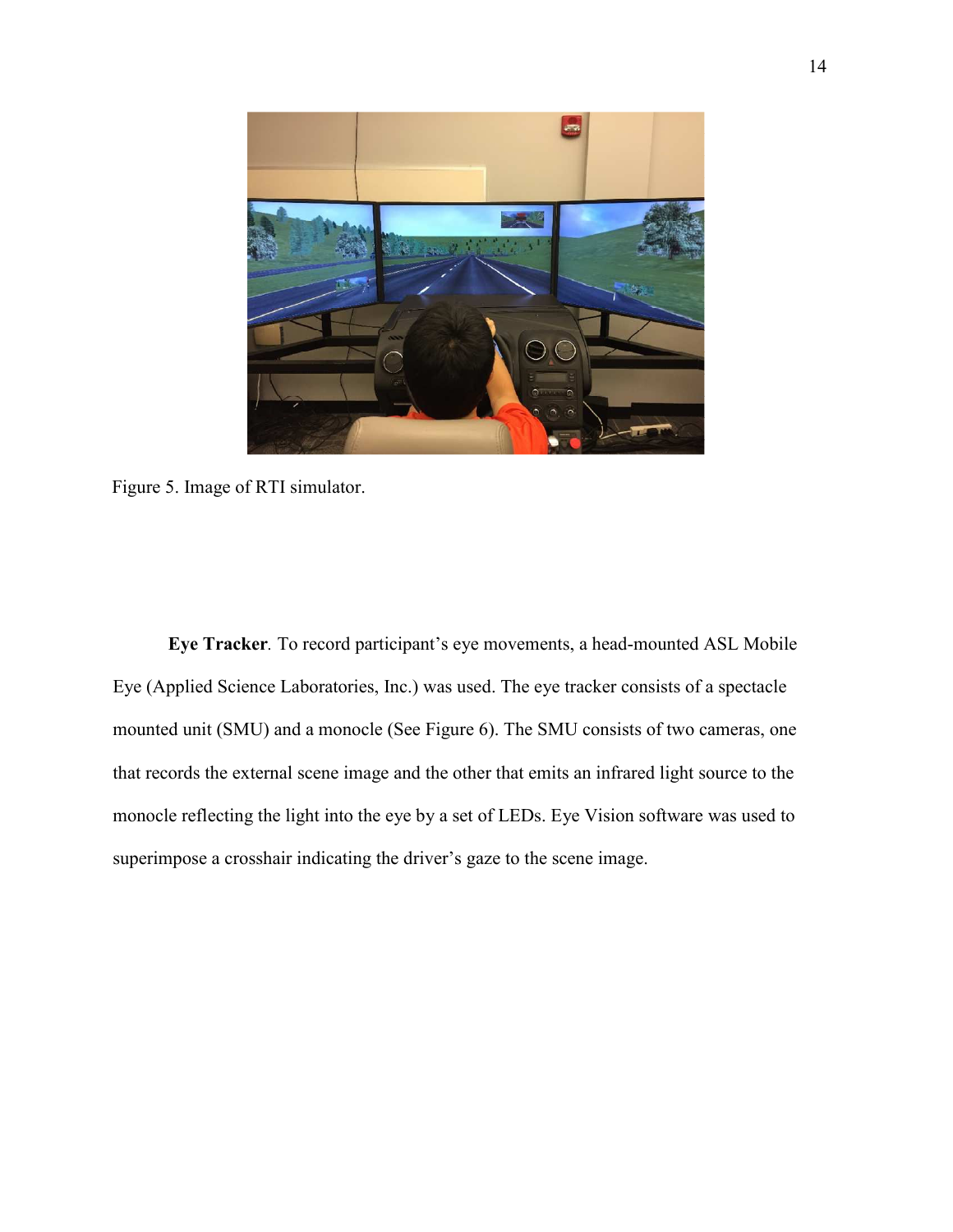

Figure 6. ASL Mobile Eye.

**Calibration Questionnaire**. Two questionnaires were used to measure participant's calibration. The first is modeled after the NASA-Task Load Index (NASA-TLX; Hart, & Staveland, 1988) and the driver calibration questionnaire used in the pilot experiment (Unverricht et al., 2019). The questionnaire consists of eight items asking participants to report their subjective evaluation across several dimensions such as frustration during task and selfperformance during task (See Table 1). The participant responds to these questions by marking a straight line along a 10-cm visual analog scale with anchors ranging from "*low*" to "*high*". This questionnaire was used to compute the normalized difference scores between performance and self-appraisal. Additional items are included in the questionnaire to mitigate effects of demand characteristics and for exploratory analyses.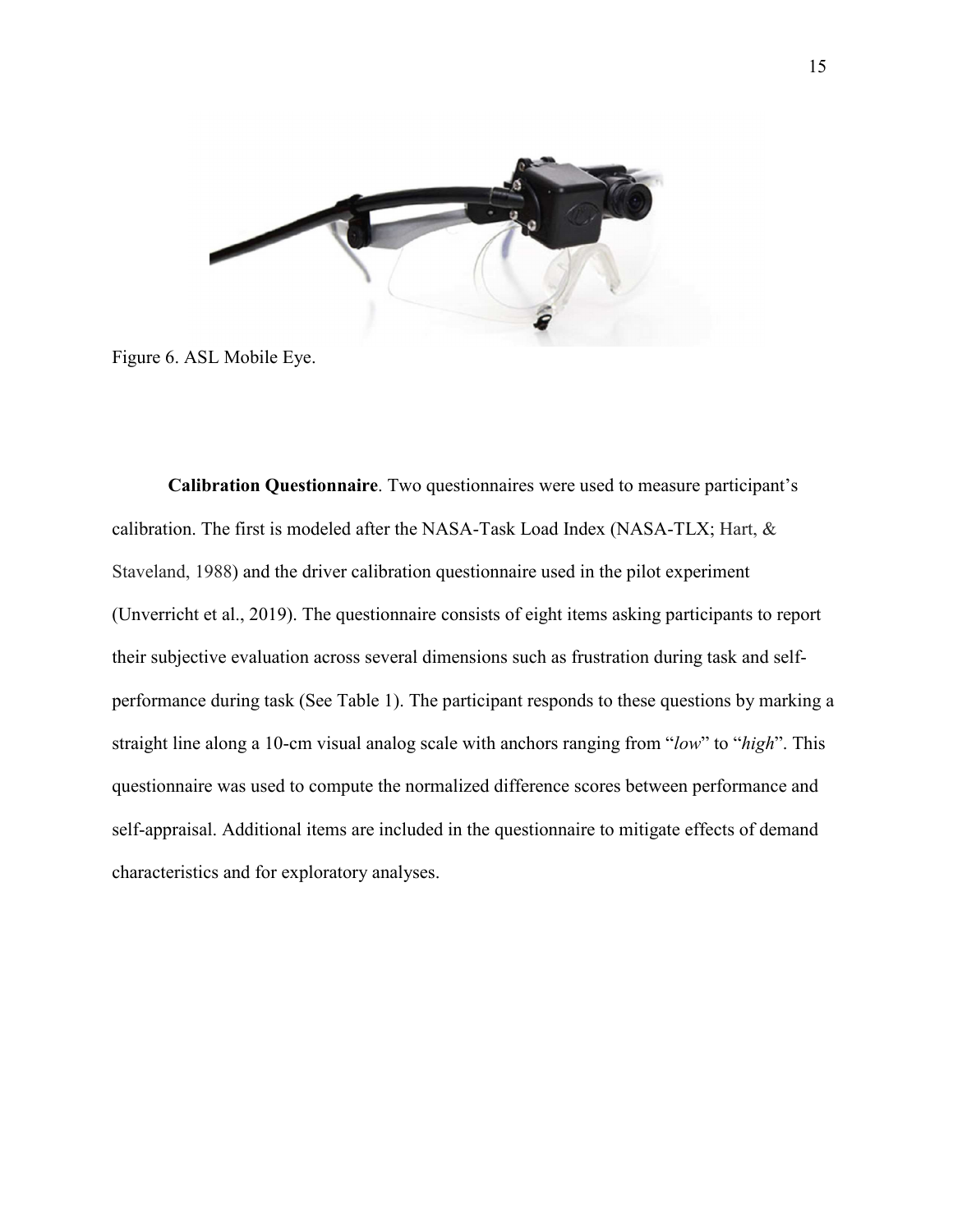**TABLE 1**. Calibration and Workload Questionnaire.

#### **Calibration Questionnaire**

Mental Demand: How much mental / perceptual activity was required during the Waze task?

Physical Demand: How much physical activity was required during the Waze task?

Time Pressure: How much pressure did you feel due to the rate or pace at which the Waze task was presented?

Own Performance: Please rate your performance on limiting your in-vehicle glances to less than two seconds during the Waze task.

Own Performance: Please rate your performance on completing the Waze task accurately.

Perceived Effectiveness: How effective did you think the training was?

Frustration Level: How insecure, irritated, or stressed were you? (versus relaxed, secure, gratified)

Effort: How hard did you have to work to accomplish your level of performance?

The second questionnaire consists of eight items allowing the participant to self-appraise their performance across four metrics: attention maintenance, task performance, speed control, and lane positioning. Response options are the same as the previous questionnaire. The participant responds to the questions by marking a straight line along a 10-cm visual analog scale with anchors ranging from "*low*" to "*high*". After each self-appraisal, the participant will rate their confidence in their decision by using the same method (See Table 2). This questionnaire was used to compute the Brier Score.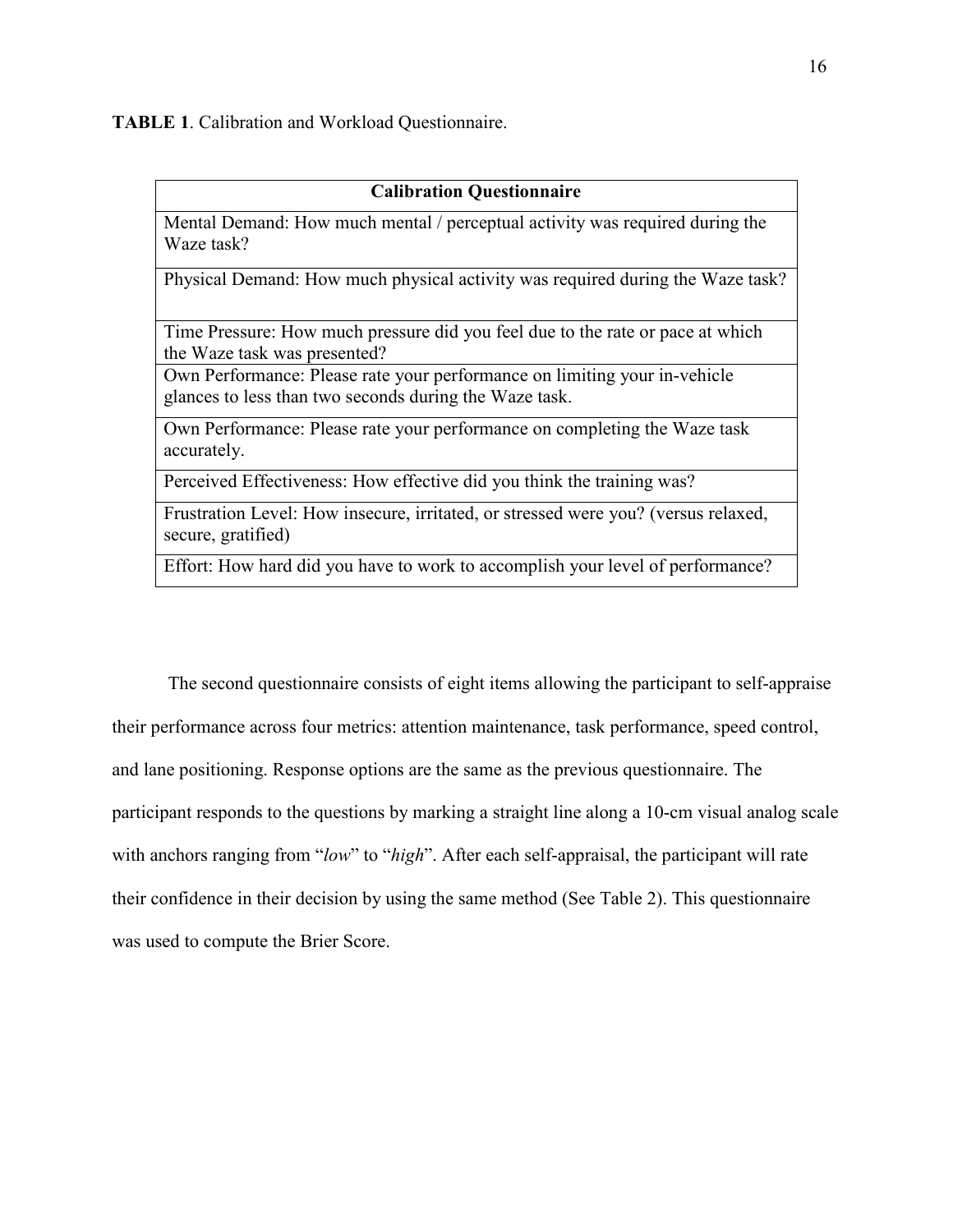|  |  |  | <b>TABLE 2.</b> Brier Score Calibration Questionnaire |  |
|--|--|--|-------------------------------------------------------|--|
|  |  |  |                                                       |  |

| <b>Brier Score Questionnaire</b>                                                                               |
|----------------------------------------------------------------------------------------------------------------|
| 1. Rate your performance on limiting your in-vehicle glances to less than two<br>seconds during the Waze task. |
| 1a. Please rate your confidence in your decision.                                                              |
| 2. Rate your performance on the completing the Waze task accurately.                                           |
| 2a. Please rate your confidence in your decision.                                                              |
| 3. Rate your performance on lane positioning (keeping your car straight)<br>during the Waze task.              |
| 3a. Please rate your confidence in your decision.                                                              |
| 4. Rate your performance on maintaining the speed limit.                                                       |
| 4a. Please rate your confidence in your decision.                                                              |

## **Driving Scenarios**

Four environments, similar to those used in previous work (Hamid et al., 2014; Yamani et al., 2016; Yamani et al., 2018) and slightly adjusted from the pilot experiment (Unverricht et al., 2019), were used. All four environments (Highway, Residential, Rural, and Town) were absent of ambient traffic and were 8,530 feet in length. Each scenario featured a variety of different environmental configurations and speed limits to better resemble their environmental counter-parts (See Figure 7). The rural scenario consisted of vegetation on both sides of the road and three curves with a speed limit of 45 mph and two 4-way stop-sign-controlled intersections. The highway scenario consisted of a four-lane straight road with no buildings or vegetation on either side, but with one construction site and two billboards with the speed limit of 45 mph. The residential scenario consisted of a two-lane road, one three-way stop-light intersection, one threeway stop-sign intersection, and a curved road with the speed limit of 35 mph. On each side of the road, there was vegetation, residential houses, and some commercial buildings such as fast food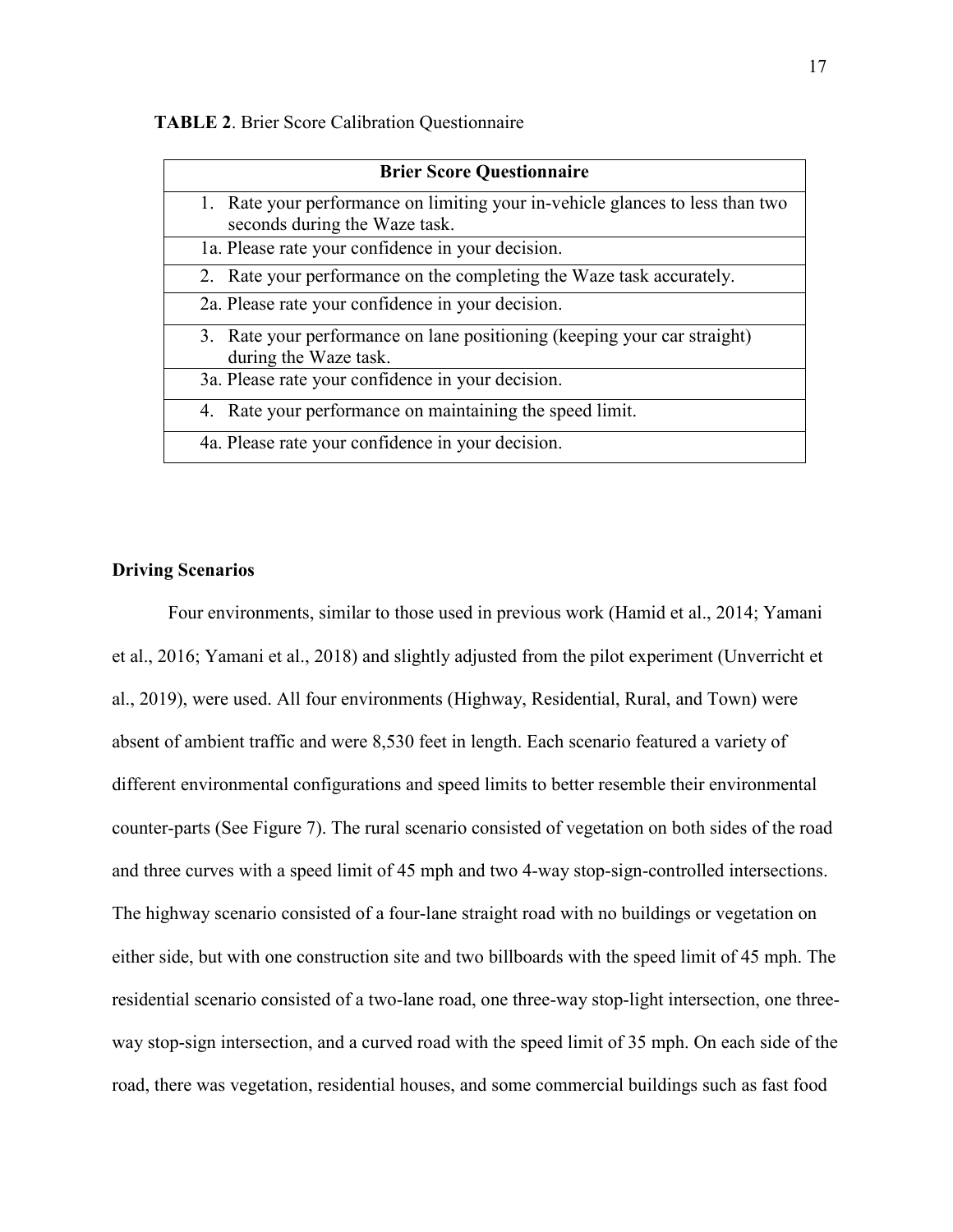restaurants. The town scenario consisted of a two-lane straight road, commercial and government buildings along with parking lots, high-rise buildings, three four-way stoplight intersections, and two-obstacles blocking the driver's lane. The obstacles were presented to cause the driver to interact with the vehicle during the trial and were only present during the town scenario. The first obstacle was a parked car with their lights blinking and traffic cones placed around the vehicle. The second obstacle was a construction site with an excavator slightly impeding the driving lane and traffic cones blocking off the driver's path. A visual message appeared in the top right quadrant of the center screen informing the driver to pass along the left-hand side as they approached the obstacle and then return to their right-hand lane after they passed the obstacle.



**FIGURE 7.** Top left: Residential scenario. Top right: Town scenario. Bottom left: Rural Scenario. Bottom right: Highway scenario.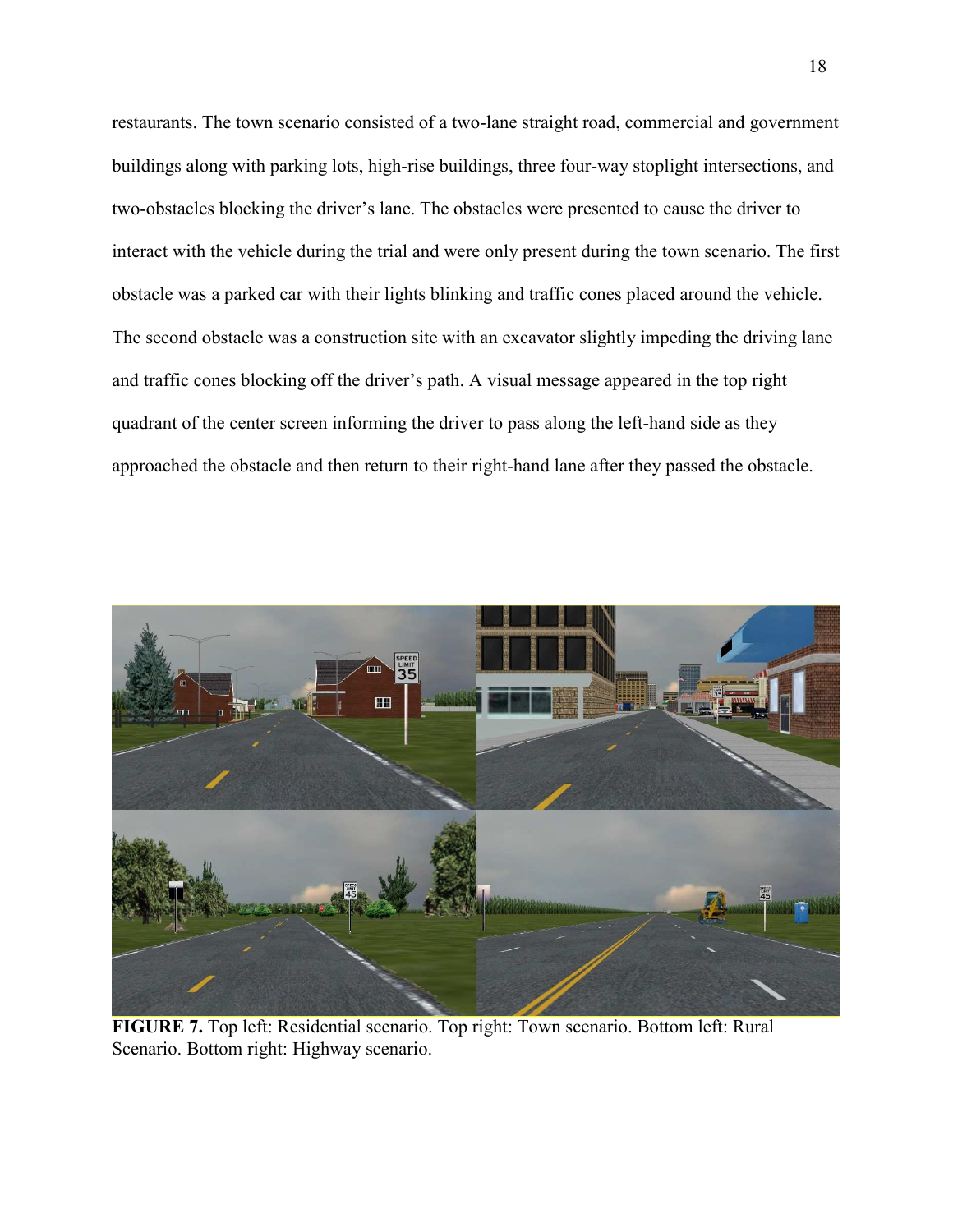# **In-vehicle Task**

Participants used a navigation application (Waze) via a Samsung Galaxy Tab E lite (Samsung Electronics America, Inc.) to report the distance between ODU and a target location. This task was adjusted from the pilot experiment (Unverricht et al., 2019) and reflected those used in previous experiments (Yamani et al., 2016, in press; Bicaksiz et al., 2017). Each trial took place approximately half-way through the drive (3,280 feet) on a straight road with no distractions or dynamic objects. As the participant began the trial, they received an auditory instruction asking them to find the target location. After receiving the instruction, an auditory beep sounded, indicating the 15-second interval the participant had to complete the task. The participant had to manually navigate the google maps system using their finger by entering in the target location into the touch screen search bar (See Figure 8).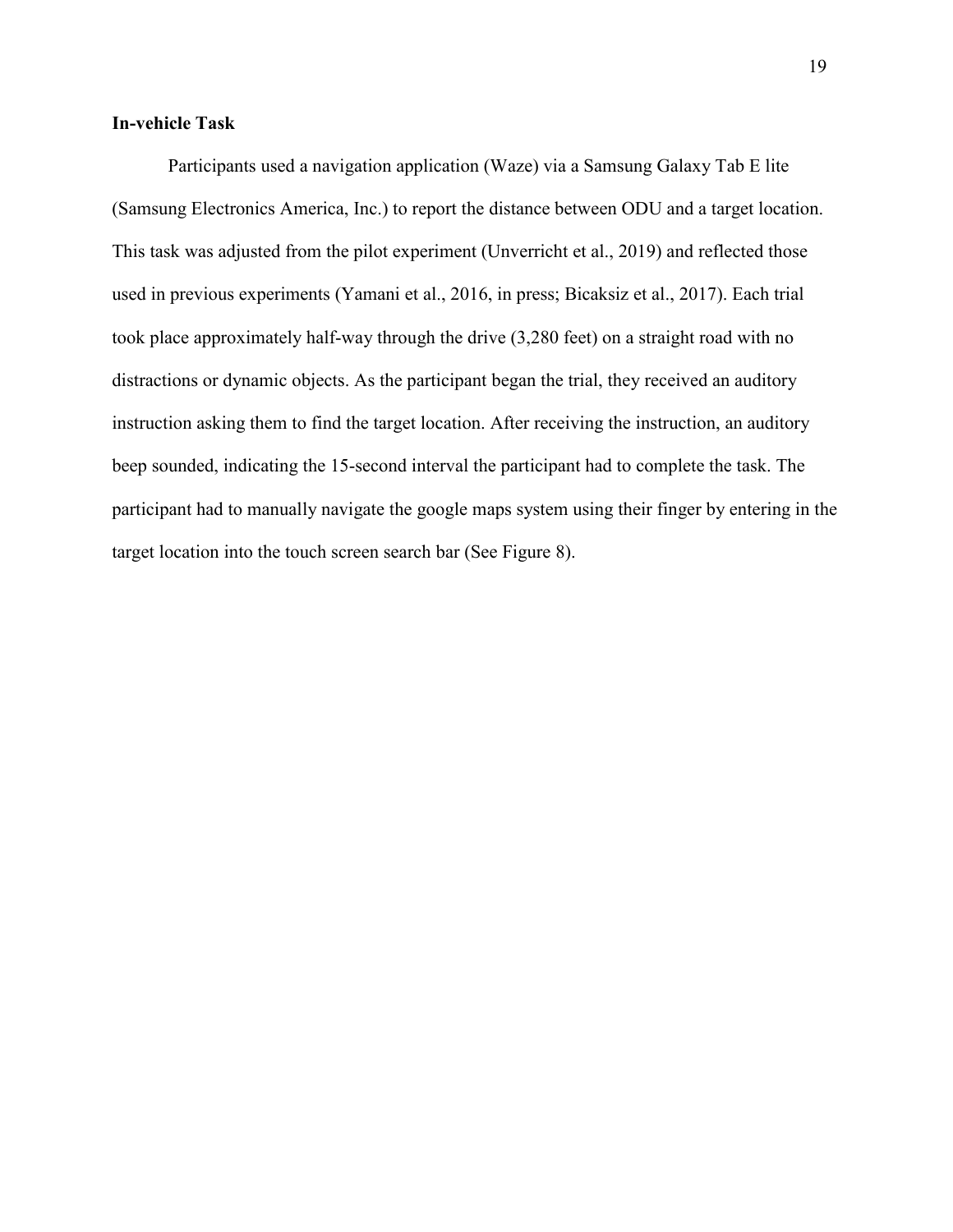1. First, you will hear a command prompt "Find the White House" followed by a beep "Beep". The beep indicates it is time to start the task.



3. A keyboard will open and then you should begin typing in target destination and go.

#### 2. Then, click where to?

| 交互報告<br>$\circ$                     |                                               | sa a<br>$\pi$ and<br>45.00<br>O |
|-------------------------------------|-----------------------------------------------|---------------------------------|
|                                     | <b>Sail requirements</b><br>1 mini literatura | 14                              |
| <b>Thomas</b>                       | Reverly House                                 | <b>Time</b>                     |
| ٠                                   |                                               |                                 |
|                                     |                                               |                                 |
| ß<br>$-0.000$                       |                                               |                                 |
| Wer<br>≖                            |                                               |                                 |
| Themstown that Scient<br>an Europea |                                               |                                 |
|                                     |                                               |                                 |

4. Waze will now tell you the distance between you and your target. Please report the nearest mileage.



**FIGURE 8**. Driving task informational sheet.

After successfully entering the location and navigating through the system, they were required to verbally report the distance in miles between their current position at ODU and the target location. The target locations were: The Denver Art Museum (1,761 miles to ODU), Christopher Newport University (26 miles to ODU), Mountain View Gun Shop (212 miles to ODU), and Thomas Walker High School (500 miles to ODU). After 15 seconds had passed, the simulator's speaker system sounded another auditory beep indicating the end of the trial and to stop performing the task. If the participant has not reported the correct distance by the second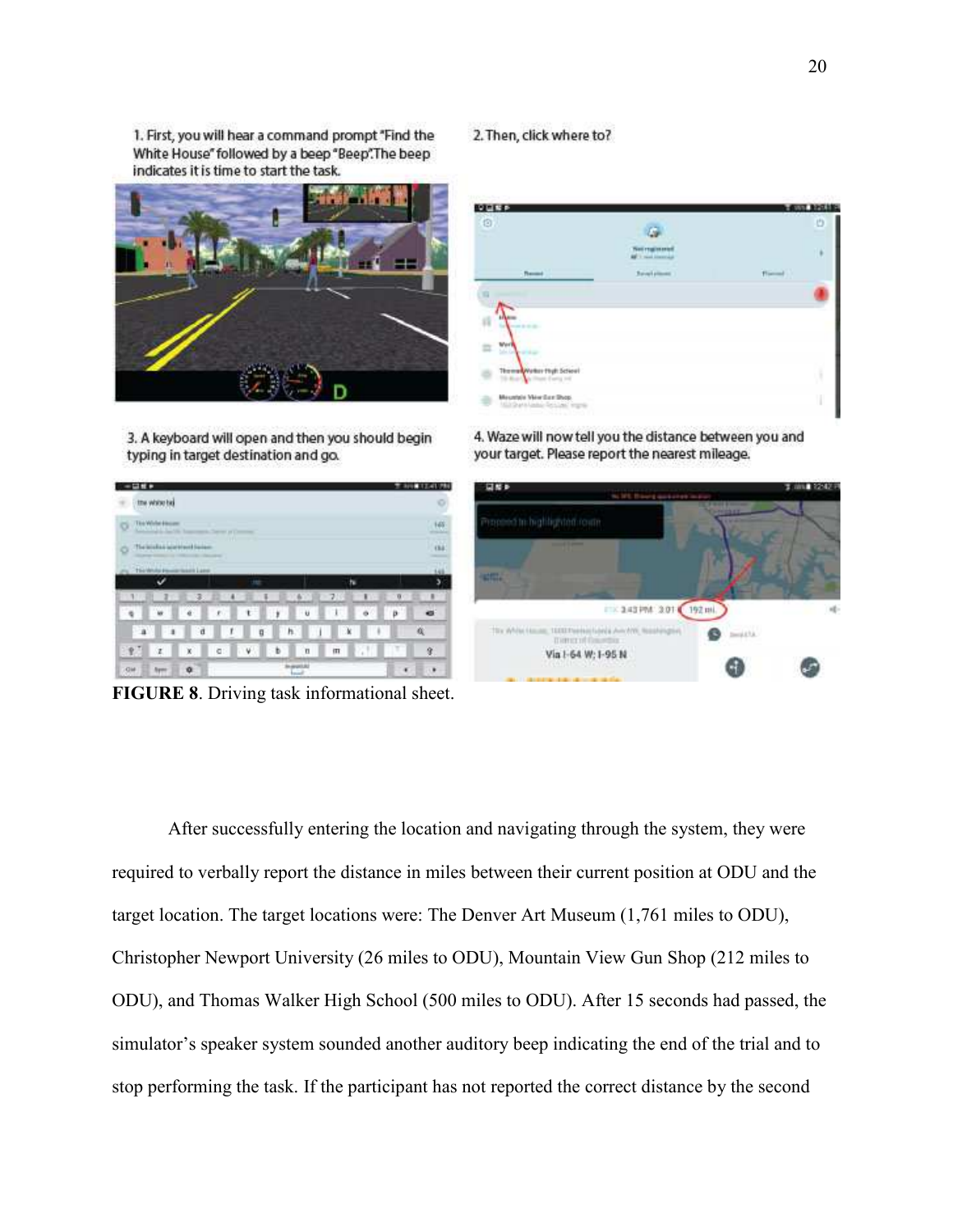beep, their answer was coded as incorrect. An experimenter manually recorded the participant's verbal response each trial.

### **Training Programs**

**FOCAL**. FOCAL training program was created to train novice drivers to reduce the number of off-road glances longer than 2 seconds. Created at University of Massachusetts at Amherst, this program consists of two separate programs, Attention Maintenance Assessment Program (AMAP) and FOCAL. Each trainee will experience three stages of training, a pre-test stage (AMAP), training (FOCAL), and post-test stage (AMAP). The segmentation of the program allows the trainee to establish a baseline of attention maintenance ability, provide training to improve the trainee's attention maintenance ability, and compare a post-training measure of attention maintenance with the pre-training one. FOCAL applies a 3M training method, allowing trainees to Make mistakes, Mitigate those mistakes, and ultimately Master targeted skills. The pre-test stage consists of four videos filmed from the driver's perspective in downtown Amherst, Massachusetts, approximately 1-minute in length. The videos contain road signs, pedestrians, other vehicles, and passing vegetation all simulating a normal driving experience. Each video is presented using the horizontal upper half of the screen and a map is presented on the bottom half. The map consists of roadway patterns and street names as seen in a normal road map. At any point in time, only half of the screen is visible with the other half blacked out, showing either the video of the forward visual area (FVA) or the map. Trainees may switch back and forth between both halves by pressing the space button on the keyboard to access the map or enter to access the video. Each portion represented either the primary task of driving (video) or a secondary in-vehicle task (map). Each trial begins with the video presented and the map masked. While viewing the video, trainees are asked to click either pedestrians,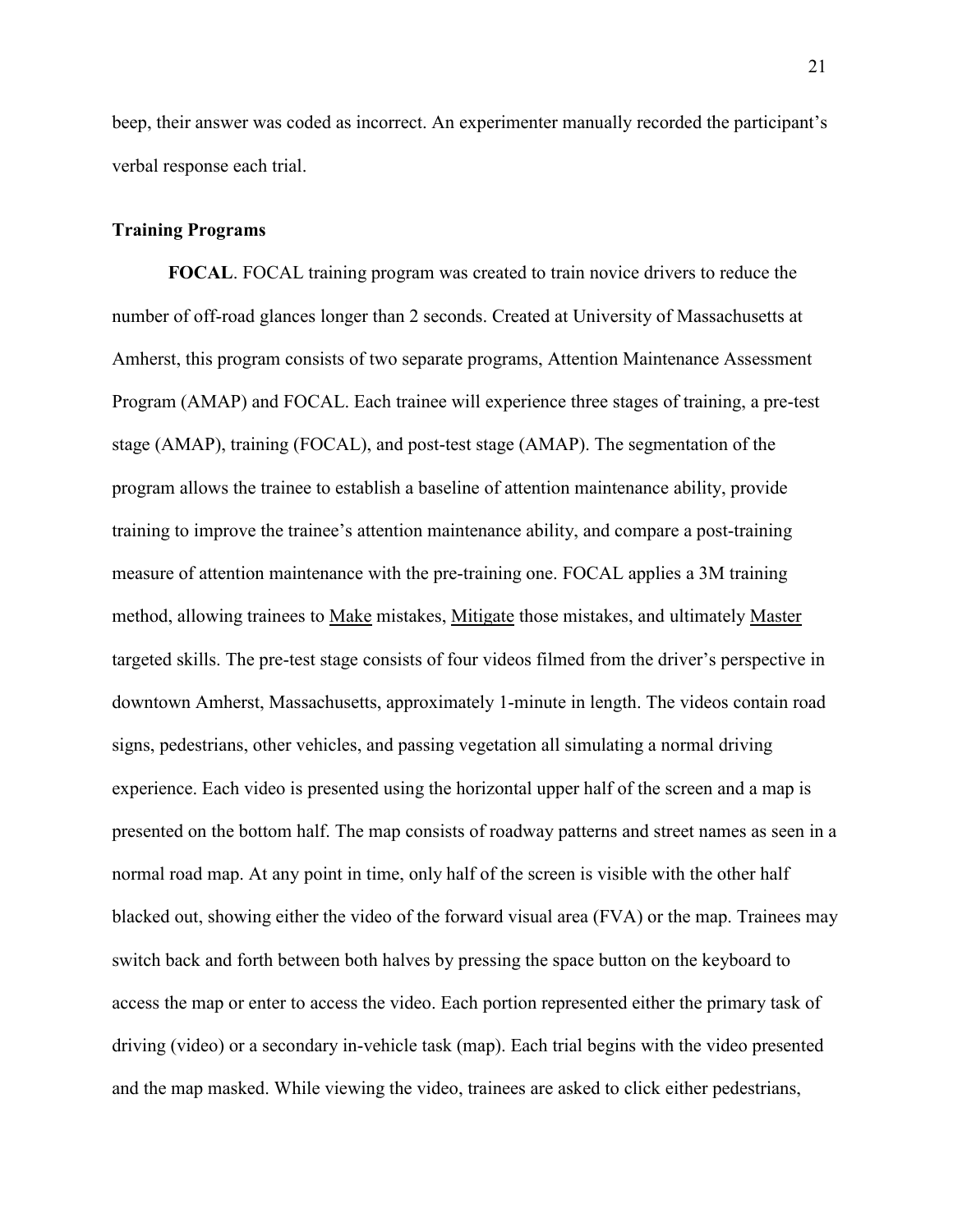vehicles, or road signs pass through two superimposed vertical bars. This is to ensure their engagement in the primary task. The secondary task is assessed by the trainees engaging in a visual search task of three different street names that are presented at the beginning of the trial. At the end of the video, the trainee was asked to report which streets were present on the map and which ones were not. Not all street names were present on the map.

 FOCAL training follows the completion of the pre-test. This portion of the training consists of four modules: feedback, timer, three-second in-vehicle glance training, and twosecond in-vehicle glance training. All four modules were presented to all participants in the same order. In the first module, the participant is given feedback about their performance during AMAP. The video with the longest single glance away from the FVA, indicating their poorest performance, is played back to the participant. The playback only shows the video portion with no map task present, only for the duration during which the trainee viewed the FVA in the pretest. The trainees are then informed that when they are engaging in the secondary tasks, they are unaware of what is happening on the forward roadway to make them cognizant of the dangers of especially long glances. The second module is identical to the first module except during the blacked out phases a visible timer counts how long each glance off-road is. The third module trains the trainee to reduce glances at the map to lower than three seconds. Training is separated into two sub-modules, one automatically obscuring the map and returning glances back towards the video if the trainee viewed the map for longer than three seconds, and in the other trainees had to manually toggle different viewpoints as seen during AMAP. In addition, the trainee is told before the training to keep glances less than three seconds, perform the map task, and perform the video task during each trial. The trainees were instructed that poor performance in any of these three metrics would result in repeating the trial. Trainees could repeat each trial up to a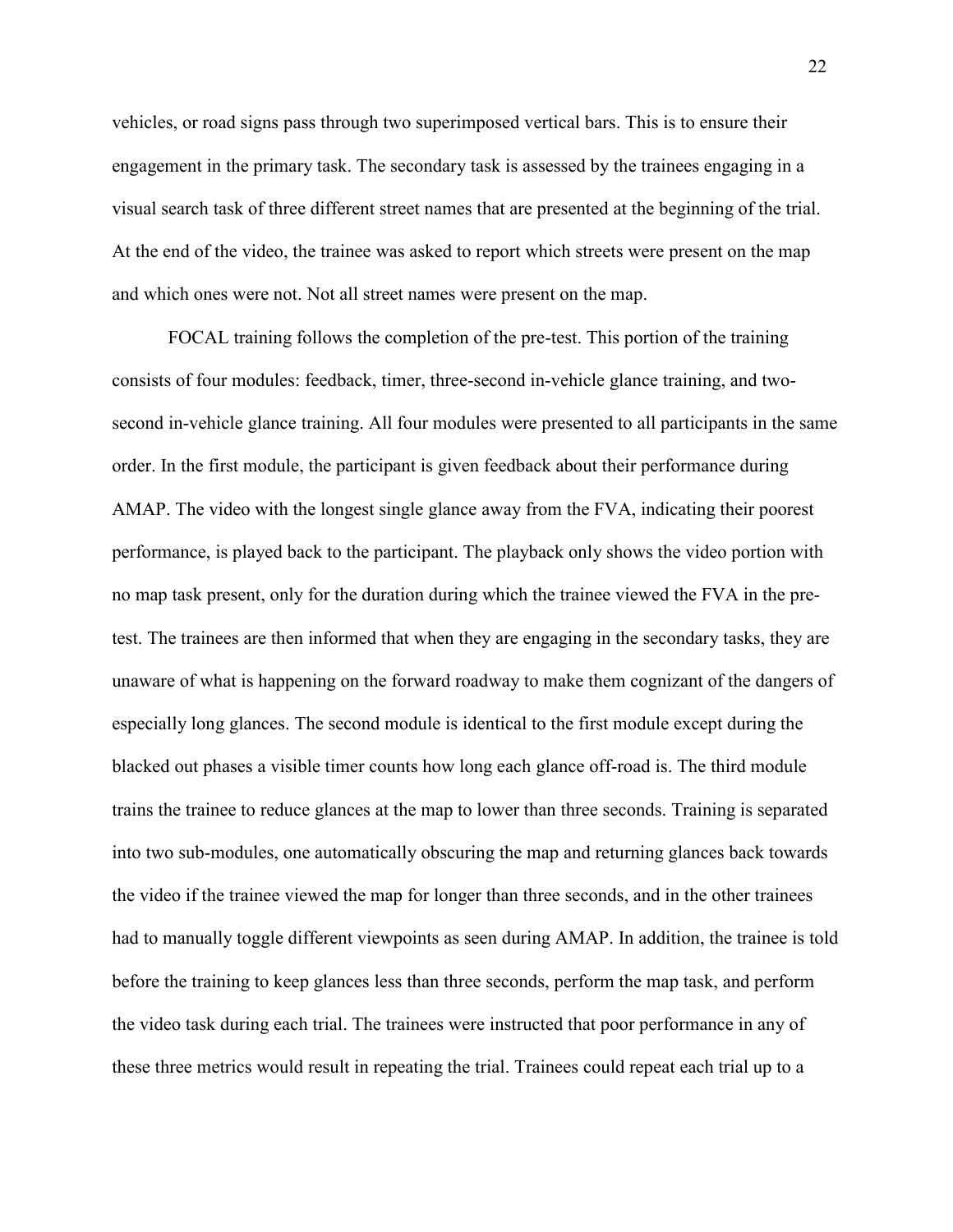maximum of three times to conserve total training time. However, during the first sub-module, the trainee would only have to repeat the trial if they incorrectly identified the street name. In the second sub-module, trainees repeat the trial if they either incorrectly identified the street name or glanced at the map for longer than three seconds (poor video task performance was not penalized unknown to trainees). The fourth module was identical to the previous module except the threshold for glances were reduced from three seconds to two seconds. In both the third and fourth modules, the first submodule (automated) contained three video tasks and the second submodule (manual) contained four video tasks. After completing the FOCAL training, their performance was measured again using the identical AMAP used in the pre-test. The full training will take approximately 45 minutes to complete (See Table 3).

| Module<br>Program      |                                                   | Submodules and content                                                                                                                                        |  |  |
|------------------------|---------------------------------------------------|---------------------------------------------------------------------------------------------------------------------------------------------------------------|--|--|
| <b>AMAP</b><br>Pretest |                                                   | Baseline task watching four pre-recorded videos                                                                                                               |  |  |
| <b>FOCAL</b>           | 1. Feedback                                       | Participants view the pre-test video with the longest glance<br>away. The glances away are represented by blacking out the<br>screen.                         |  |  |
|                        | 2. Timer                                          | Participants view the pre-test video with the longest glance<br>away. The blacked out screen has a timer showing the driver<br>how long each glance away was. |  |  |
|                        | 3. Three-second in-<br>vehicle glance<br>training | Participants perform task to three videos while glances away<br>are restricted to 3 seconds. After 3 seconds, the FVA is<br>automatically restored.           |  |  |

**TABLE 3**. FOCAL Training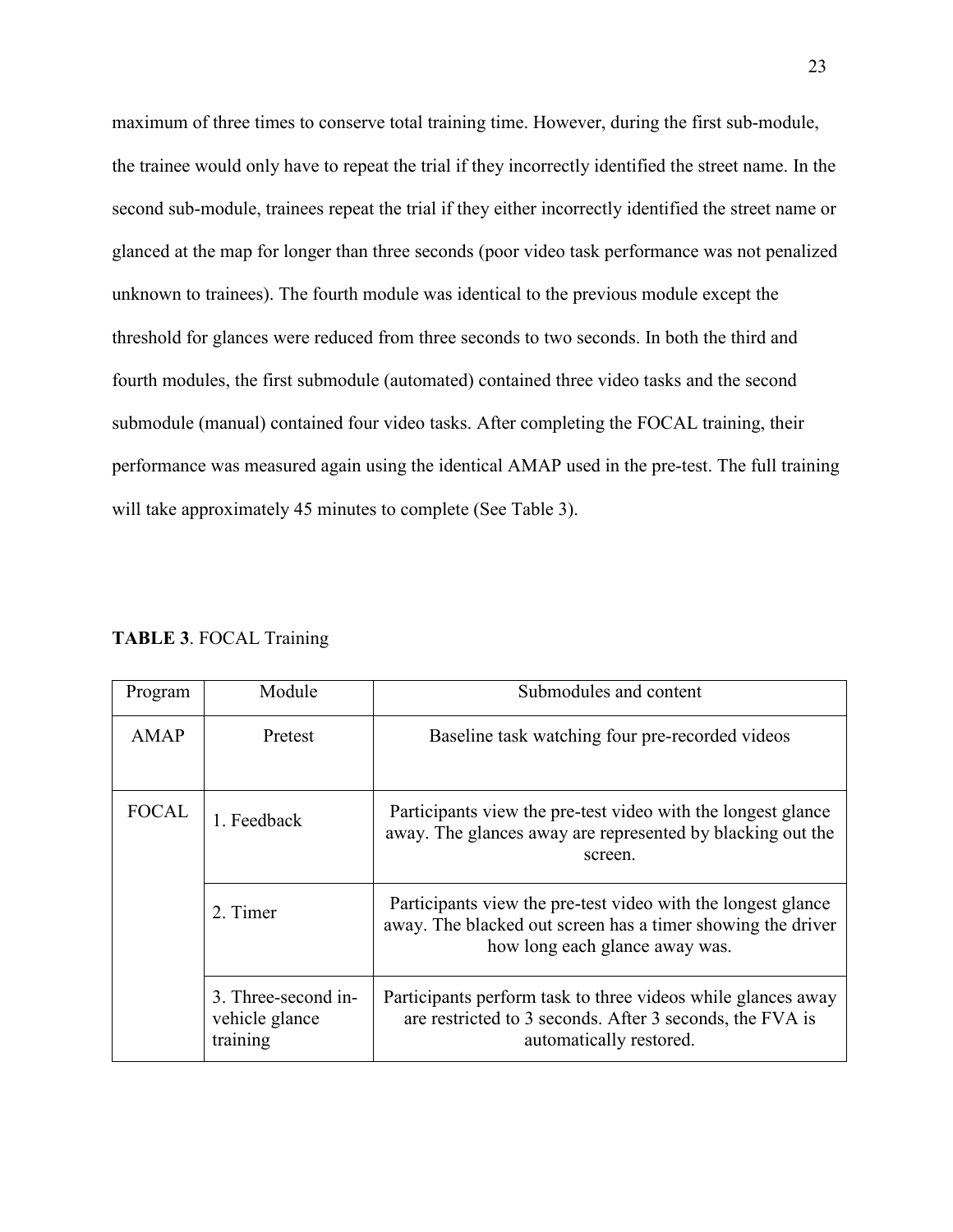|      |                                                 | Participants perform task to four video clips while glances<br>away are restricted to 3 seconds. After 3 seconds, the<br>participant must manually toggle the FVA or repeat trial. |
|------|-------------------------------------------------|------------------------------------------------------------------------------------------------------------------------------------------------------------------------------------|
|      | 4. Two-second in-<br>vehicle glance<br>training | Participants perform task to three videos while glances away<br>are restricted to 2 seconds. After 2 seconds, the FVA is<br>automatically restored.                                |
|      |                                                 | Participants perform task to four video clips while glances<br>away are restricted to 2 seconds. After 2 seconds, the<br>participant must manually toggle the FVA or repeat trial. |
| AMAP | Posttest                                        | Repeat baseline task                                                                                                                                                               |

**Placebo program.** The Placebo program consists of information from the Virginia Driver's Manual (Sections 1, 4, and 5). Participants navigated PowerPoint slides manually by clicking the space button on the keyboard. The participant was instructed to read the slides as thoroughly as possible to successfully answer a series of multiple-choice questions at the end of the training. The Placebo program includes information such as vision standards, seat belt usage, and penalties of breaking driving laws; all unrelated to attention maintenance skills. The Placebo training program took approximately 45 minutes to complete.

## **Procedure**

All participants were provided an informed consent sheet before participating in the experiment. After their consent was obtained, they completed a demographics questionnaire and a Motion Sickness Susceptibility Questionnaire (MSSQ; Golding, 1998). Participants who scored an MSSQ score over 19 were not eligible for the study because of high risk for simulator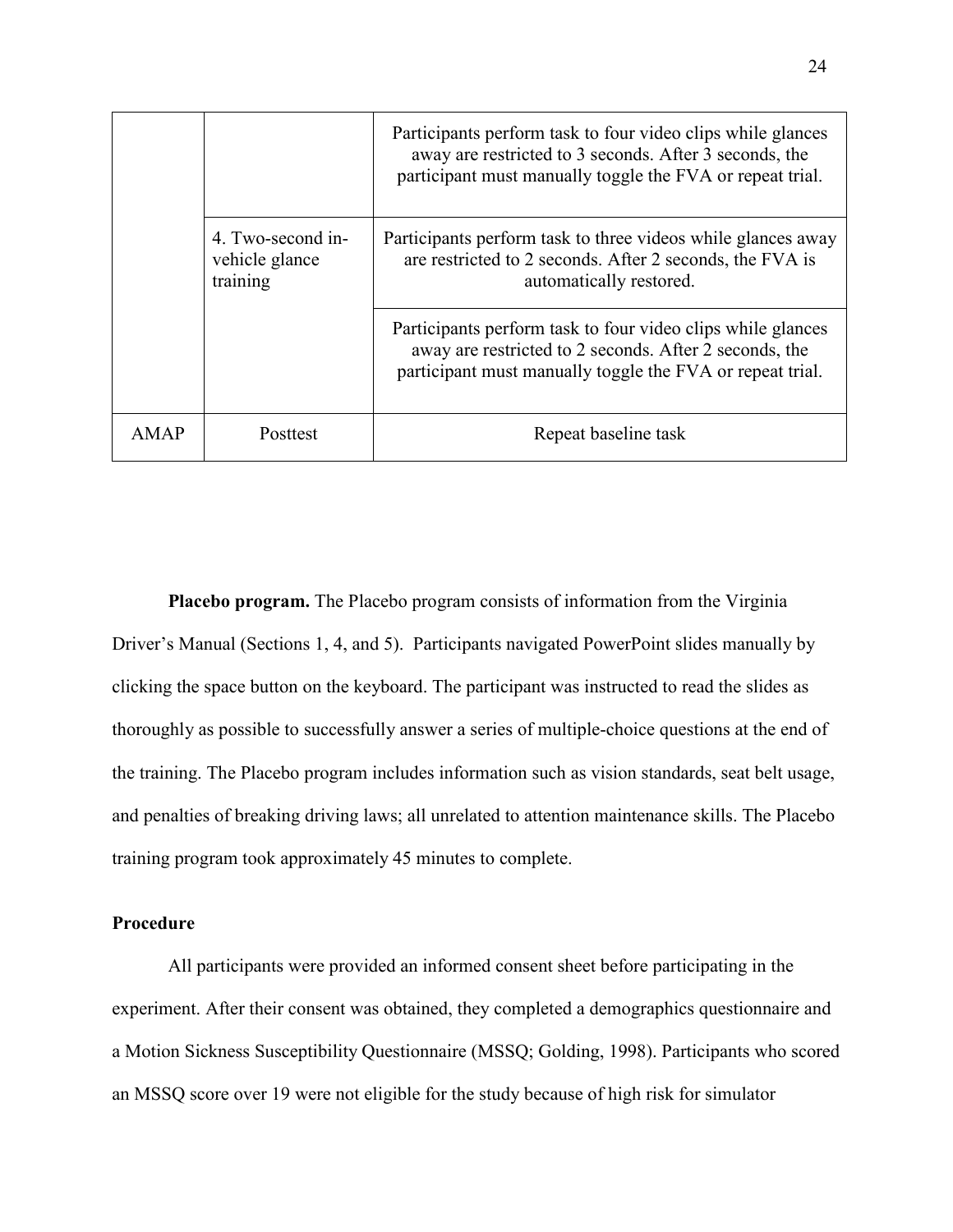sickness. Eligible participants were randomly assigned to either the Placebo or FOCAL training group and received the respective training program. After training, the participant was given an instruction for the Waze task. Participants completed three practice trials for the Waze task where they were asked to find the distance between ODU and a target location using Waze on the tablet. The three practice locations were, the empire state building, Disneyland, and the pentagon. Then, participants completed two practice drives to familiarize themselves with the driving simulator and completing both the primary driving task and the secondary in-vehicle Waze task. The participant was instructed to drive as they normally would, obeying all traffic laws and to complete the Waze tasks after hearing the command. The participants completed two separate drives to minimize driving error due to lack of experience with the driving simulator. In addition, since the driver must navigate different environments, the first practice scenario consists of a curve and various stop signs and the second scenario consists of curves, stop signs, and also a stoplight. The average distance of both practice drives was 8,530 feet long and took approximately three minutes to complete. After completion of the practice drives, the participant was given the Simulator Sickness Questionnaire pre-test (SSQ; Kennedy, Lane, Berbaum, & Lilienthal, 1993). Then, the participant was equipped with a head-mounted eye-tracker and calibrated using a 9-dot calibration system. Once the eye tracker was calibrated, the driver completed four experimental drives in a pre-determined randomized order. Participants were instructed to navigate the virtual environments obeying normal traffic laws. At the end of each individual drive, the participant completed the 6-item calibration questionnaire. After completing the experimental drives, the participant filled out the 8-item calibration questionnaire, driving history questionnaire, and the SSQ post-test. Then, participants were compensated and exited the lab. The experiment took approximately two hours to complete.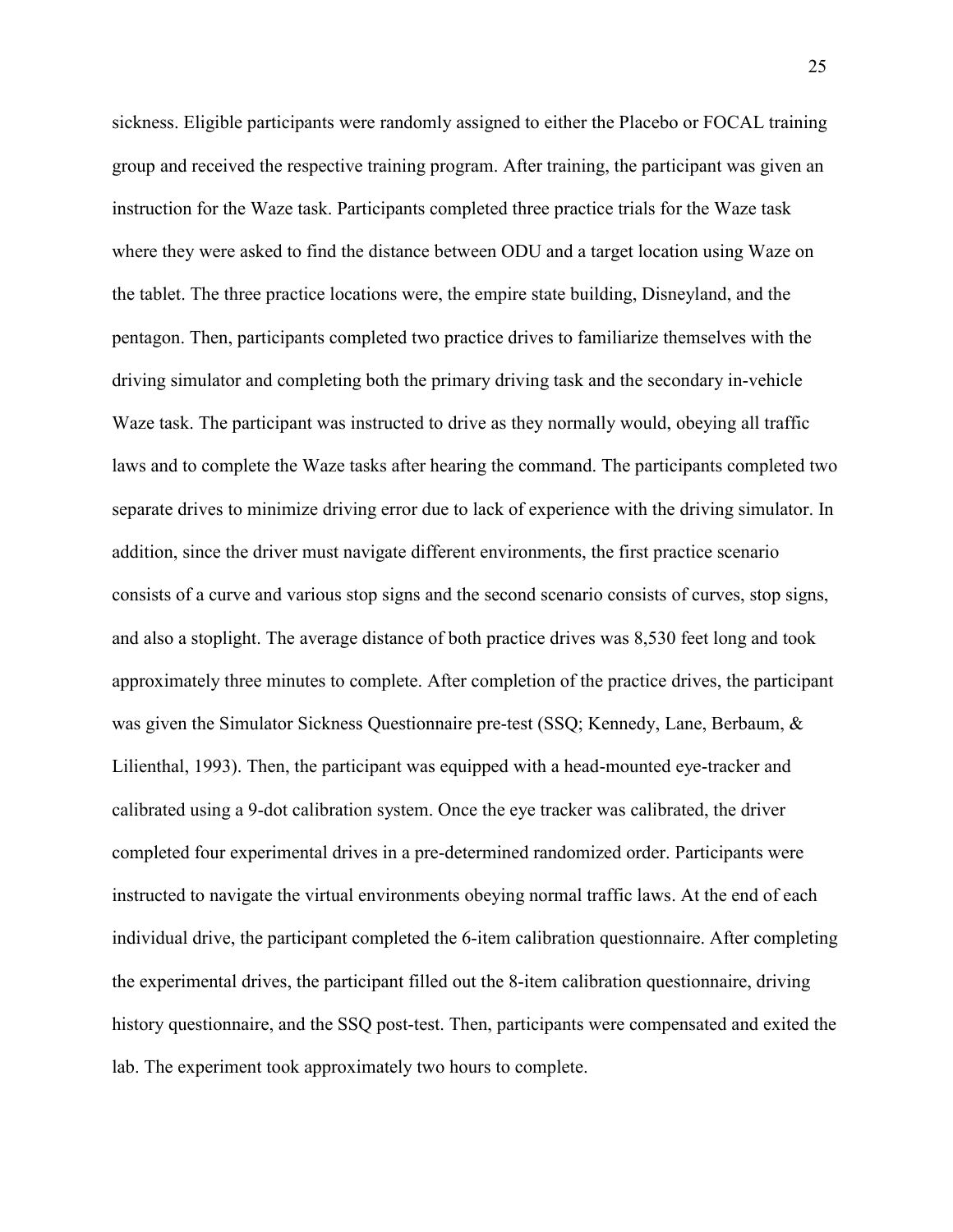### **Dependent Variables**

**Attention maintenance**. The ability to maintain attention to the forward roadway was measured by proportions of off-road glances longer than 2 seconds calculated for each trial. Each glance duration was defined as a time interval between the frame that the driver removes their eyes from the forward roadway and the frame that the driver's eyes return to the forward roadway. Proportions of glances was measured by dividing the total number of glances longer than 2 seconds by the total number of glances executed per trial. Eye glance data was only analyzed for the 15 second task interval during each driving scenario.

**Driver calibration***.* Calibration scores were calculated using two different methods, normalized proportion of glances (Roberts et al., 2016; Unverricht et al., 2019) and the Brier Score (Roberts et al., 2016). The first measure of calibration required normalizing both the subjective and objective attention maintenance scores (proportion of glances longer than two seconds) using the formula below.

$$
100 \times \left(\frac{score - \min(score)}{\max(score) - \min(score)}\right)
$$

Then the difference between those two normalized scores will determine the participant's calibration score. The difference score was calculated by subtracting the normalized objective performance proportion from the normalized subjective performance proportion. Negative proportions produced by this equation suggest the driver is underestimating their performance while positive proportions suggest the driver is overestimating their performance. The closer to zero the participant's score is, the better calibrated they are.

Subjective attention maintenance scores were collected through the Calibration questionnaire. A ruler measured the distance between the beginning of the visual analog scale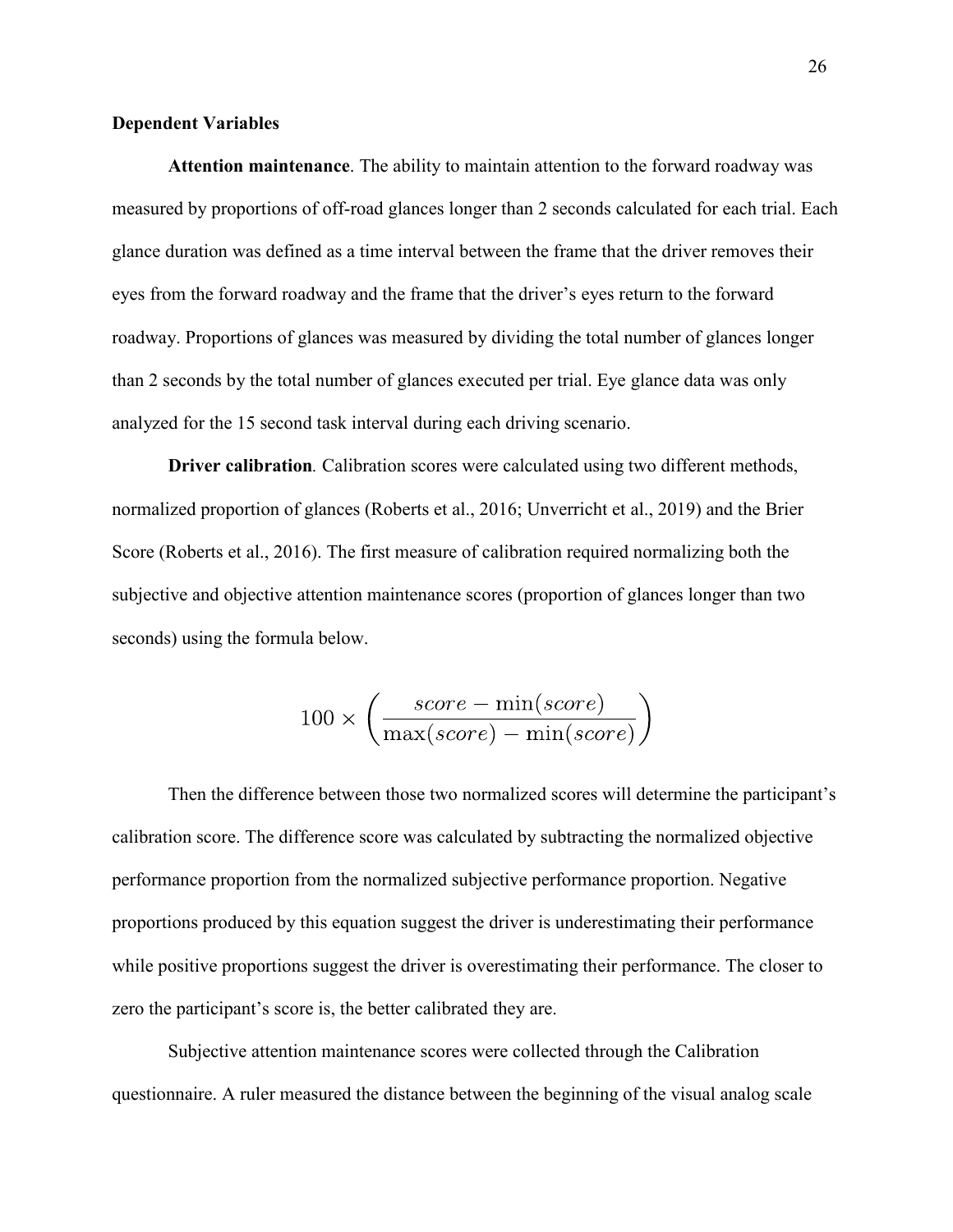and the participant's mark. The resulting distance in cm represented the subjective attention maintenance score.

*The Brier Score.* The second measure of calibration used the Brier Score (Brier, 1950). This measure is divided into three separate components: knowledge, calibration and resolution. The formula presented below will be used to calculate the Brier Score as seen in (Roberts et al., 2016).

$$
Brier Score = c(1 - c) + \frac{1}{N} \sum_{t=1}^{T} n_t (r_t - c_t)^2 - \frac{1}{N} \sum_{t=1}^{T} (c_t - c)^2
$$

In the formula above, *c* represents the overall proportion of self-appraisals correctly identified compared to objective performance, *N* represents the total number of self-appraisals given, *T* represents the number of categories, *t* represents the category of objective performance,  $n$  represents the number of self-appraisals assigned to *t,*  $r_t$  represents the participant's confidence in their self-appraisal, and *c<sup>t</sup>* represents the proportion of self-appraisals correctly identified compared to objective performance for each level of *t*. This equation can be broken down into each of its sub-sections as seen below.

# $B$ rier Score  $=$  knowledge  $+$  calibration  $-$  resolution

 The first section, knowledge, measures the participant's ability to classify events. Calibration measures how accurate one's self-appraisals of performance match their actual performance, while considering confidence. Last, resolution determines one's ability to differentiate between different levels of uncertainty. Total Brier Scores can range between  $0 - 1$ with 0 being the desired score. The application of the Brier Score required the driver to be able to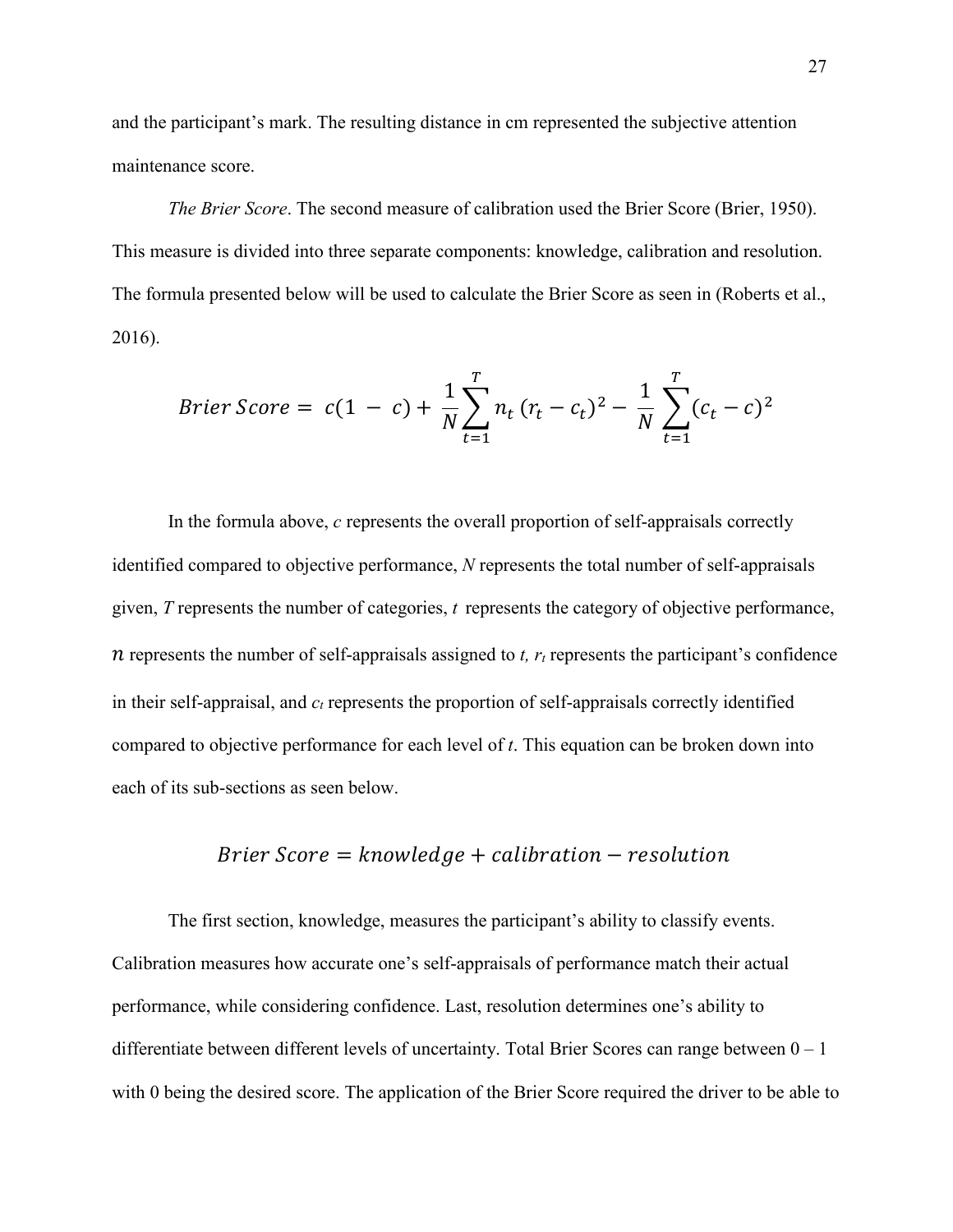make incorrect or correct subjective assessments. Therefore, the Brier Score questionnaire's response options were categorized into two different categories during coding, 0 – 50, 50 – 100. The Brier Score requires a large data set to stabilize the results. Therefore, each participant completed four brier score questionnaires.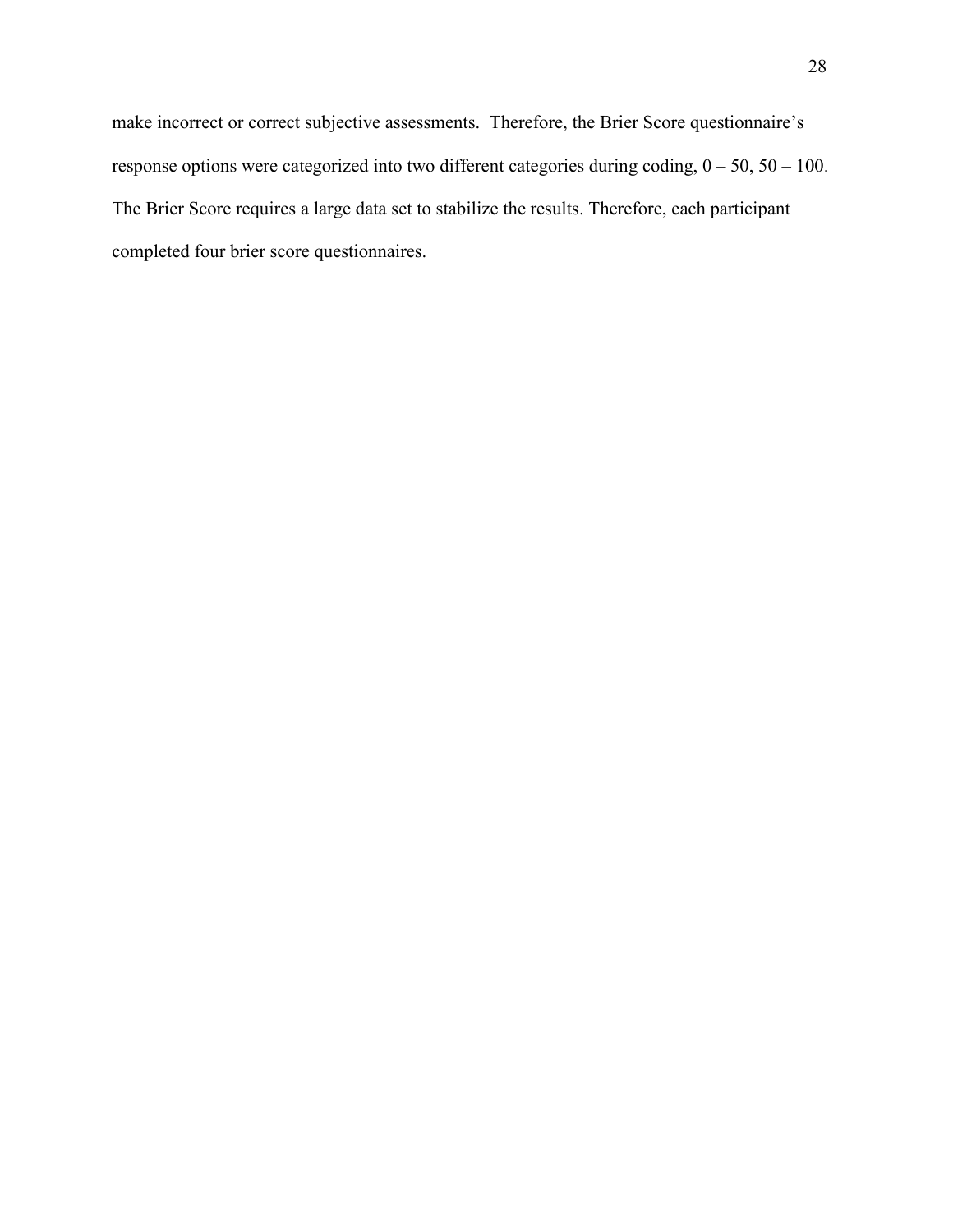#### **CHAPTER III**

## **RESULTS**

## **Total Off-Road Glances**

FOCAL-trained drivers made a total of 570 off-road glances during the experimental trials ( $M = 31.66$ ,  $SD = 7.50$ , range =  $20 - 50$ ) while Placebo-trained drivers made a total of 409 glances ( $M = 22.74$ ,  $SD = 7.83$ , range =  $5 - 35$ ). FOCAL-trained drivers made significantly more off-road glances than Placebo-trained drivers, FOCAL, 95% CI = [27.32, 36.01], Placebo, 95% CI = [21.10, 27.57], mean difference = 8.93, 95% CI = [1.14, 16.72], independent-samples  $t(34) = 3.49$ ,  $p < .001$ .

## **Performance accuracy in the Waze task.**

FOCAL-trained drivers' performance in the Waze task did not differ than Placebotrained drivers,  $M = .40, 95\%$  CI = [.28, .53] for the FOCAL group,  $M = .30, 95\%$  CI = [.19, .40] for the Placebo group, mean difference  $=$  .11, 95% CI  $=$  [-.09, .31], independent-samples  $t(34) = 1.64, p = .11.$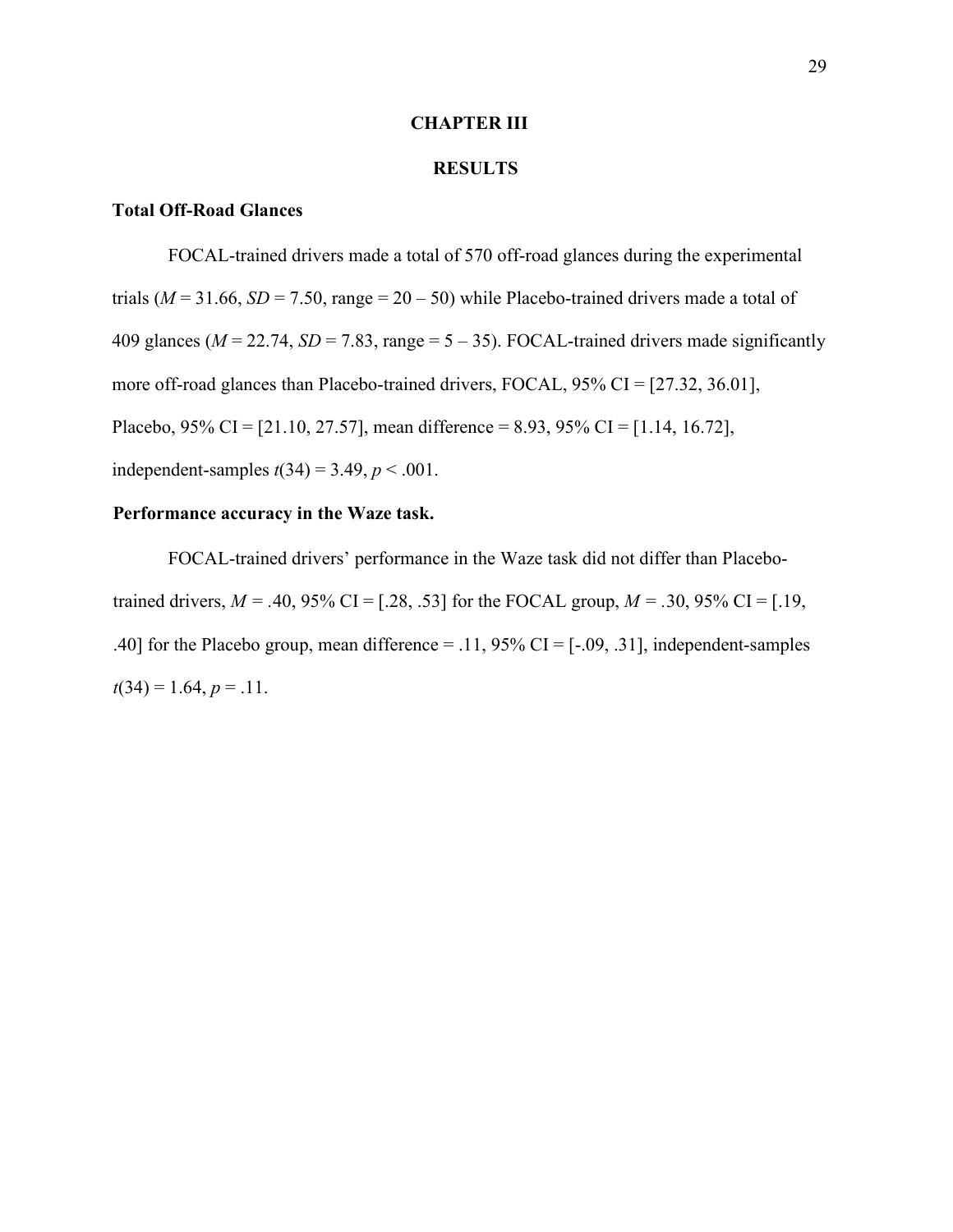

#### **Proportions of long off-road glances and attention maintenance performance**

Figure 9. A complementary cumulative distribution function (CDF) displaying the probability that off-road glance duration was longer than or equal to each threshold glance duration for each of the Placebo- and FOCAL-trained drivers.

FOCAL-trained drivers executed fewer off-road glances longer than 2 seconds in comparison to Placebo-trained drivers, FOCAL, *M = .*20, 95% CI = [.12, .28], Placebo, *M = .*36, 95% CI = [.26, .45], mean difference = .15, 95% CI =  $[-.05, -.25]$ , independent-samples  $t(34) = -2.99$ ,  $p =$ *.*005. Also, FOCAL-trained drivers executed fewer off-road glances longer than 1.5 seconds, FOCAL, *M = .*41, 95% CI = [.30, .51], Placebo, *M = .*53, 95% CI = [.12, .28], mean difference = .13, 95% CI = [-.01, -.24], independent-samples *t*(34) = -2.27, *p* = .029, replicating Pradhan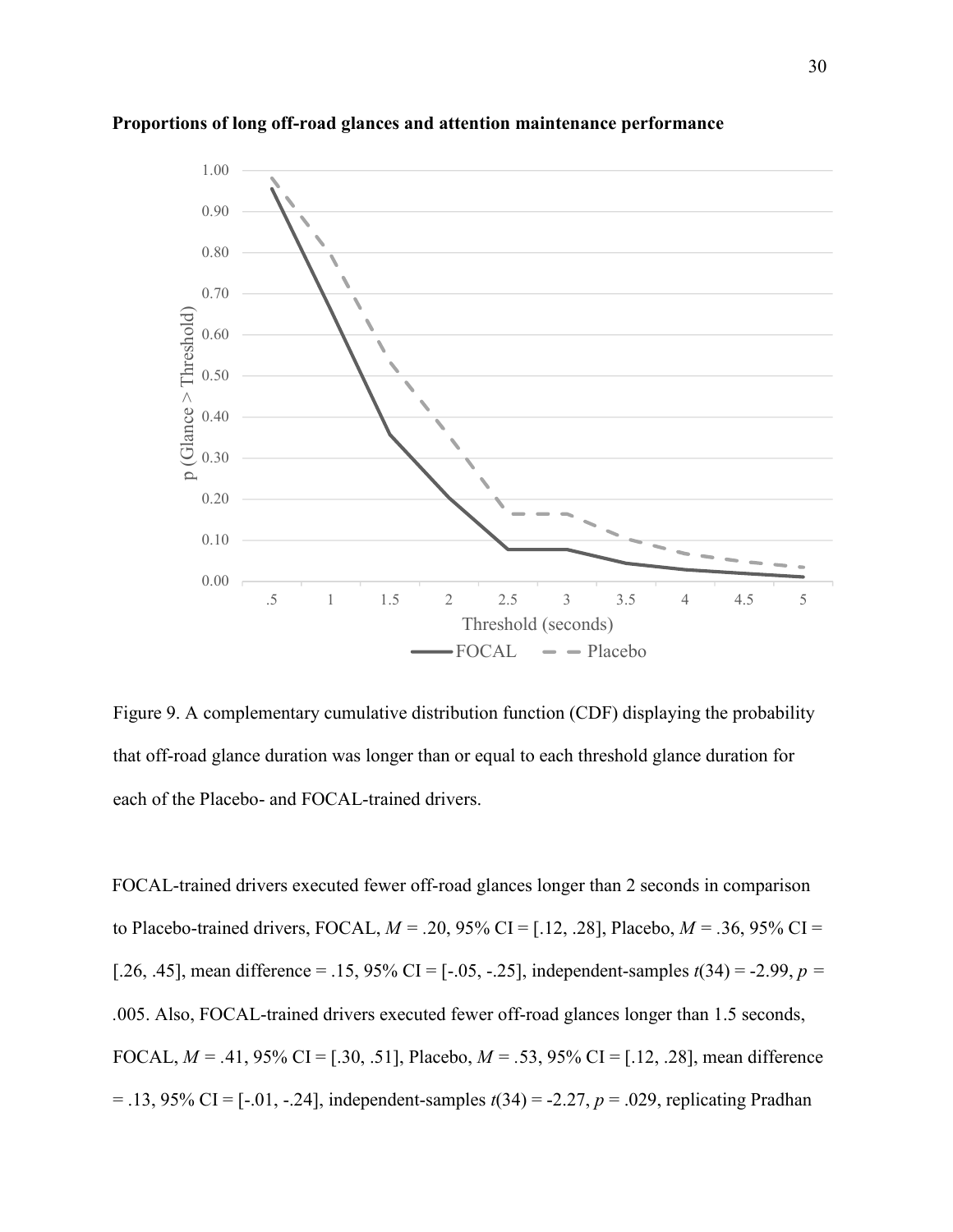et al. (2011). Visual inspection of the complementary CDF (Figure 9) indicates that FOCAL produced shorter off-road glances than Placebo across varying threshold levels, generalizing the current findings. The absolute number of off-road glances made by FOCAL trained drivers for 0 to 1 second and 1 to 2 second intervals was greater than those by placebo trained drivers, complementing the observation above (218 vs 102 glances for  $0 - 1$  second interval, 260 vs 208 glances for  $1 - 2$  second interval; see figure 10).



Figure 10**.** A histogram on the absolute number of off-road glances at each threshold.

### **Driver calibration***.*

**Normalized Proportions of glances***.* FOCAL-trained drivers showed lower calibration scores than Placebo-trained drivers, suggesting better calibration for FOCAL-trained drivers, *M =* -.16, 95% CI = [-.37, .05] for the FOCAL group, *M =* 24%, 95% CI = [.02, .47] for the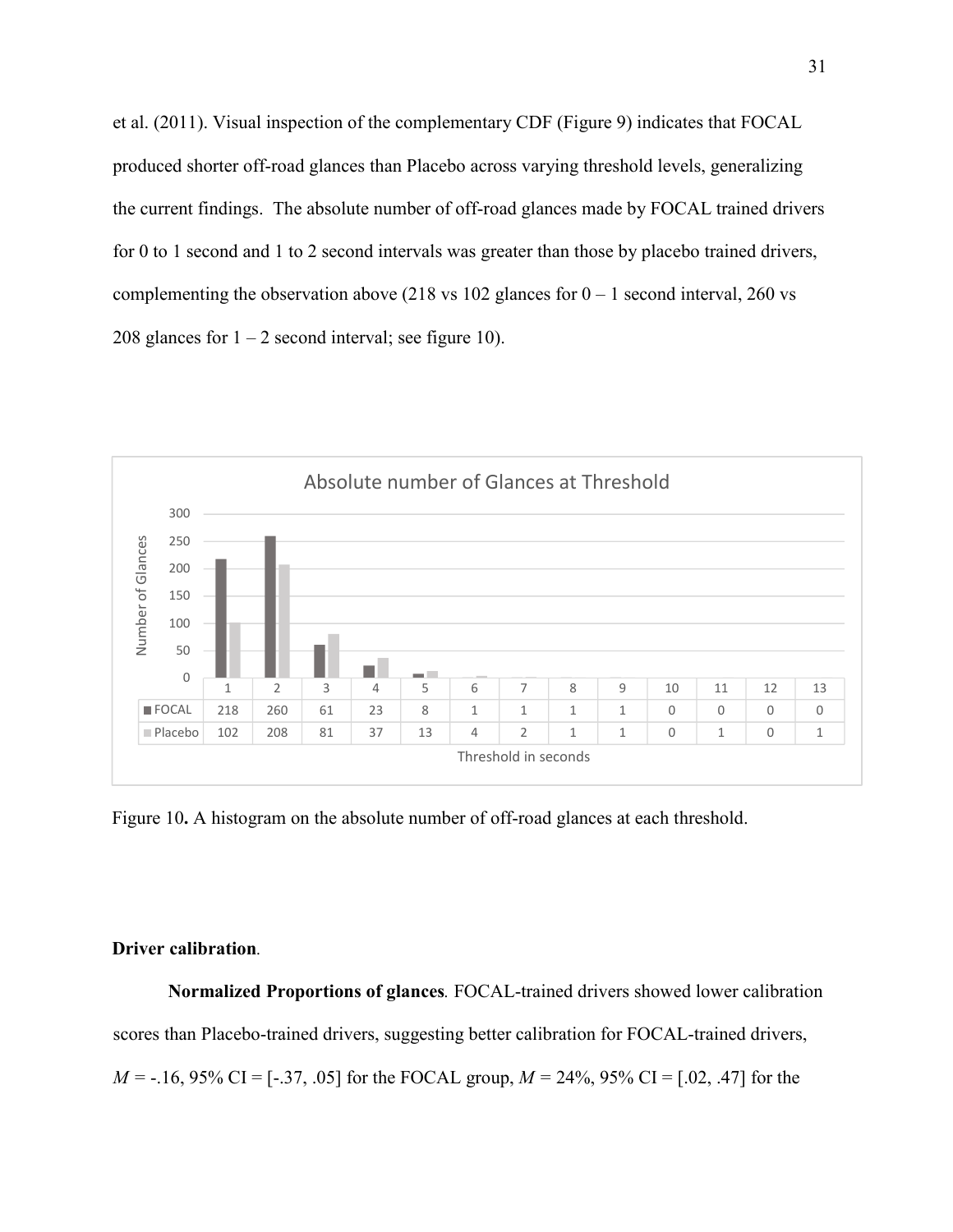Placebo group, mean difference = .38,  $95\%$  CI = [-.14, -.64], independent-samples  $t(34) = 3.04$ ,  $p = 0.004$ . Note that the scores differed significantly from zero and in the positive direction for Placebo-trained drivers, indicating over-estimation of their attention maintenance skills, onesample  $t(34) = 2.68$ ,  $p = .01$ . This was not observed for FOCAL-trained drivers, one-sample  $t(34) = 1.66$ ,  $p = .11$ , see Figure 10.



Figure 10. Both FOCAL and Placebo's mean calibration scores and their distance from zero. Further right indicates over-calibration, further left indicates under-calibration.

**Brier Score.** Brier Scores of FOCAL-trained drivers did not significantly differ from those of Placebo-trained drivers, FOCAL,  $M = .18, 95\%$  CI = [.10, .27], Placebo,  $M = .15$ , 95% CI = [.08, .21], mean difference = .4, 95% CI = [-.09, .17], independent-samples *t*(34) = .88,  $p = 0.39$ . Note that the scores did differ significantly from zero indicating poor calibration for both Placebo-trained drivers, one-sample  $t(34) = 5.52$ ,  $p < .001$ , and FOCAL-trained drivers, one-sample  $t(34) = 5.48$ ,  $p < .001$ .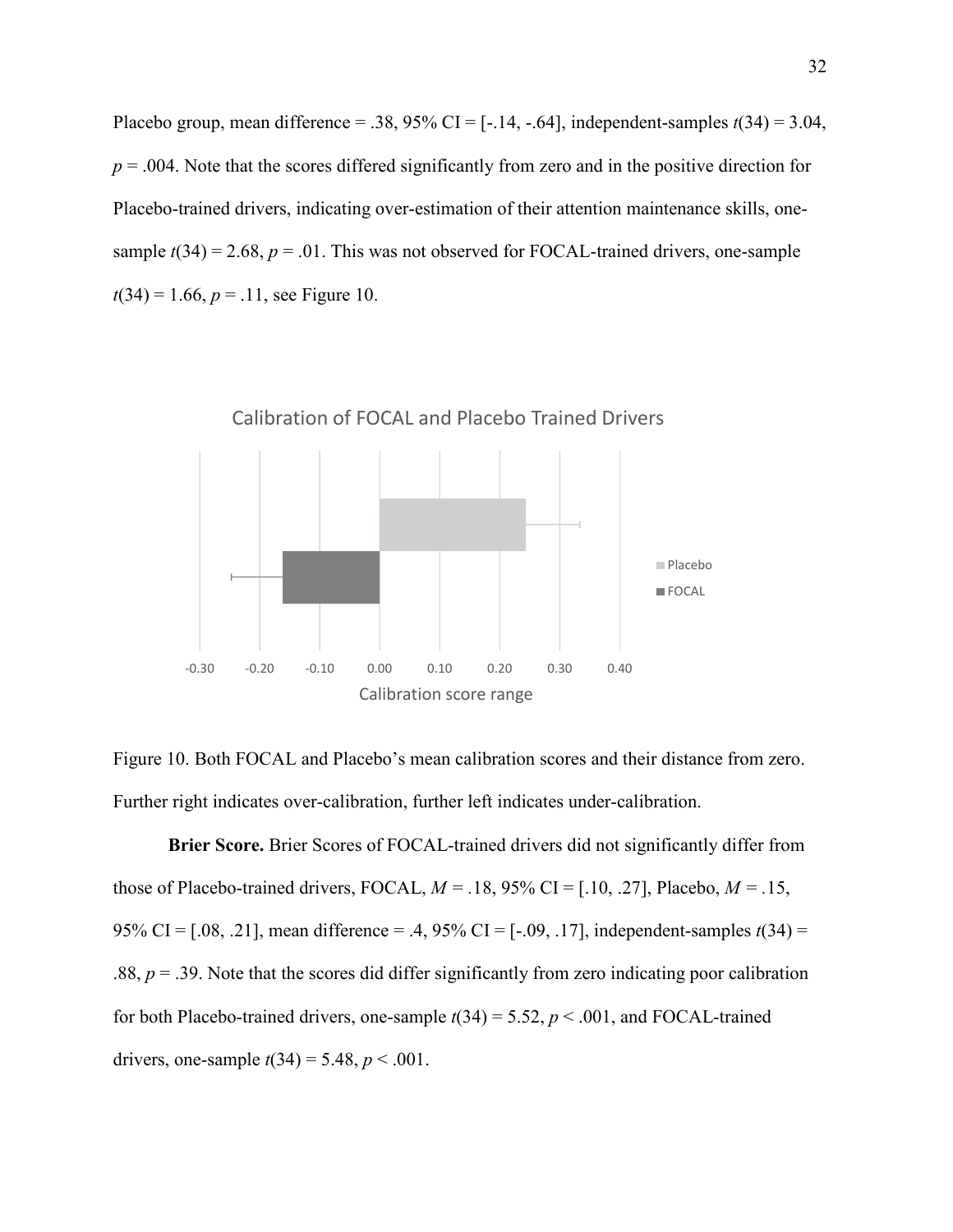#### **Subcomponents of Brier score.**

*Knowledge.* Knowledge scores of FOCAL-trained drivers did not significantly differ from those of Placebo-trained drivers, FOCAL,  $M = .15, 95\%$  CI = [.09, .21], Placebo,  $M =$ .13, 95% CI [.08, .19], mean difference = .02, 95% CI = [-.08, .12], independent-samples *t*(34)  $= .53, p = .59.$ 

*Calibration.* Calibration scores of FOCAL-trained drivers did not significantly differ from those of Placebo-trained drivers, FOCAL,  $M = .08, 95\%$  CI = [.03, .13], Placebo,  $M =$ .08, 95% CI [.01, .16], mean difference = -.01, 95% CI = [-.12, 11], independent-samples *t*(34)  $= .16, p = .87.$ 

*Resolution.* Resolution scores of FOCAL-trained drivers did not differ from those of Placebo-trained drivers, FOCAL, *M* = .04, 95% CI = [.01, .07], Placebo, *M* = .05, 95% CI [.02, .09], mean difference = -.001, 95% CI = [-.07, .05], independent-samples *t*(34) = .50, *p =* .62.

**Exploratory analyses.** To explore the effect of order on Brier scores, a betweensubject ANOVA with Training (FOCAL vs. Placebo) and Order  $(1<sup>st</sup>, 2<sup>nd</sup>, 3<sup>rd</sup>$  or  $4<sup>th</sup>$  trial) was conducted on self-appraisal scores on the questionnaires for Brier scores. FOCAL trained drivers rated their attention maintenance performance significantly lower ( $M = 5.47$ ) than the placebo trained drivers ( $M = 6.38$ ),  $F(1,134) = 4.04$ ,  $p = .04$ ,  $p^2 = .029$ . However, no other effects were statistically significant (both *p*s > .12).

#### **CHAPTER IV**

#### **DISCUSSION**

 Through the current study, I examined the effect of FOCAL on drivers' calibration of their attention maintenance performance in a driving simulator, using two different measures,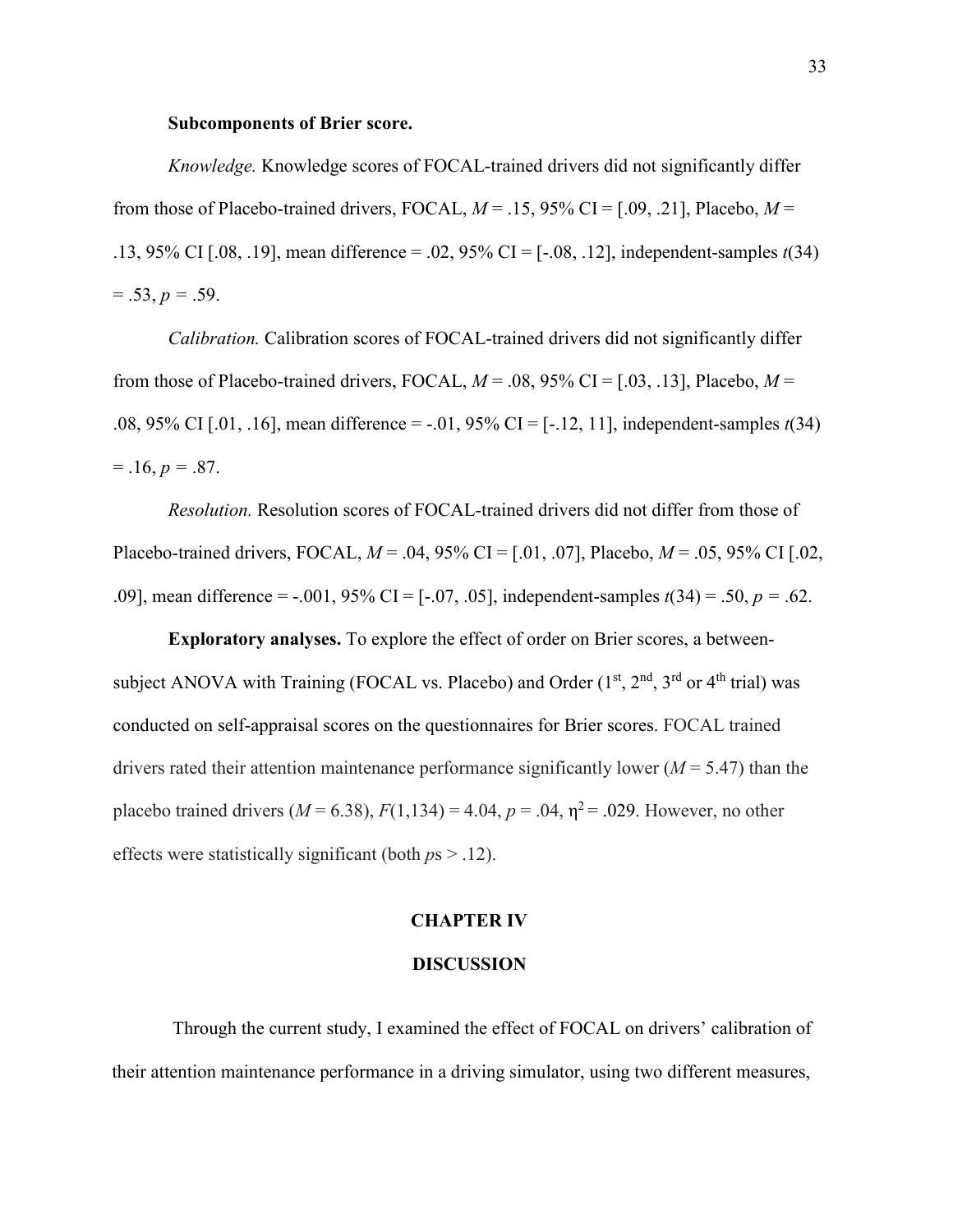normalized proportion of glances and the Brier Score. Participants drove in four different simulated scenarios and completed an in-vehicle attention maintenance task during each drive. In the attention maintenance task, participants were asked to find a target location on a mounted tablet using a navigation application based on auditory instruction with their eyes tracked. Immediately after the completion of each drive, the participants filled out a calibration questionnaire rating levels of their subjective performance on the driving and in-vehicle tasks. Results replicated Pradhan et al. (2011), showing attention maintenance performance better in FOCAL-trained drivers than Placebo-trained drivers. FOCAL-trained drivers executed approximately 16% fewer in-vehicle glances longer than 2 seconds than Placebo-trained drivers. Additionally, the results replicated the findings of the pilot study (Unverricht et al., 2019) showing FOCAL-trained drivers better calibrated than Placebo-trained drivers measured via normalized proportion of glances. In the current study, the FOCAL-trained drivers were calibrated towards their attention maintenance performance while the Placebo-trained drivers overestimated their attention maintenance performance. The Brier Score, however, did not detect any significant differences in their calibration skills between the FOCAL- and Placebotrained drivers including the three components, knowledge, calibration, or resolution.

#### **Attention Maintenance Performance**

The effect of FOCAL on decreasing the proportion of excessively long in-vehicle glances is consistent across the current study, the pilot study (Unverricht et al., 2019), and Pradhan et al. (2011; see table 4).

Table 4. Proportion of off-road glances over threshold across studies.

|               | <b>Proportion of</b> |             |           |
|---------------|----------------------|-------------|-----------|
| Current Study | glances $>2$ sec.    | $>2.5$ sec. | $>5$ sec. |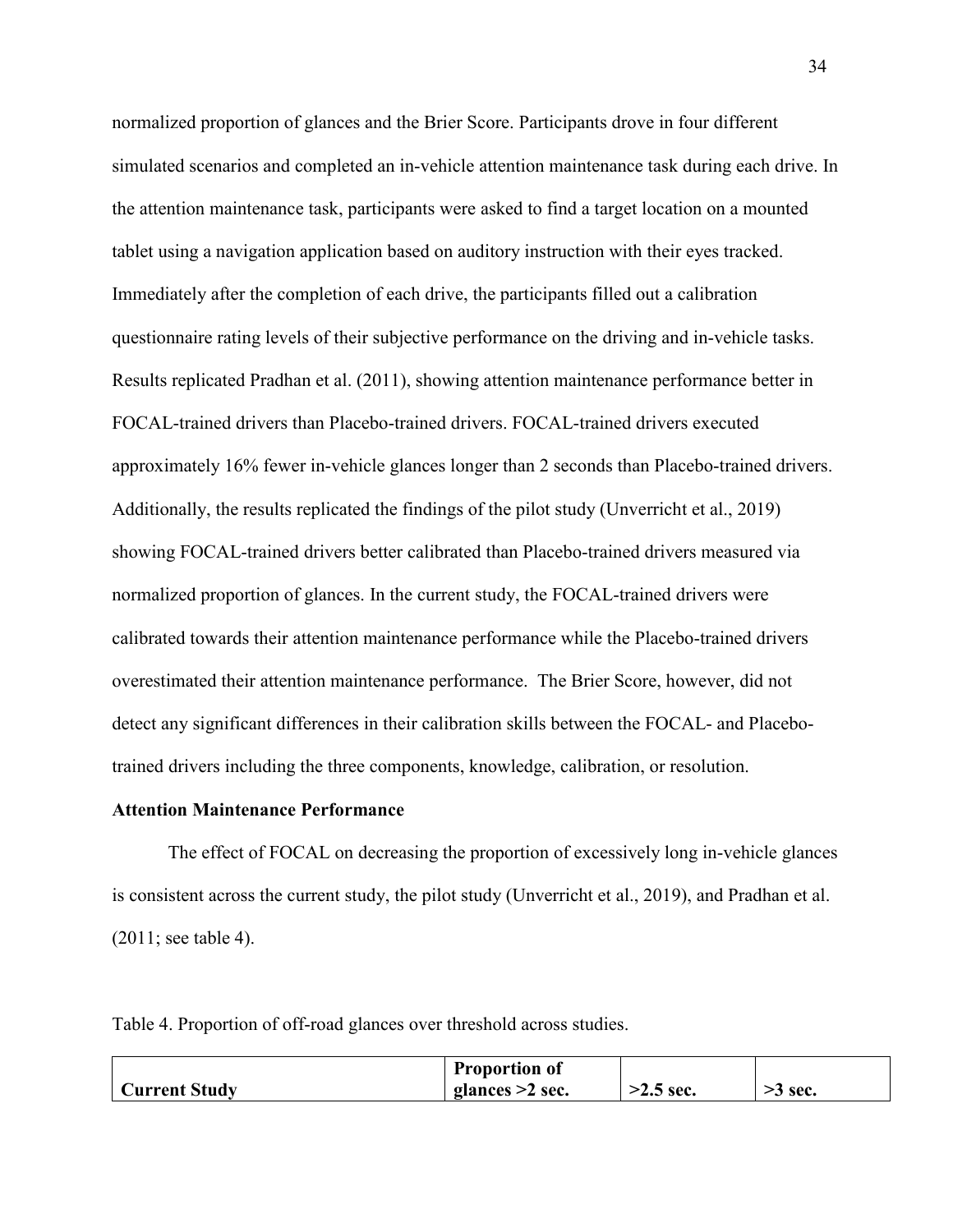| <b>FOCAL</b>                                     | 0.2                     | 0.12 | 0.08 |
|--------------------------------------------------|-------------------------|------|------|
| Placebo                                          | 0.36                    | 0.25 | 0.16 |
| Pradhan - non-vehicle task                       | <b>Proportion &gt;2</b> | >2.5 | >3   |
| <b>FOCAL</b>                                     | 0.2                     | 0.13 | 0.08 |
| Placebo                                          | 0.29                    | 0.19 | 0.12 |
| Pradhan - overall                                | <b>Proportion &gt;2</b> | >2.5 | >3   |
| <b>FOCAL</b>                                     | 0.25                    | 0.16 | 0.09 |
| Placebo                                          | 0.32                    | 0.2  | 0.12 |
| <b>Pilot Study</b> (Unverricht et al., in press) | <b>Proportion &gt;2</b> | >2.5 | >3   |
| <b>FOCAL</b>                                     | 0.24                    | 0.16 | 0.08 |
| Placebo                                          | 0.45                    | 0.28 | 0.22 |

Both the current study and the pilot study exclusively employed a map navigational task because it involves effortful visual search and interaction with an application on the tablet, demanding their eyes off the forward roadway. Although the task structure was similar using the Google Maps application (used in the pilot study) and Waze application (used in the current study), the in-vehicle task using Google Maps elevated the proportion of off-road glances longer than 2 seconds roughly four percentage points greater than that using Waze. Previous research indicates that visual demand of in-vehicle tasks increases the proportion of excessively long invehicle glances (Yamani, Horrey, Liang, & Fisher, 2015). Perhaps the visual demand for the Google Maps task in the pilot study was greater than that required for the Waze task in the current study. Recent work that manipulated information bandwidth of in-vehicle technology showed that if information-processing demand is high even experienced drivers can exhibit a greater number of excessively long in-vehicle glances (Yamani et al., 2018). Therefore, it is not surprising that a task that sets higher visual demand would lead to a greater proportion of excessively long glances inside the vehicle. Alternatively, the Google Maps application took a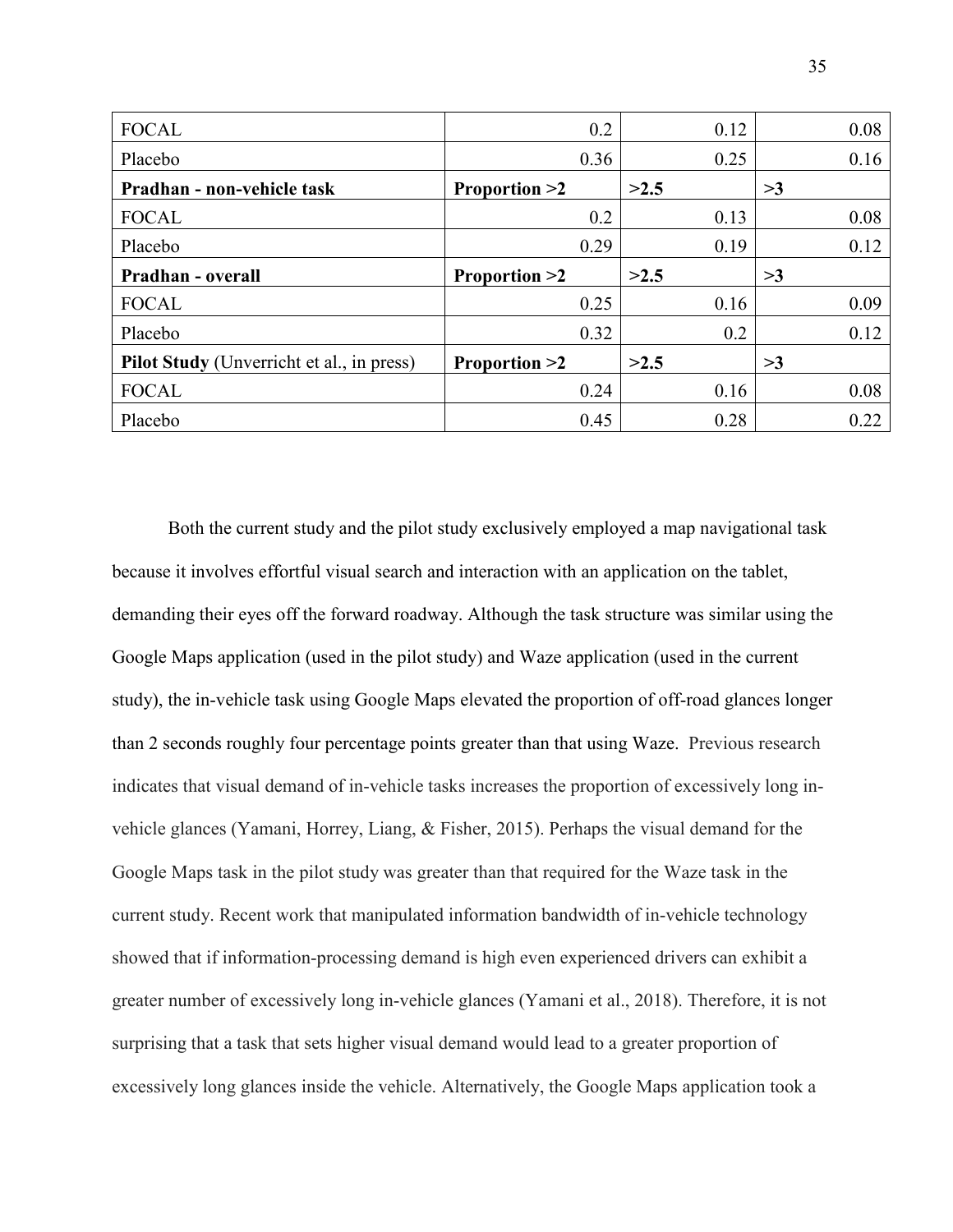longer time to load than the Waze, and this difference in their capabilities could have impacted their glance patterns when performing the in-vehicle task.

It is surprising that in all four data sets roughly 8% of in-vehicle glances are longer than three seconds, even for drivers who are trained with FOCAL. That is, FOCAL-trained drivers looked down longer than three seconds for more than 8% of the time when performing a variety of in-vehicle tasks while controlling the vehicle. This is alarming because this pattern of off-road glances appears regardless of the participants' age and driving experiences.

Note that the large individual differences between drivers emerged in each of the three studies, the current study, pilot study, and Pradhan et al. (2011). For example, in the current study, two Placebo trained drivers made fewer than 10% in-vehicle glances over 2 seconds indicating great performance with no training. Moreover, three FOCAL-trained drivers made greater than 37% in-vehicle glances over 2 seconds indicating poor performance with training. Though FOCAL-trained drivers should make 0% in-vehicle glances greater than 2 seconds, they consistently perform from 7% to 21% better than Placebo trained drivers at the 2 second threshold. More research is needed to eliminate such excessively long off-road glances when performing a secondary task while driving.

#### **Secondary Task Performance**

 Our pilot study using the same experimental set-up except that drivers interacted with the Google Maps application showed that FOCAL-trained drivers performed reliably better in the invehicle task than Placebo-trained drivers (Unverricht et al., *in press*). Instead of the Google Maps application, participants in the current study interacted with the Waze application due to technical issues and did not show significant differences in in-vehicle task performance between the groups. Post-hoc analysis of their subjective ratings that FOCAL trained drivers in the pilot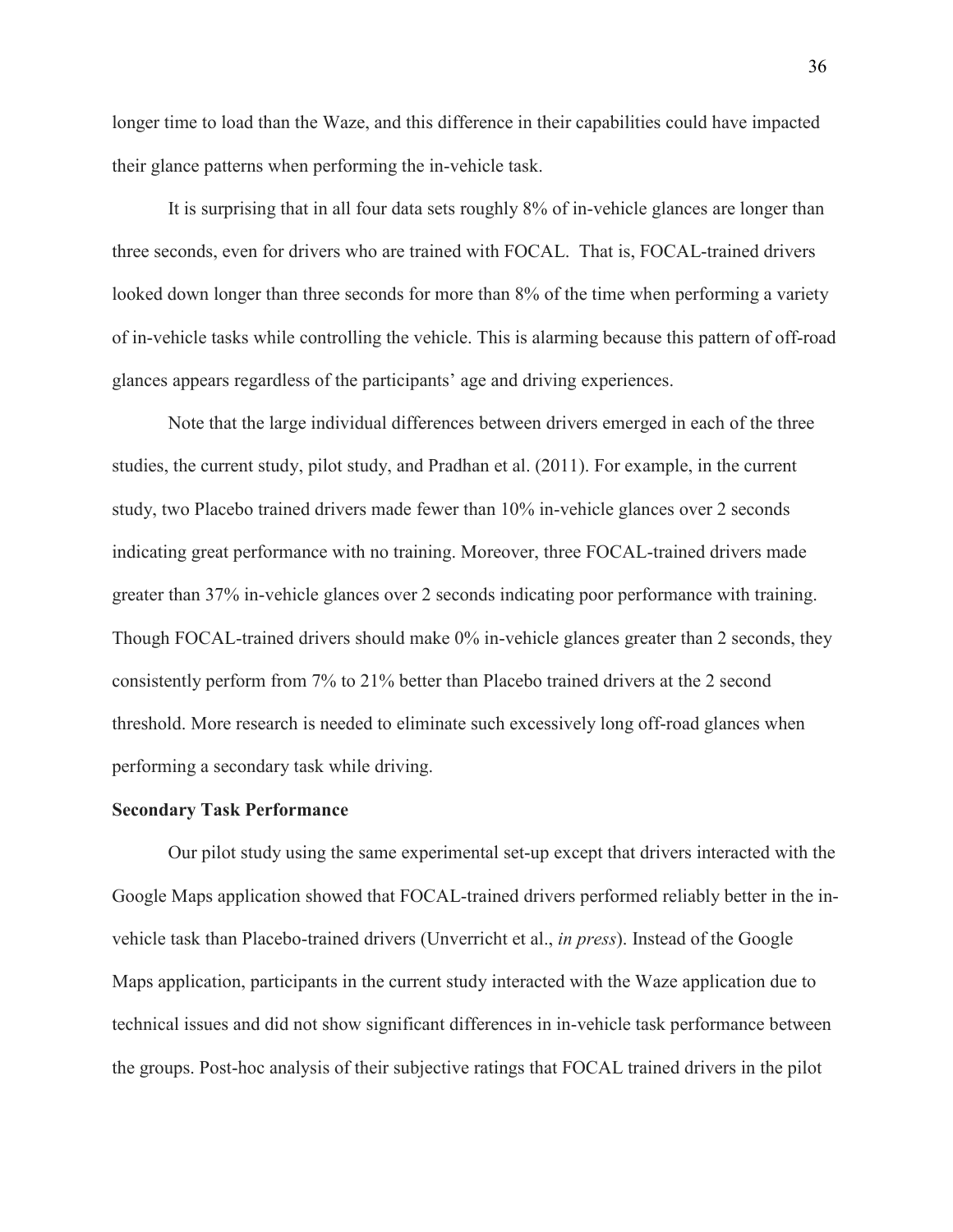study found the secondary task to be significantly less physically demanding in-comparison to the current study ( $M = 4.56$  vs. 1.78; independent-samples  $t(24) = 3.29$ ,  $p = .003$ ). Perhaps the Google maps task required fewer physical demands and higher visual demands than the Waze task. This might account for the FOCAL-trained drivers' better secondary task performance and poorer attention maintenance performance seen in the pilot study than the current study.

#### **Calibration – Normalized Proportion of Glances**

 Using the normalized proportion of glances measure, FOCAL-trained drivers did not demonstrate the same trend of overestimation of their attention maintenance performance as Placebo-trained drivers. In fact, FOCAL-trained drivers' scores were closer to zero, indicating almost perfect calibration. Placebo-trained drivers however significantly overestimated their own performance, replicating the results of the pilot study (Unverricht et al., 2019).

 There are at least two different interpretations of these results. First, FOCAL may not increase calibration, but rather the improved calibration is a biproduct of the increased attention maintenance performance. That is, FOCAL-trained drivers might still overestimate their abilities, but they also increase their performance to match with their overestimated ability. This interpretation is not supported by the data. FOCAL-trained drivers in the pilot study had poorer attention maintenance performance than the current study. Yet, FOCAL-trained drivers in the pilot study significantly underestimated their abilities  $(M = -0.31)$  while those in the current study only trended towards underestimation  $(M = -16)$ . If FOCAL was only increasing driver's attention maintenance performance but not increasing their calibration, then FOCAL-trained drivers who perform poorer should be better calibrated or over-calibrated than those who perform better, a trend not observed here. Instead, trained drivers in the pilot study performed poorer and underestimated their performance more than those in the current study.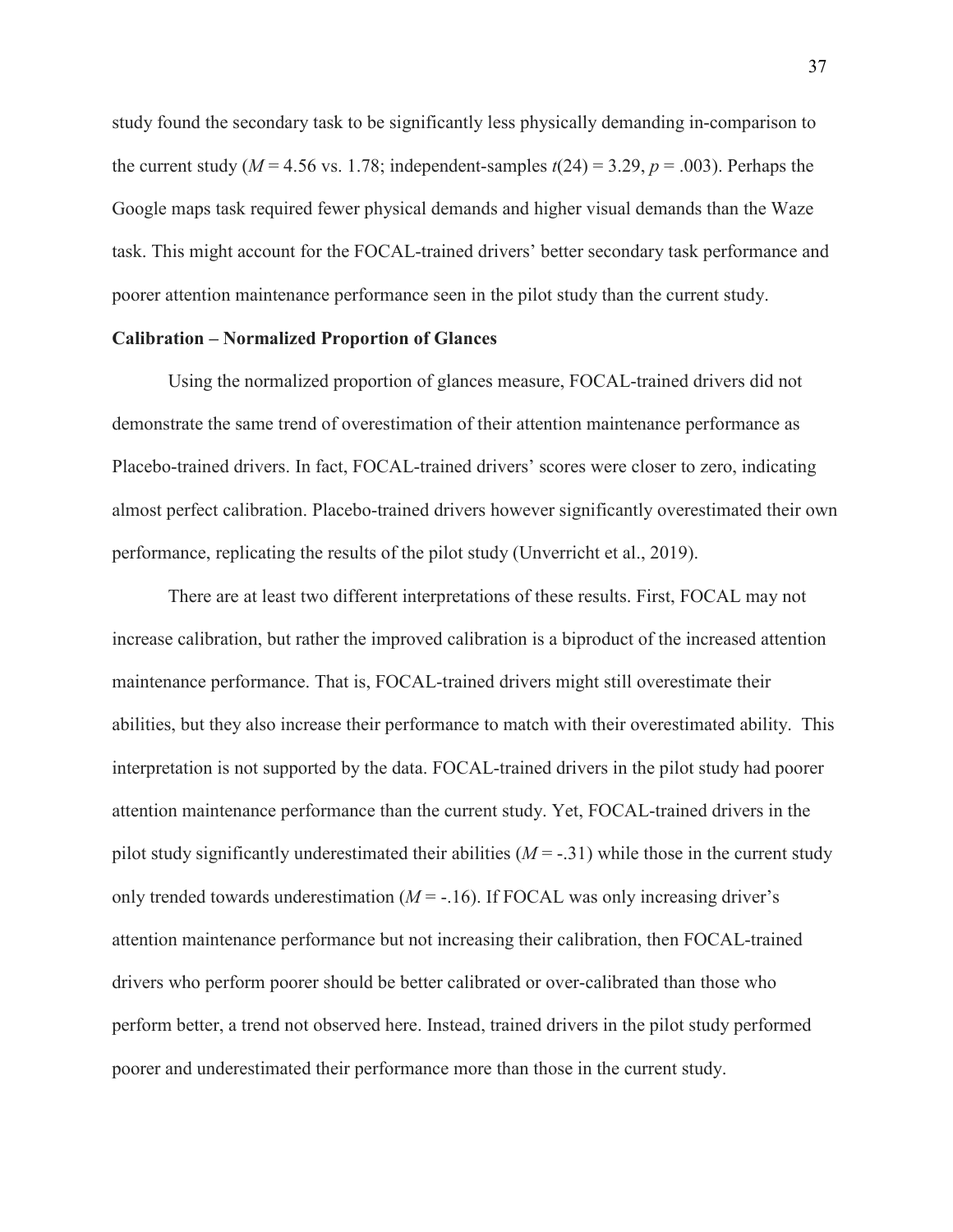Second, FOCAL might improve both attention maintenance skills and calibration skills through the 3M feedback training. Recall that FOCAL requires trainees to make mistakes (e.g., looking down longer than 2 seconds), explains why it is a problem (e.g., looking down longer than 2 seconds elevates crash risk), and provides opportunities to learn the target behavior (e.g., looking down shorter than 2 seconds). Through the training process, trainees may realize their miscalibration between their perceived performance and actual performance. For example, trainees may well perceive that they looked down less than 2 seconds but in reality, they did so longer than 2 seconds. This way, FOCAL may provide an opportunity to improve not only attention maintenance skills but also calibration skills via feedback mechanism. However, the present study does not provide direct evidence that this process occurred, and future research should focus to further identify the psychological mechanisms that explain how FOCAL improves driver calibration.

Considering an information processing approach, psychological process of calibration may require attentional resources to compute the differences between perceived performance and actual performance and adjust later information-processing strategies. That is, a calibration "task" is resource-limited, meaning that calibration improves as additional resources are invested. Perhaps FOCAL-trained drivers showed better calibration than Placebo-trained drivers in the current study because they were able to mobilize attentional resources that were used to support the in-vehicle task to the calibration process. Presumably, FOCAL-trained drivers can invest less resources to the in-vehicle task because of the training (Logan, 1988). This implies that the improvement of calibration through FOCAL is facilitated by decreasing the attentional demands of the in-vehicle task, thus allowing the driver to spend those additional resources on calibration.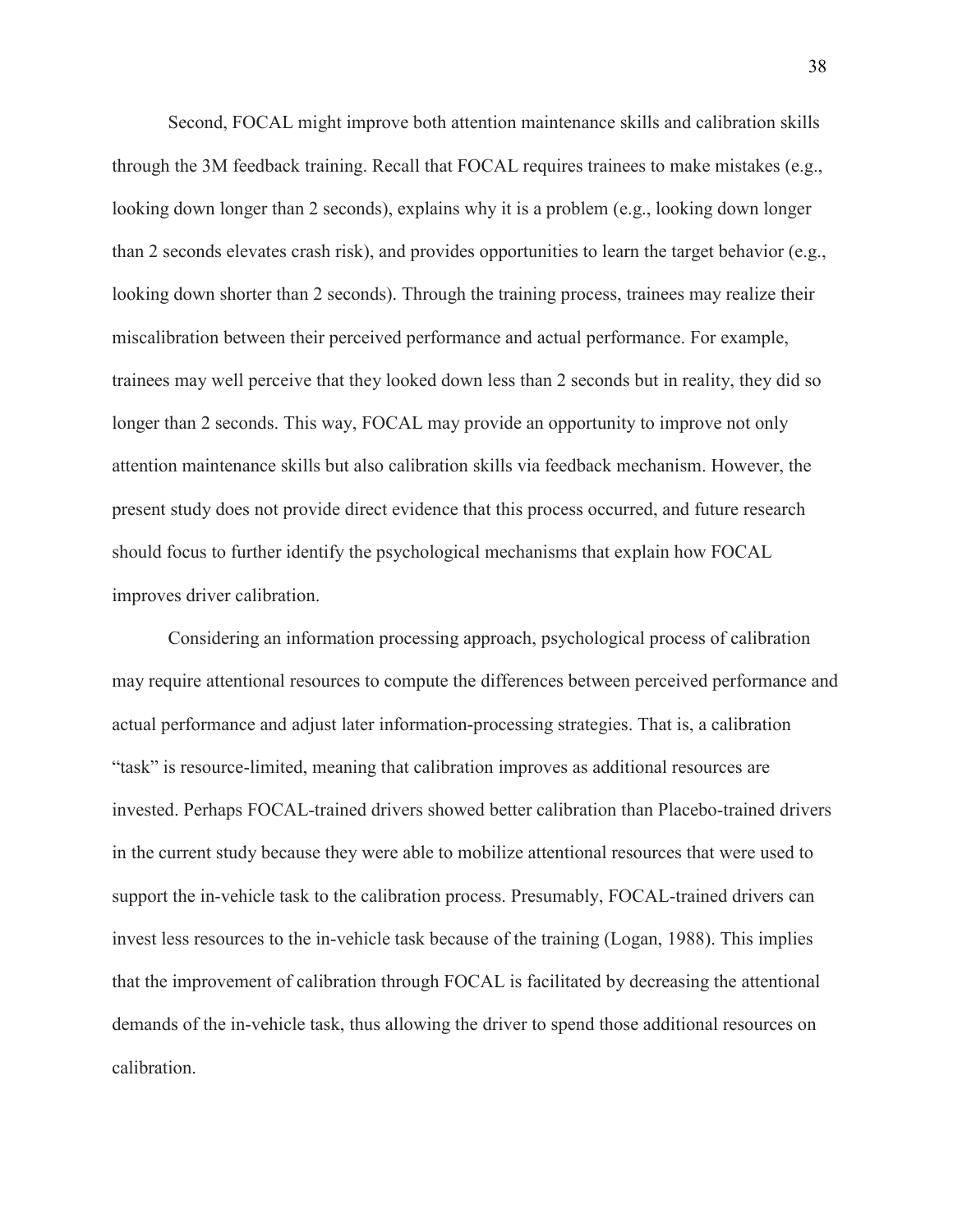Alternatively, it is also possible that calibration is instead data-limited meaning that calibration improves based on the quality of incoming data. As discussed above, FOCAL may help trainees realize their misperception of their own performance, which might improve their calibration without investing additional resources to the calibration process. By providing feedback on their performance, drivers may form a more accurate perception of their performance making the calibration process more accurate. Additional research is necessary for characterizing how calibration process is controlled.

#### **Calibration - Brier Score**

 Using the Brier Score measure of calibration, FOCAL trained drivers were not significantly different from Placebo-trained drivers. However, both were significantly different from zero indicating poor calibration. To implement the brier score to this domain, responses on a continuous scale (e.g., time duration of off-road glances) had to be categorized into two discrete categories, scores less than 50 or scores greater than 50. The lack of variance because of using only two categories could have prevented detection of differences between the groups. To explore whether the number of categories influences the results, the responses were recategorized into three categories (less than 33%, 34% to 66%, and 67% to 100%) and four categories (less than 25%, 26% to 50%, 51% to 75%, and 76% to 100%) and the brier scores were recalculated for each. Though the responses were recategorized, the brier scores did not show any significant differences.

 Because of the design of the experiment, the participants completed the questionnaire for the Brier score following each of the four drives, and the order effect might have affected the results. The exploratory analysis on the raw self-appraisal scores showed no evidence for such effect. However, the exploratory analysis revealed that, on self-appraisal scores on the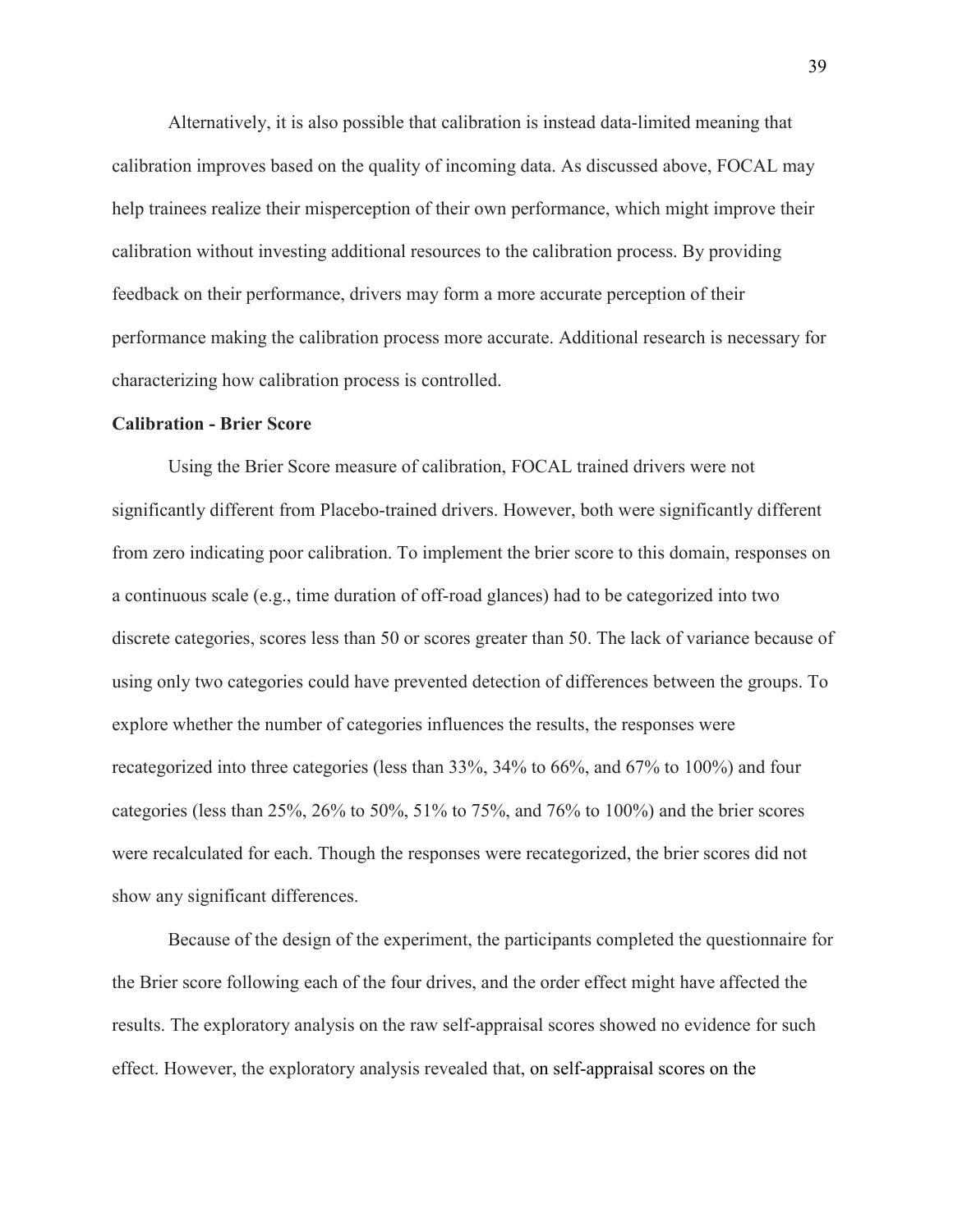questionnaires for Brier scores, placebo trained drivers rated their attention maintenance performance significantly higher than FOCAL trained drivers. Placebo trained drivers rated themselves higher, even though they performed worse, indicating a similar trend of overestimation seen with the normalized proportions measure.

Historically, the brier score has required using many data points (Lichtenstein  $\&$ Fischoff, 1980). Roberts and colleagues (2016) first implemented the brier score in the driving domain using 720 data points. The results of the brier score trended similarly towards the normalized proportion scores but statistical results did not converge. The current study attempted to implement the brier score within the driving domain to measure calibration of attention maintenance performance. Each participant completed a brier score questionnaire after each of the four scenarios. Additionally, the sample size was doubled what the power analysis required. Even with the repeated measures and increased sample size, it still only amounted to 144 data points, substantially lower than what was done in Roberts et al. (2017). Though no significance differences were found in the data for the brier score, the results are still informative for future studies. Specifically, successful implementation of the brier score might require a study with multiple trials across days to supply enough data points.

#### **Limitations & Future Research**

 As with other driving simulator studies, the current findings may not generalize to realworld driving environments. Also, because of the design of the current experiment, drivers were instructed to perform the in-vehicle task at a given location for exactly 15 seconds. However, drivers may strategically engage in such in-vehicle tasks while driving (strategic attention maintenance; Krishnan et al., 2015). For example, a driver detecting a latent threat such as a pedestrian occluded by a parked truck may refrain from engaging in a secondary task.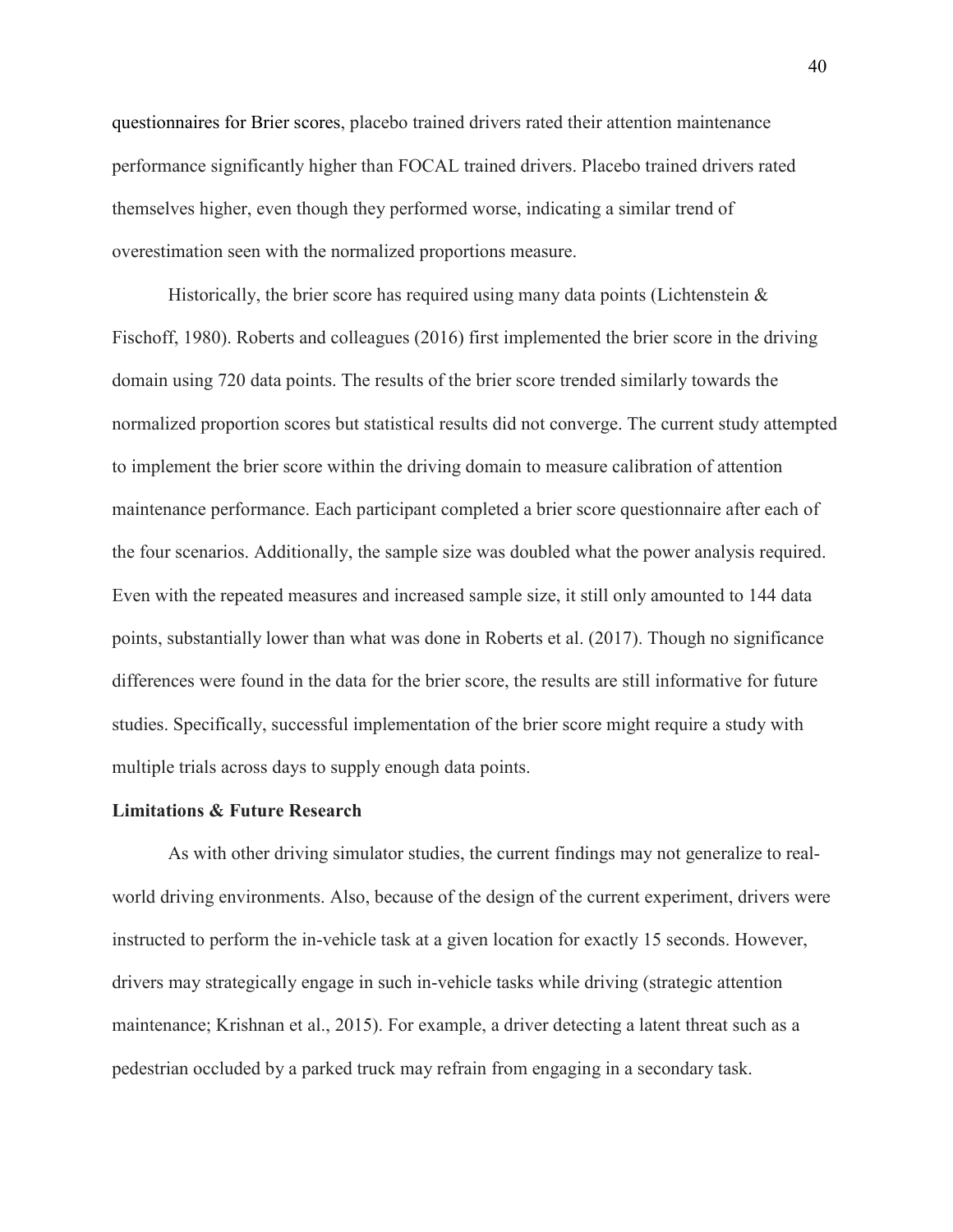Additionally, more time spent looking towards the forward roadway does not indicate sufficient visual sampling for detecting imminent hazard. Future research may directly examine whether drivers detect latent hazard during the time they were engaged in the in-vehicle task.

 Future research should use a variety of tasks to test the limits of improvement in drivers' attention maintenance performance. In addition, the improvement to in-vehicle task performance observed in the pilot study was not present in the current study. Future research should vary the levels of visual demand for the secondary in-vehicle task (Yamani et al., 2015) and examine its effect on attention maintenance performance following the completion of FOCAL. How the effect of FOCAL on calibration arises needs to be further examined potentially exploring whether the calibration process is either resource-limited or data-limited. Additional explanations for FOCAL's effect on calibration should be examined incorporating theories of time perception such as Scalar Expectancy Theory (Gibbon, Church, Fairhurst, & Kacelnik, 1988) or Learning to Time Theory (Machado, 1997). In addition, measures of attention maintenance should collect data regarding the sufficiency of visual information sampled. For example, a study might include hazard anticipation scenarios as an unobtrusive way of indicating if an on-road glance is meaningful.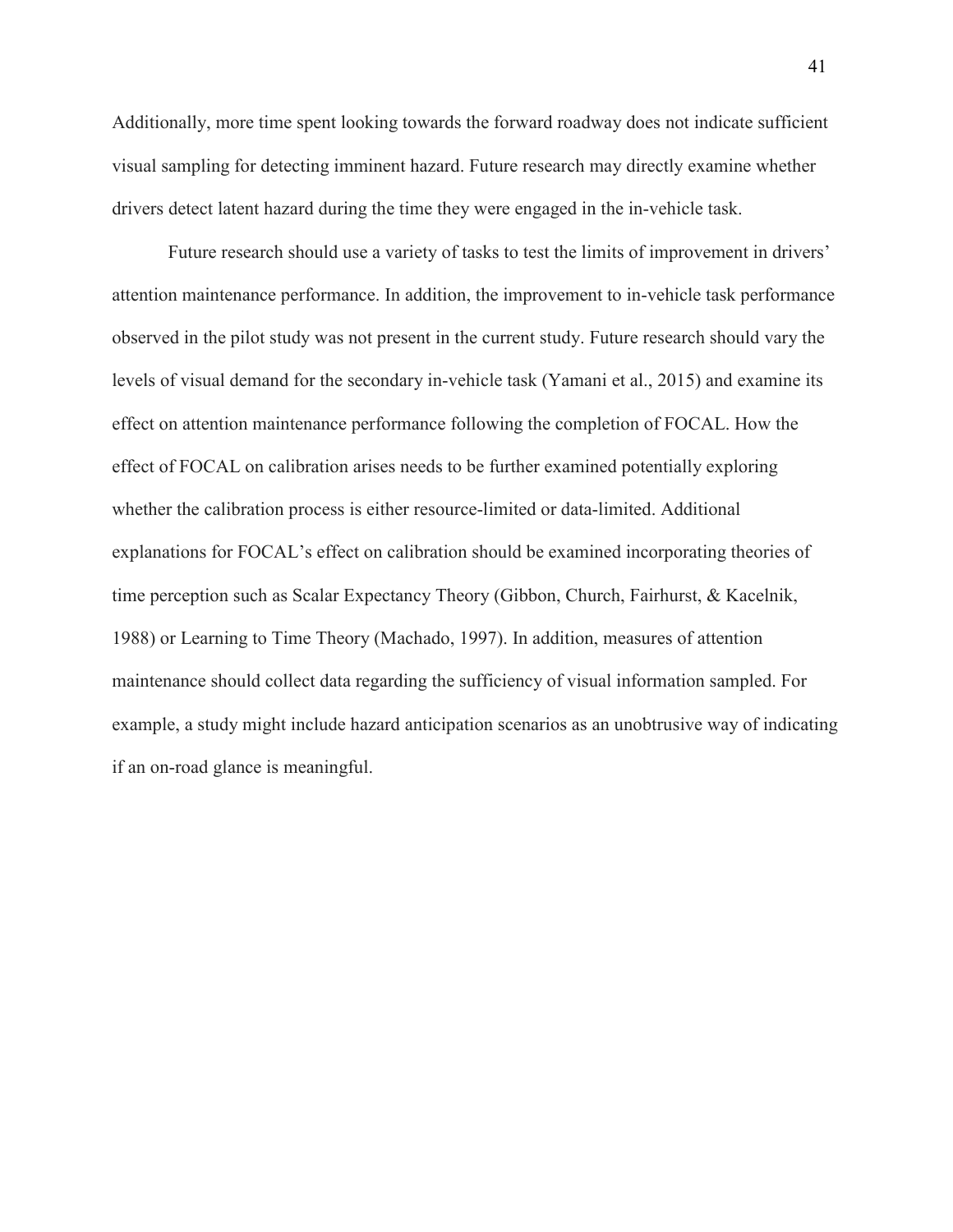#### **REFERENCES**

- Ackerman, P. L., Beier, M. E., & Bowen, K. R. (2002). What we really know about our abilities and our knowledge. *Personality and individual differences*, *33*, 587-605.
- Amado, S., Arıkan, E., Kac¸ A, G., Koyuncu, M., & Turkan, B. N. (2014). How accurately do drivers evaluate their own driving behavior? An on-road observational study*. Accident Analysis & Prevention, 63*, 65–73
- Brier, G.W., 1950. Verification of forecasts expressed in terms of probability. *Monthey Weather Rev*iew, *78*, 1–3.
- Cestac, J., Paran, F., & Delhomme, P. (2011). Young drivers' sensation seeking, subjective norms, and perceived behavioral control and their roles in predicting speeding intention: How risk-taking motivations evolve with gender and driving experience. *Safety Science*, *49*, 424-432.
- Chan, E., Pradhan, A. K., Pollatsek, A., Knodler, M. A., & Fisher, D. L. (2010). Are driving simulators effective tools for evaluating novice drivers' hazard anticipation, speed management, and attention maintenance skills? *Transportation research part F: Traffic psychology and behaviour*, *13*, 343-353
- Cohen, J. T., & Graham, J. D. (2003). A revised economic analysis of restrictions on the use of cell phones while driving. *Risk Analysis, 23*, 5-17.
- De Craen, S. (2010). The X-factor: A longitudinal study of calibration in young novice drivers. *Proefschrift Technische Universiteit Delft TUD*.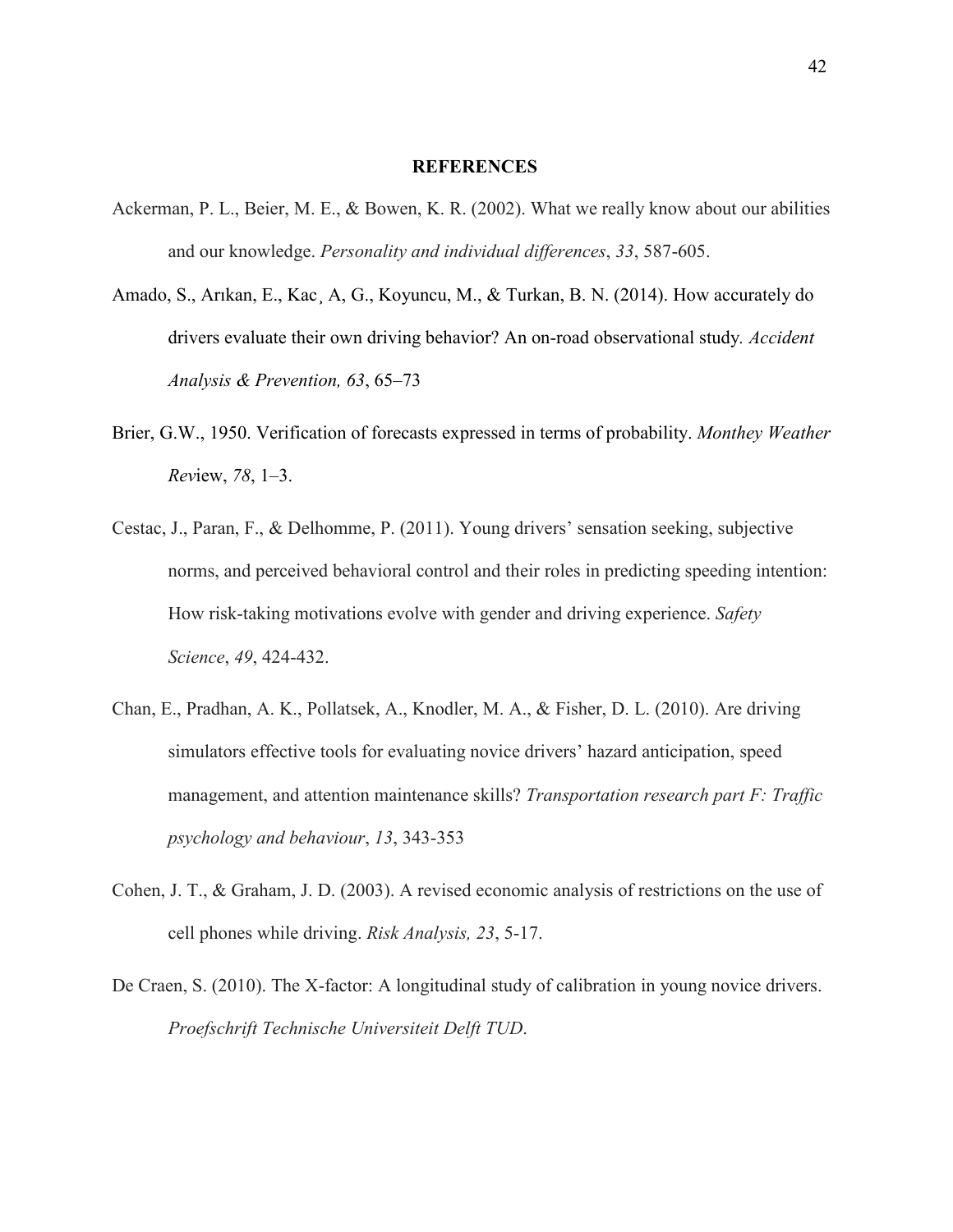- Deery, H. A. (1999). Hazard and risk perception among young novice drivers. *Journal of Safety Research*, *30*, 225-236.
- DeJoy, D. M. (1989). The optimism bias and traffic accident risk perception. *Accident Analysis & Prevention*, *21*, 333-340
- Divekar, G., Pradhan, A. K., Masserang, K. M., Reagan, I., Pollatsek, A., & Fisher, D. L. (2013). A simulator evaluation of the effects of attention maintenance training on glance distributions of younger novice drivers inside and outside the vehicle. *Transportation Research Part F: Traffic Psychology and Behaviour, 20*, 154-169.
- Divekar, G., Samuel, S., Pollatsek, A., Thomas, F. D., Korbelak, K., Blomberg, R. D., & Fisher, D. L. (2016). Effects of a PC-based attention maintenance training program on driver behavior can last up to four months: Simulator study. *Transportation Research Record: Journal of the Transportation Research Board*, *2602*, 121-128.
- Dunning, D., Heath, C., & Suls, J. M. (2004). Flawed self-assessment: Implications for health, education, and the workplace. *Psychological Science in the Public Interest*, *5*, 69-106.
- Fisher, D. L., & Pollatsek, A. (2007). Novice driver crashes: Failure to divide attention or failure to recognize risks. In A. F. Kramer, D. A. Wiegmann, & A. Kirlik (Eds.), *Attention: From theory to practice, 134*, pp. 134 - 156. New York, NY: Oxford University Press.
- Fisher, D. L., Laurie, N. E., Glaser, R., Connerney, K., Pollatsek, A., Duffy, S. A., and Brock, A. (2002). The Use of an advanced driving simulator to evaluate the effects of training and experience on drivers' behavior in risky traffic scenarios. *Human Factors*, *44*, 287–302.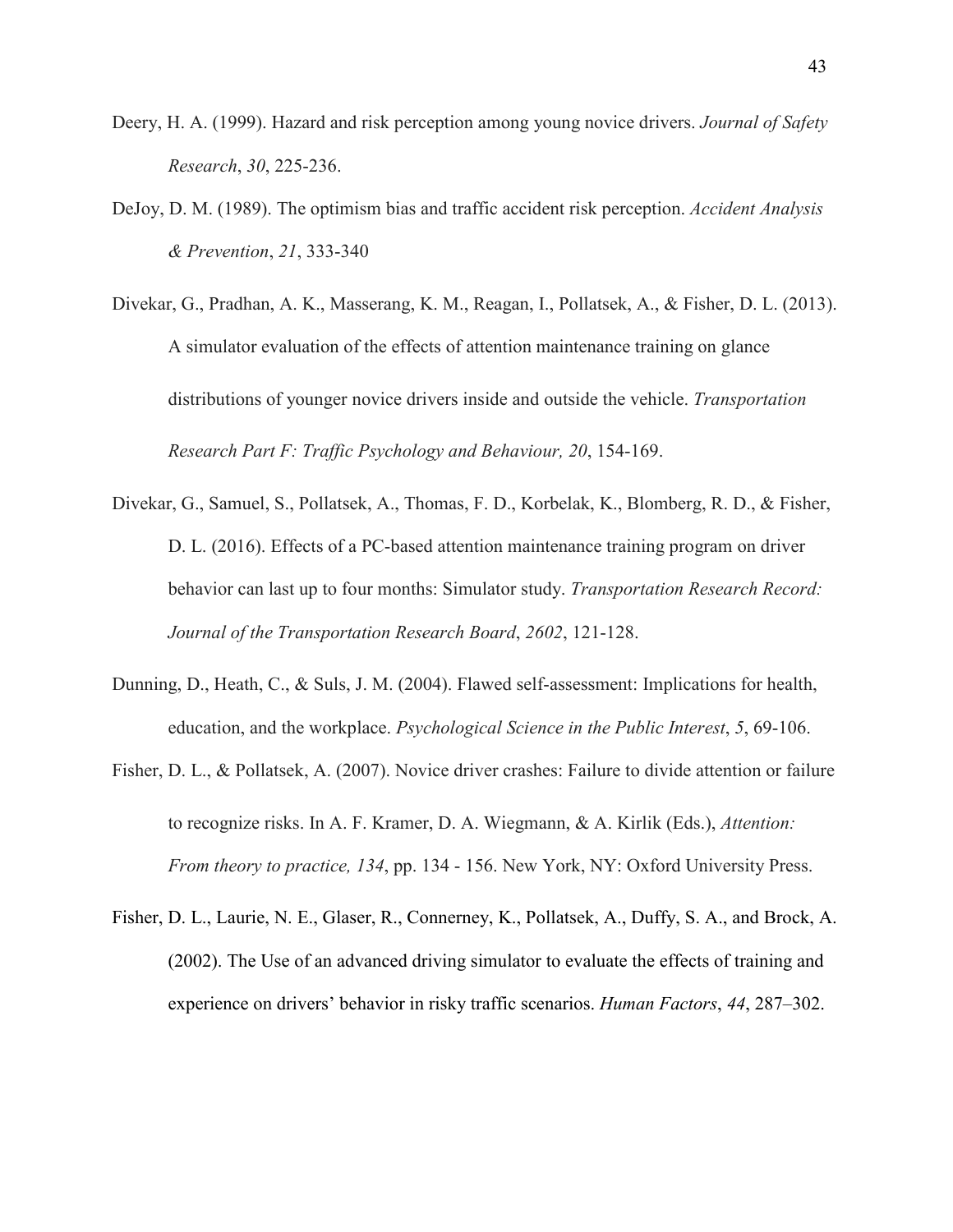- Freund, B., Colgrove, L. A., Burke, B. L., & McLeod, R. (2005). Self-rated driving performance among elderly drivers referred for driving evaluation. *Accident Analysis & Prevention*, *37*, 613-618.
- Gibbon, J., Church, R. M., Fairhurst, S., & Kacelnik, A. (1988). Scalar expectancy theory and choice between delayed rewards. *Psychological review*, *95*, 102.
- Gregersen, N.P. (1996). Young driversʹ overestimation of their own skill: An experiment on the relation between training strategy and skill. *Accident Analysis & Prevention*, *28*, 243‐ 250.
- Groeger, J. A. (2013). *Understanding driving: Applying cognitive psychology to a complex everyday task*. Routledge.
- Hart, S. G., & Staveland, L. E. (1988). Development of NASA-TLX (Task Load Index): Results of empirical and theoretical research. In P. A. Hancock, & N. Meshkati (Eds.), *Advances in Psychology*, *52*, pp. 139-183.
- Hay, M., Adam, N., Bocca, M. L., & Gabaude, C. (2016). Effectiveness of two cognitive training programs on the performance of older drivers with a cognitive self-assessment bias. *European Transport Research Review*, *8*, 20.
- Horrey, W. J., Lesch, M. F., Mitsopoulos-Rubens, E., & Lee, J. D. (2015). Calibration of skill and judgment in driving: Development of a conceptual framework and the implications for road safety. *Accident Analysis & Prevention*, *76,* 25-33.
- Horswill, M. S., Waylen, A. E. & M. I. Tofield. (2004). Drivers' ratings of different components of their own driving skill: A greater illusion of superiority for skills that relate to accident involvement. *Journal of Applied Social Psychology*, *34*, 177-195.

Insurance Institute for Highway safety. (2008). *Distracted driving*. https://www.iihs.org/iihs/topi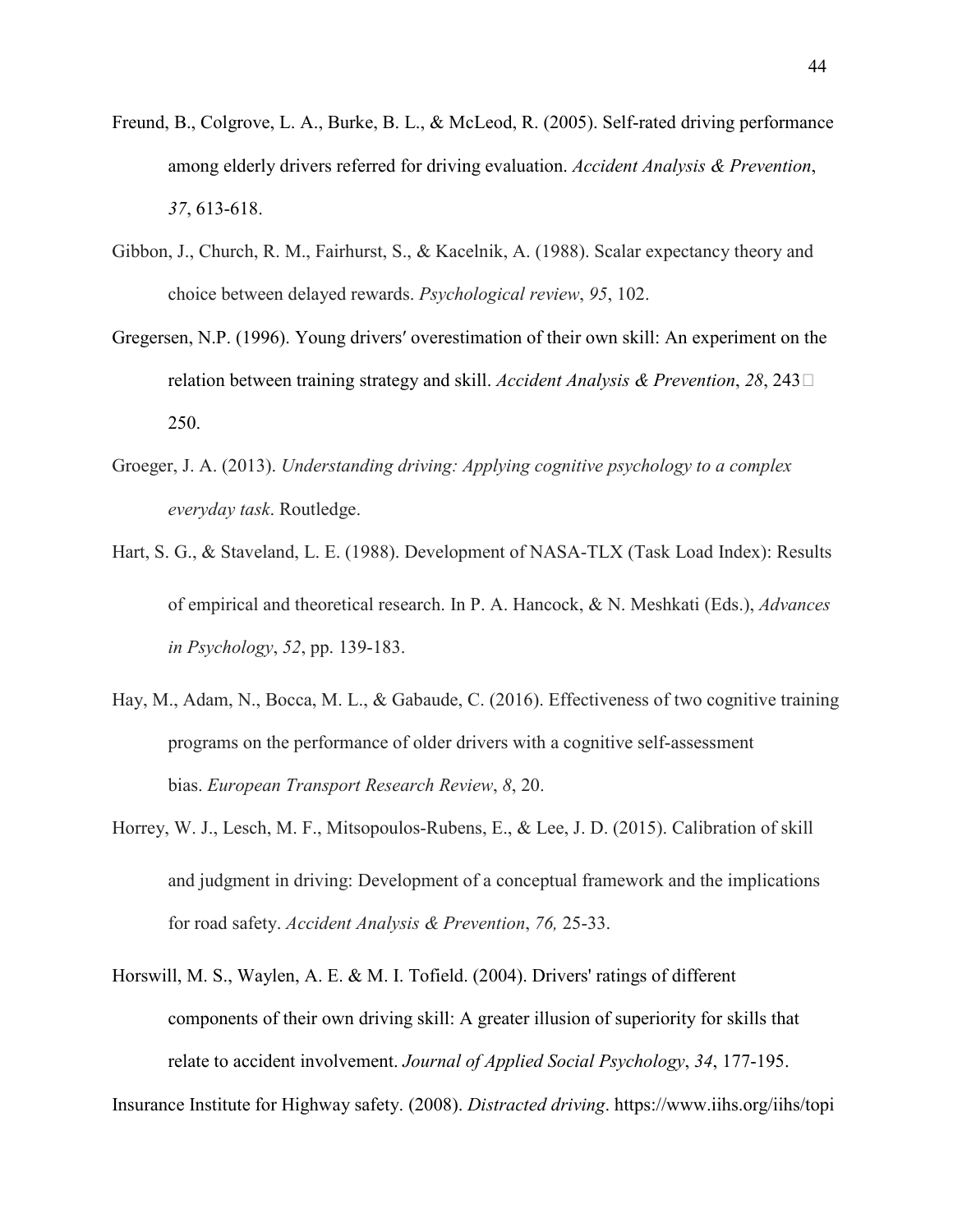cs/t/older-drivers/fatalityfacts/older-people

- Insurance Institute for Highway safety. (2015). *Distracted driving*. https://www.iihs.org/iihs/topi cs/t/teenagers/fatalityfacts/teenagers
- Jonah, B. A. (1997). Sensation seeking and risky driving: a review and synthesis of the literature. *Accident Analysis & Prevention*, *29*, 651-665.
- Klauer, S. G., Dingus, T. A., Neale, V. L., Sudweeks, J. D. & Ramsey, D. J. (2006). *The impact of driver inattention on near-crash/crash risk: An analysis using the 100-car naturalistic driving study data*. (Report No. DOT HS 810 594). Washington, DC: National Highway Traffic Safety Administration.
- Krishnan, A. (2015). Evaluation of a Training Program (STRAP) Designed to Decrease Young Drivers Secondary Task Engagement in High Risk Scenarios.
- Kuiken, M., & Twisk, D. (2001). Safe driving and the training of calibration. *SWOV Institute for Road Safety Research, Leidschendam*.
- Logan, G. D. (1988). Toward an instance theory of automatization. *Psychological review*, *95*, 492.
- Machado, A. (1997). Learning the temporal dynamics of behavior. *Psychological review*, *104*, 241.
- Mathews, M.L. & Moran, A.R. (1986). Age differences in male drivers' perception of accident ri sk: The role of perceived driving ability. *Accident Analysis & Prevention*, *18*, 299□313
- McKnight, A. J., & McKnight, A. S. (2003). Young novice drivers: careless or clueless? *Accident Analysis & Prevention*, *35*, 921-925.
- Norman, D. A., & Bobrow, D. G. (1975). On data-limited and resource-limited processes. *Cognitive psychology*, *7*, 44-64.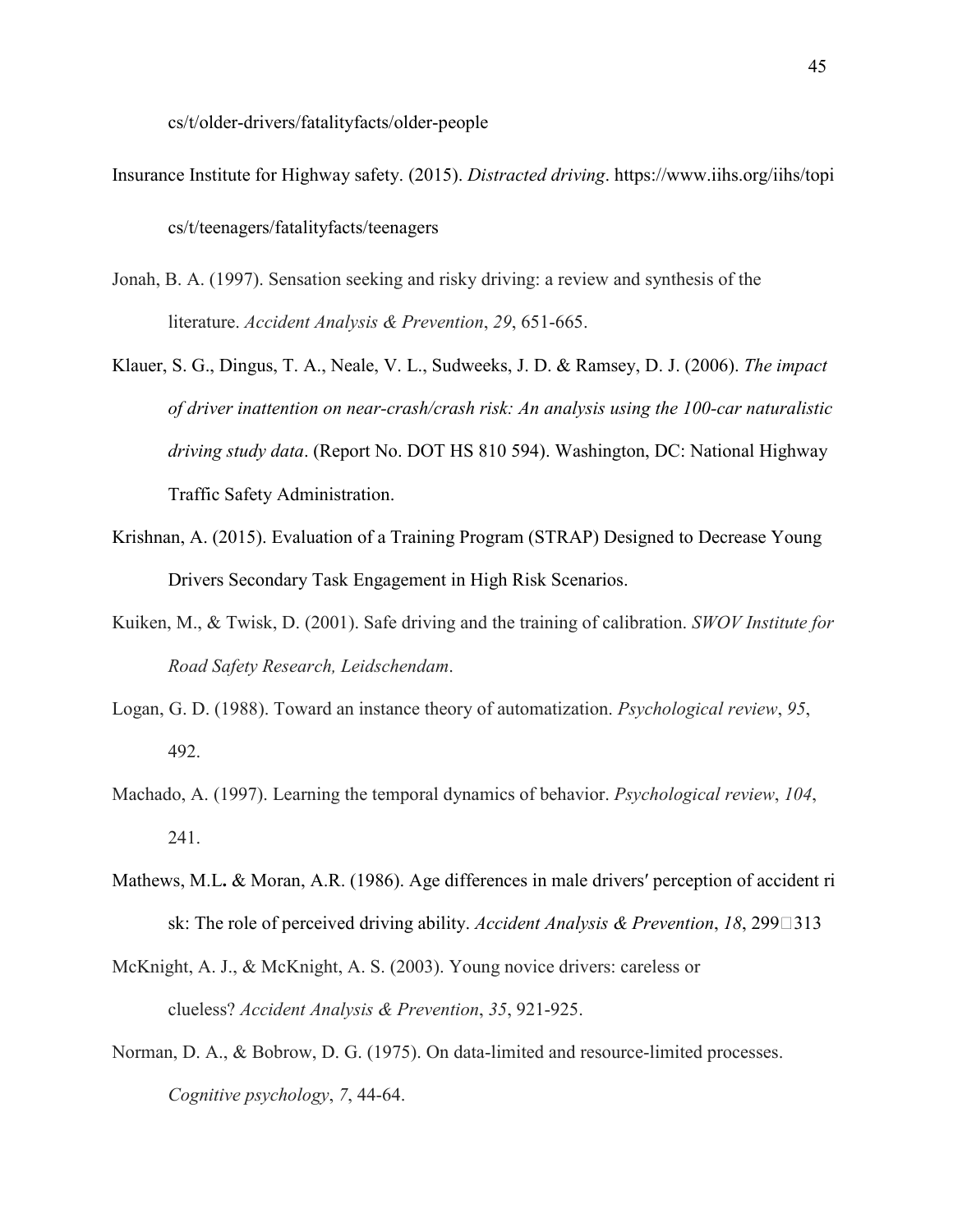- Pradhan, A. K., Hammel, K. R., DeRamus, R., Pollatsek, A., Noyce, D. A., & Fisher, D. L. (2005). Using eye movements to evaluate effects of driver age on risk perception in a driving simulator. *Human Factors, 47*, 840-852.
- Pradhan, A. K., Divekar, G., Masserang, K., Romoser, M., Zafian, T., Blomberg, R. D., ... & Fisher, D. L. (2011). The effects of focused attention training on the duration of novice drivers' glances inside the vehicle. *Ergonomics*, *54*, 917-931.
- Pradhan, A., Masserang, K. M., Divekar, G., Reagan, I., Thomas, F. D., Blomberg, R., Pollatsek, A., & Fisher., D. (2009). Attention maintenance in novice drivers: Assessment and training. *Proceedings of the Ninth International Driving Symposium on Human Factors in Driver Assessment, Training, and Vehicle Design*, *2009*, 349 - 355.
- Roberts, S. C., Horrey, W. J., & Liang, Y. (2016). Measurement of driver calibration and the impact of feedback on drivers' estimates of performance. *Accident Analysis & Prevention, 88*, 150-158.
- Stajkovic, A. D., & Luthans, F. (1998). Self-efficacy and work-related performance: A metaanalysis. *Psychological bulletin*, *124*, 240 - 261.
- Sundström, A. (2008). Self-assessment of driving skill–A review from a measurement perspective. *Transportation Research Part F: Traffic Psychology and Behaviour*, *11*, 1-9.

Svenson, O. (1981). Are we all less risky and more skillful than our fellow drivers? *Acta* 

*Psychologica*, *47*, 143-148.

Unverricht, J., Samuel, S., & Yamani, Y. (2018). Latent hazard anticipation in young drivers: Review and meta-analysis of training studies. *Transportation Research Record*, 0361198118768530.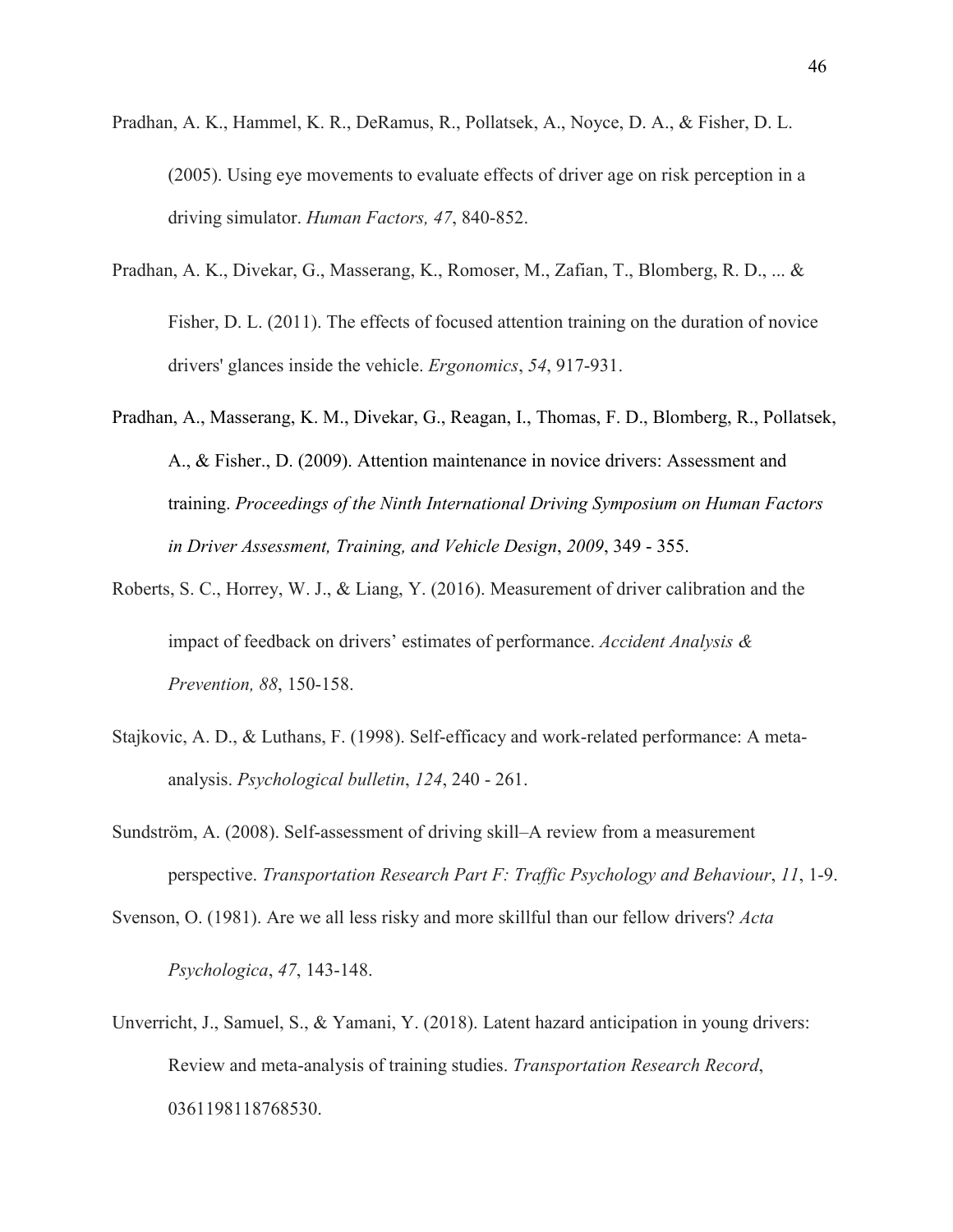- Unverricht, J., Yamani, Y., & Horrey, W. J. (2018). Calibration in older and middle-aged drivers: Relationship between subjective and objective glance performance at complex intersections. *Proceedings of the Human Factors and Ergonomics Society Annual Meeting*, *62*, 1913-1917.
- Unverricht, J., Yamani, Y., & Horrey, W. (2019). Effects of a Training Program on Driver Calibration in Attention Maintenance [Extended Abstract]. *Proceedings of the Transportation Research Board 98th Annual Meeting*, Washington, D.C.
- Unverricht, J., Yamani, Y., Yahoodik, S., Chen, Jing., & Horrey, W. (in press). Attention maintenance training: Are young drivers getting better or being more strategic? *Proceedings of the Human Factors and Ergonomics Society Annual Meeting*.
- Wickens, C. D. (1980). The structure of attentional resources. *Attention and performance VIII*, *8*, 239-257.
- Wickens, C.D., Hollands, J.G., Banbury, S., & Parasuraman, R., (2016). *Engineering Psychology and Human Performance*, 4th ed. Prentice Hall, Upper Saddle River, NJ.
- Woodman, T. I. M., & Hardy, L. E. W. (2003). The relative impact of cognitive anxiety and selfconfidence upon sport performance: A meta-analysis. *Journal of Sports Sciences*, *21*, 443-457.
- Yamani, Y., Bıçaksız, P., Unverricht, J., & Samuel, S. (2018). Impact of information bandwidth of in-vehicle technologies on drivers' attention maintenance performance: A driving simulator study. *Transportation Research Part F: Traffic Psychology and Behaviour*, *59*, 195-202.

Yamani, Y., W. J. Horrey, Y. Liang, & D. L. Fisher. (2015). Sequential in-vehicle glance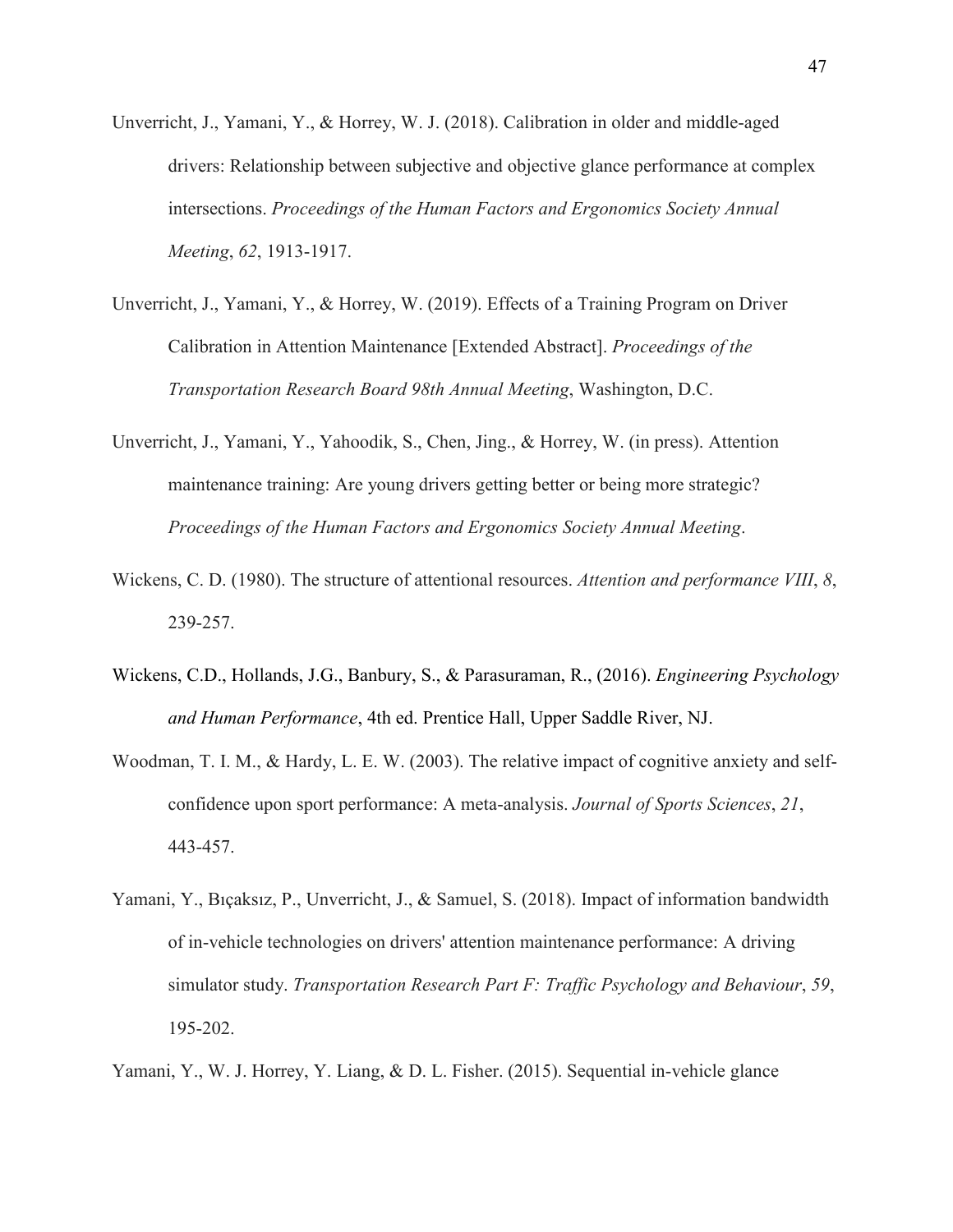distributions: An alternative approach towards analyzing glance data. *Human Factors, 57*, 2015, 567-572.

- Yamani, Y., Samuel, S., Knodler, M. A., and Fisher, D. L. (2016). Evaluation of the effectiveness of a multi-skill program for training younger drivers on higher cognitive skills. *Applied Ergonomics*, *52*, 135–141.
- Zell, E., & Krizan, Z. (2014). Do people have insight into their abilities? A metasynthesis. *Perspectives on Psychological Science*, *9*, 111-125.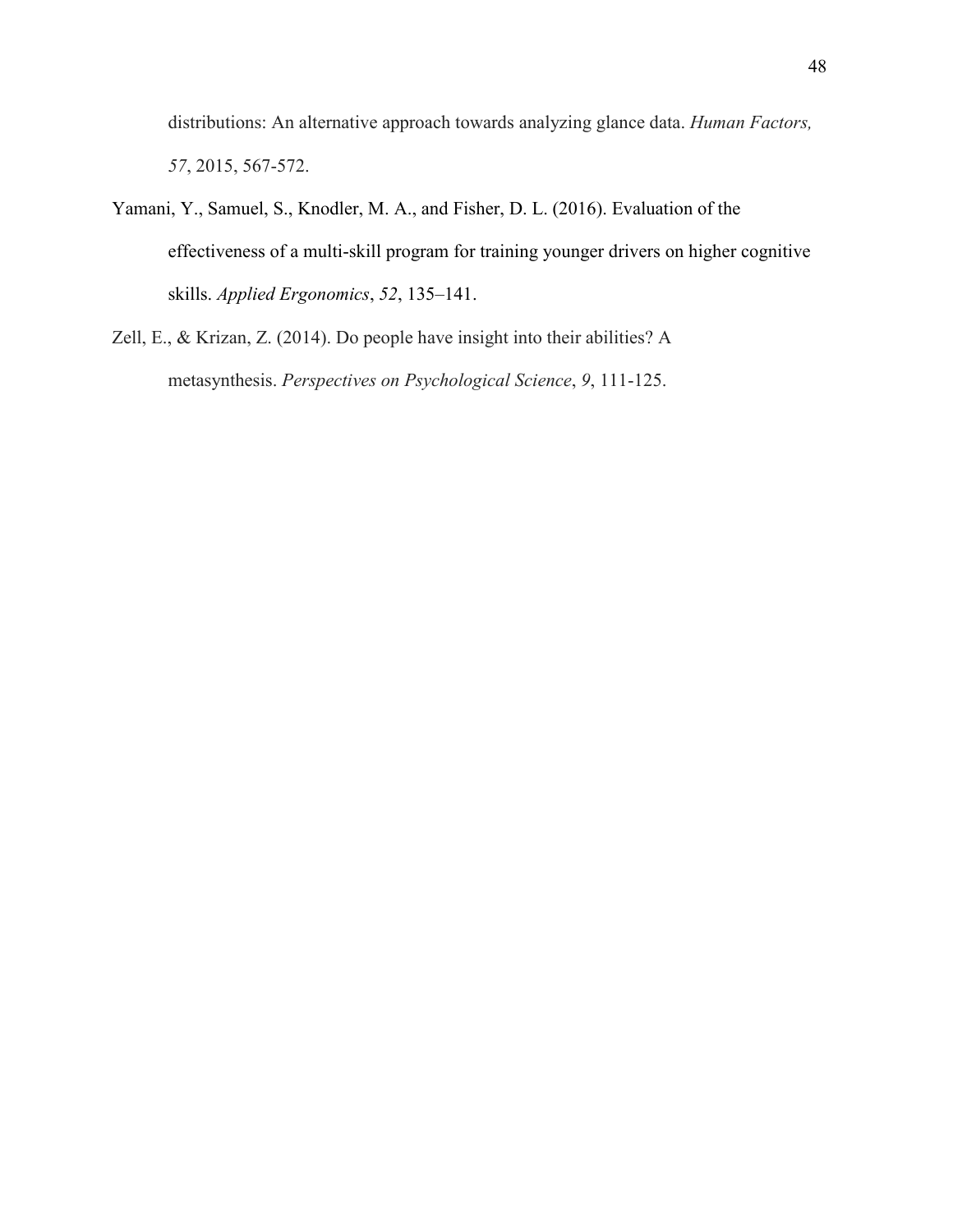### **APPENDICES**

## **APPENDIX A**

# **INFORMED CONSENT DOCUMENT OLD DOMINION UNIVERSITY**

#### **PROJECT TITLE:** Evaluation of training programs for higher cognitive skills among young novice drivers.

#### **INTRODUCTION**

The purposes of this form are to give you information that may affect your decision whether to say YES or NO to participation in this research, and to record the consent of those who say YES. This research project, *Evaluation of Training Programs for Higher Cognitive Skills among Young Novice Drivers,* will be conducted in Applied Cognitive Performance Laboratory (MGB 325B) at Old Dominion University.

#### **RESEARCHERS**

The responsible project investigator for this project is Yusuke Yamani, Ph.D. from College of Science, Department of Psychology at Old Dominion University.

#### **DESCRIPTION OF RESEARCH STUDY**

This research is designed to investigate drivers' visual scanning patterns while driving and examine effectiveness of novel training programs to facilitate control of visual attention on the forward roadway. We will record your driving performance and eye movements in various driving scenarios. We aim to recruit 300 subjects for this project. The task will take approximately 2 hour to complete.

1) At your session, you will be given a copy of this consent/assent form and have the opportunity to read it or ask any questions.

2) Questionnaire. Once the consent/assent form has been signed, you will receive a short (5-10 minute) questionnaire gathering information on your driving history (total number of miles driven per year, date when you obtained your driver's license and driver's permit), and personal characteristics (age, gender, race, whether you wear glasses while driving). You can skip any question on the questionnaire that you do not feel comfortable answering.

3) Training Program. You will be asked to do a driver training program on a personal computer at the lab. The training program is expected to take you 30-45 minutes.

4) Eye Tracking Calibration. You will be fitted with eye tracking glasses that allow your eye movements to be recorded as you drive on the driving simulator. The eye tracking system will be calibrated for your eyes. This calibration procedure typically takes 5-10 minutes. You will be asked to keep your head still during the calibration procedure and move only your eyes. You can move your head again once the calibration is complete. Video output from the eye tracking glasses will be recorded on a laptop for analyzing for the study.

5) Simulator Drives. Once the eye tracking system is calibrated, you will be given a practice drive on the driving simulator to get you used to how the driving simulator operates. Once you are comfortable on the simulator, you will be asked to do a 3 to 6 simulator drives of 4 to 6 minutes each. Your total time on the simulator will be approximately half an hour.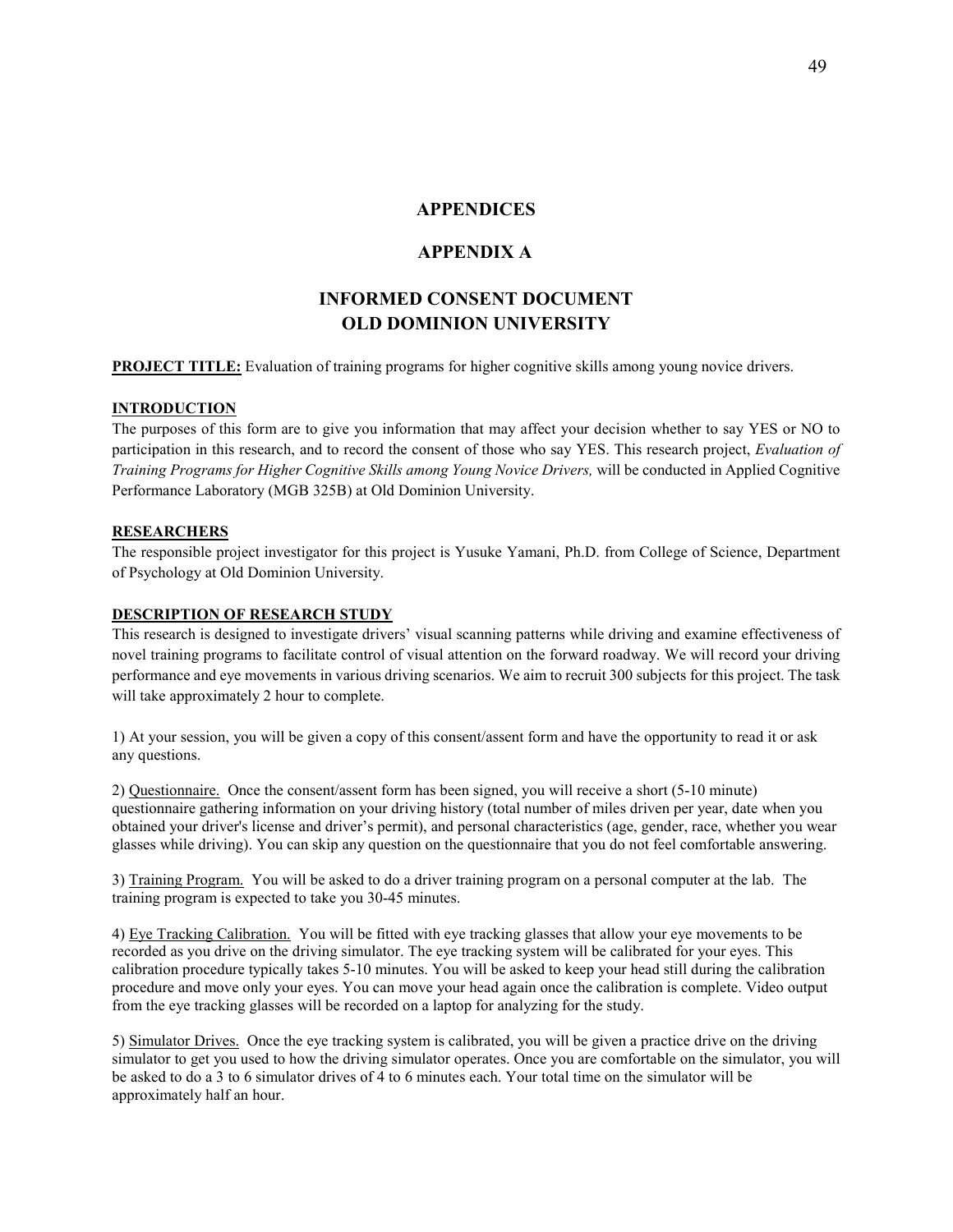6) Post-Drive. After the simulator drives are completed, you will be asked to complete a brief the post-training survey, and will receive a receipt for your research credits.

#### **EXCLUSIONARY CRITERIA**

All participants in this research study must be18 years of age with normal or corrected-to-normal visual acuity and normal color perception. Participants also must hold Junior Operator's License or regular driver's license.

#### **RISKS AND BENEFITS**

RISKS: The main risk to you during this study is the possibility that you may become queasy while using the driving simulator. The researchers work to minimize this risk, but it is still present. Because of this risk, any person who experiences motion sickness while in a real car should not participate in the experiment. If during the simulator drives, you feel any discomfort or nausea, you should inform the experimenter immediately so that the simulation can be stopped. Halting the simulation should quickly reduce the discomfort. If you do not feel better soon after the simulation is halted, we can arrange for someone to drive you home or help you seek medical care if necessary.

There are no known risks related to using the eye-tracking device.

BENEFITS: There are no direct benefits for participating in the study. You may receive therapeutic benefits by participating in this study in terms of training for better on-road scanning behavior and raising awareness for potential hazard that could be encountered while drives.

#### **COSTS AND PAYMENTS**

The researchers want your decision about participating in this study to be absolutely voluntary. The main benefit to you for participating in this study is research participation points that you will earn for your class. Although they are unable to give you payment for participating in this study, if you decide to participate in this study, you will receive a Psychology Department research participation credit per hour, which may be applied to course requirements or extra credit in certain Psychology courses. Students will receive 2 research participation credits. Equivalent credits may be obtained in other ways. You do not have to participate in this study, or any Psychology Department study, to obtain this credit.

#### **CONFIDENTIALITY**

The researchers will take reasonable steps to keep private information confidential. The researchers will keep any record of your participation in locked storage in the psychology department. Furthermore, individual participants results will not be distributed in any form. The results of the study aggregated across participants will be published in professional journals and/or book chapters. Sometimes, eye video from your drives may be shown, but never in a way that your identity would be revealed.

#### **WITHDRAWAL PRIVILEGE**

It is OK for you to say NO. Even if you say YES now, you are free to say NO later, and walk away or withdraw from the study -- at any time. Your decision will not affect your relationship with Old Dominion University, or otherwise cause a loss of benefits to which you might otherwise be entitled.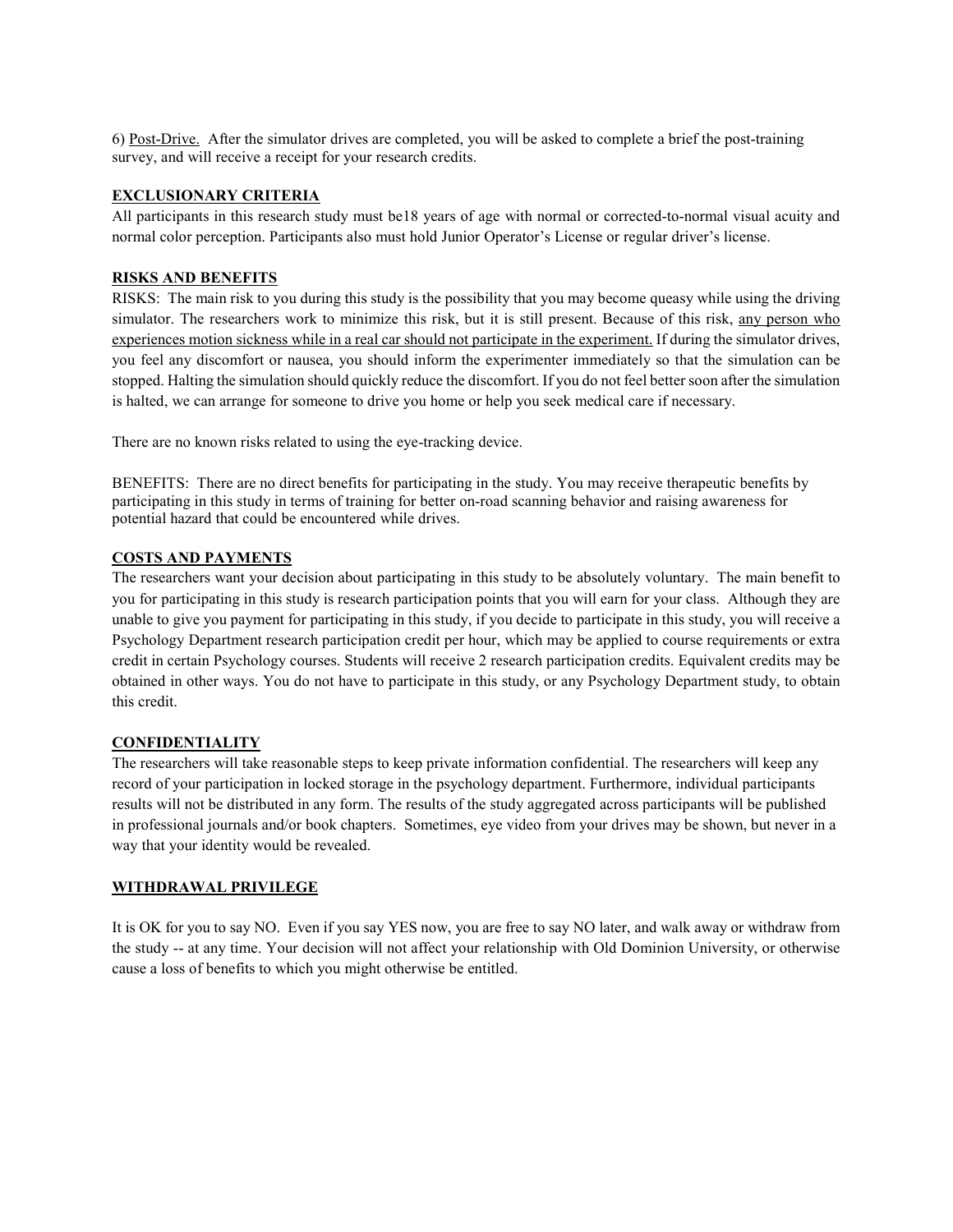#### **COMPENSATION FOR ILLNESS AND INJURY**

If you say YES, then your consent in this document does not waive any of your legal rights. However, in the event of illness arising from this study, neither Old Dominion University nor the researchers are able to give you any money, insurance coverage, free medical care, or any other compensation for such injury. In the event that you suffer injury as a result of participation in any research project, you may contact Dr. Yusuke Yamani at 757-683-4457 or Dr. Tancy Vandecar-Burdin, the current IRB chair, at 757-683-3802 at Old Dominion University, or the Old Dominion University Office of Research at 757-683-3460 who will be glad to review the matter with you.

#### **VOLUNTARY CONSENT**

By signing this form, you are saying several things. You are saying that you have read this form or have had it read to you, that you are satisfied that you understand this form, the research study, and its risks and benefits. The researchers should have answered any questions you may have had about the research. If you have any questions later on, then the researchers should be able to answer them:

If at any time you feel pressured to participate, or if you have any questions about your rights or this form, then you should call Dr. Tancy Vandecar-Burdin, the current IRB chair, at 757-683-3802, or the Old Dominion University Office of Research, at 757-683-3460.

And importantly, by signing below, you are telling the researcher YES, that you agree to participate in this study. The researcher should give you a copy of this form for your records.

| Participant's Name  | Participant's Signature  | Date |
|---------------------|--------------------------|------|
| Investigator's Name | Investigator's Signature | Date |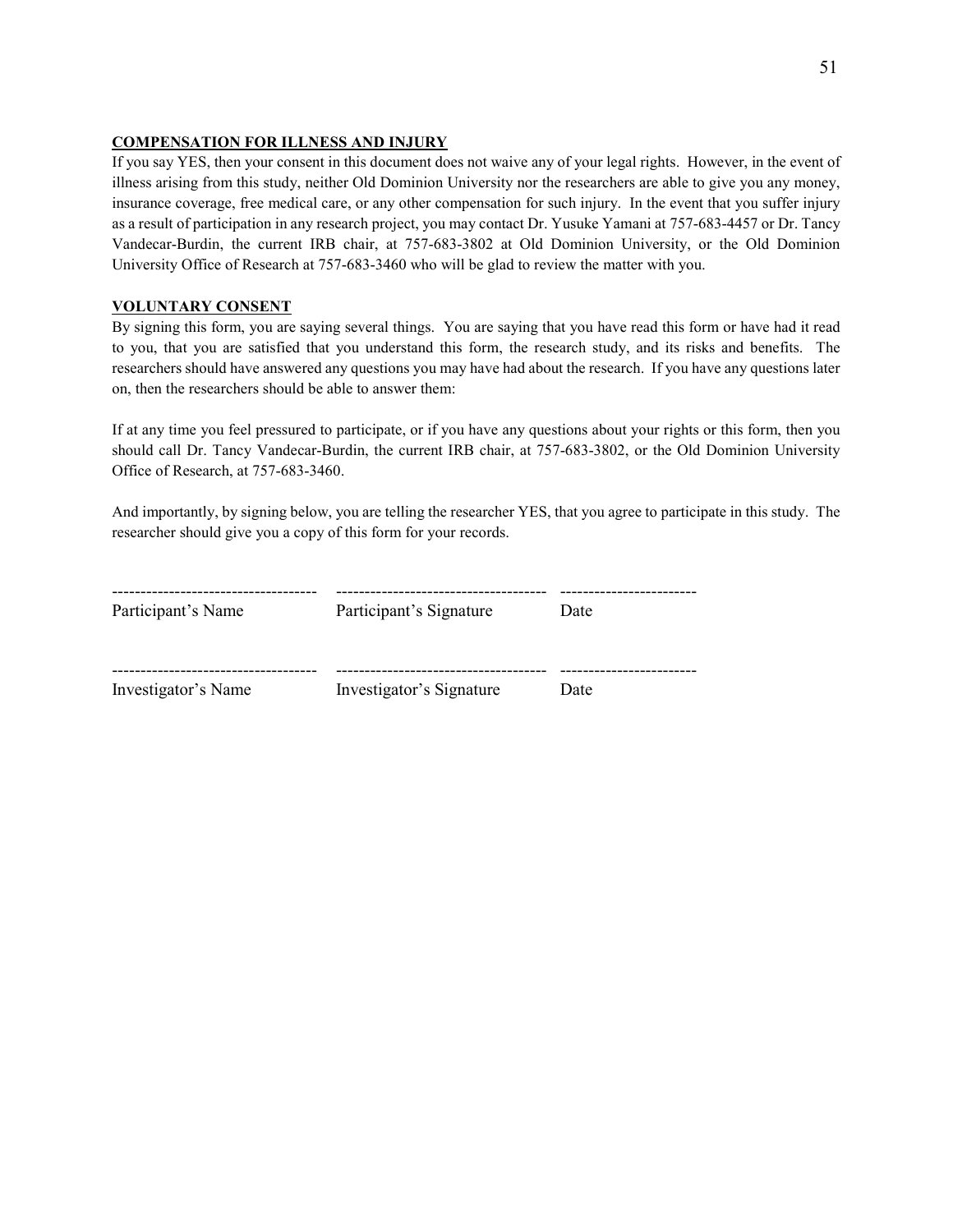# **APPENDIX B**

# **MOTION SICKNESS SUSCEPTIBILITY QUESTIONNAIRE SHORT-FORM (MSSQ-Short)**

This questionnaire is designed to find out how susceptible to motion sickness you are, and what sorts of motion are most effective in causing that sickness. Sickness here means feeling queasy or nauseated or actually vomiting.

**Your childhood experience only** (before 12 years of age), for each of the following types of transport or entertainment please indicate

**1. As a child (before age 12),** how often you **felt sick or nauseated** (tick boxes).

|                                   | Not<br>Applicable<br>- Never<br>Traveled | Never<br>Felt Sick | Rarely<br>Felt Sick | Sometimes<br>Felt Sick | Frequently<br>Felt Sick |
|-----------------------------------|------------------------------------------|--------------------|---------------------|------------------------|-------------------------|
| Cars                              |                                          |                    |                     |                        |                         |
| <b>Buses or Coaches</b>           |                                          |                    |                     |                        |                         |
| Trains                            |                                          |                    |                     |                        |                         |
| Aircraft                          |                                          |                    |                     |                        |                         |
| <b>Small Boats</b>                |                                          |                    |                     |                        |                         |
| Ships, e.g. Channel Ferries       |                                          |                    |                     |                        |                         |
| Swings in playgrounds             |                                          |                    |                     |                        |                         |
| Roundabouts in playgrounds        |                                          |                    |                     |                        |                         |
| <b>Big Dippers, Funfair Rides</b> |                                          |                    |                     |                        |                         |
|                                   |                                          | $\bf{0}$           |                     | 2                      | 3                       |

**Your experience over the last 10 years (approximately),** for each of the following types of transport or entertainment please indicate

# 2. **Over the last 10 years,** how often you **felt sick or nauseated** (tick boxes).

|                                   | Not<br>Applicable<br>- Never | Never<br>Felt Sick | Rarely<br>Felt Sick | Sometimes<br>Felt Sick | Frequently<br>Felt Sick |
|-----------------------------------|------------------------------|--------------------|---------------------|------------------------|-------------------------|
|                                   | Traveled                     |                    |                     |                        |                         |
| Cars                              |                              |                    |                     |                        |                         |
| <b>Buses or Coaches</b>           |                              |                    |                     |                        |                         |
| Trains                            |                              |                    |                     |                        |                         |
| Aircraft                          |                              |                    |                     |                        |                         |
| <b>Small Boats</b>                |                              |                    |                     |                        |                         |
| Ships, e.g. Channel Ferries       |                              |                    |                     |                        |                         |
| Swings in playgrounds             |                              |                    |                     |                        |                         |
| Roundabouts in playgrounds        |                              |                    |                     |                        |                         |
| <b>Big Dippers, Funfair Rides</b> |                              |                    |                     |                        |                         |
|                                   |                              | 0                  |                     | 2                      |                         |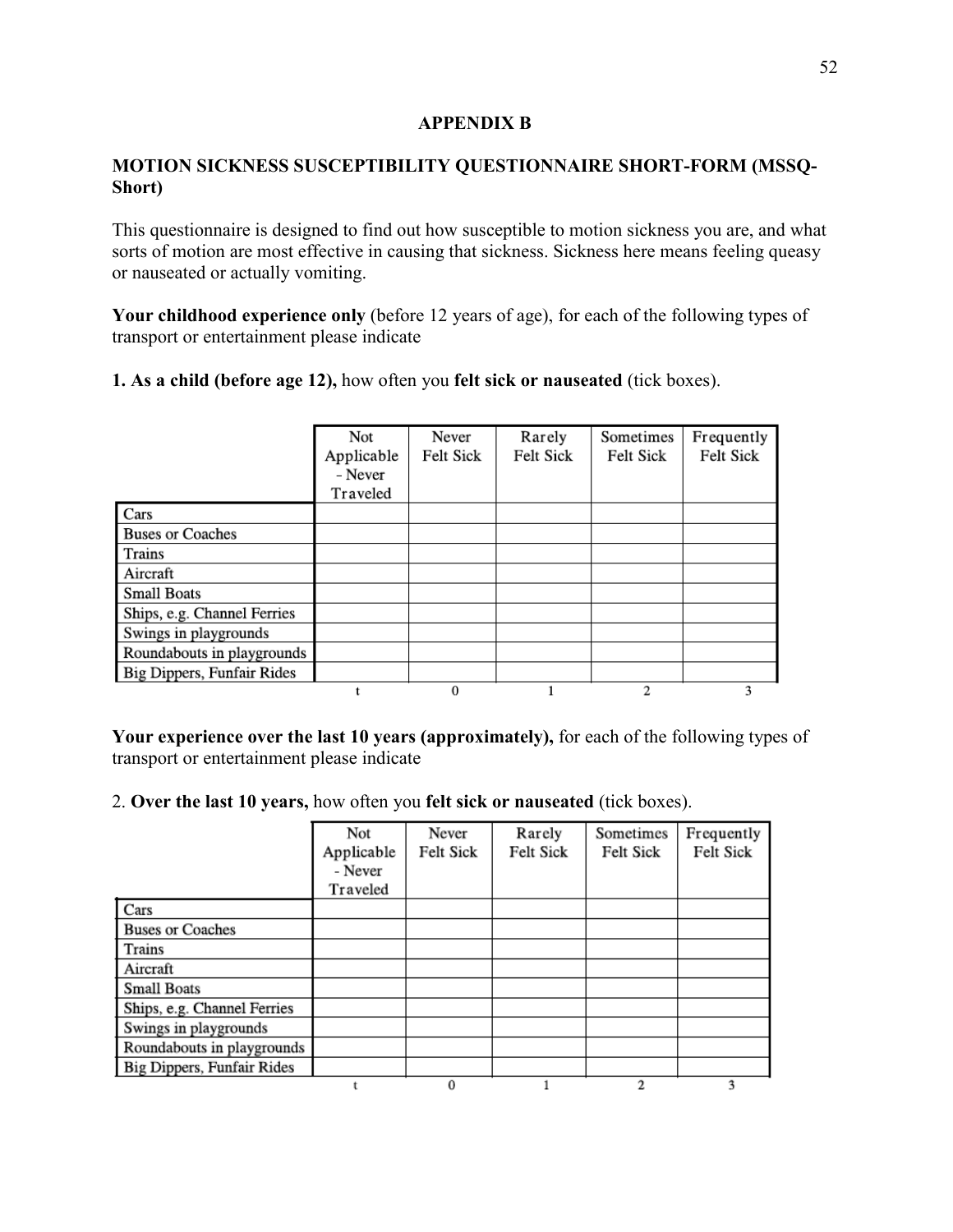# **APPENDIX C**

# **SIMULATOR SICKNESS QUESTIONNAIRE (SSQ)**

# **INFORMATION PROVIDED ON THIS QUESTIONNAIRE IS STRICTLY CONFIDENTIAL.**

**Your completion of this questionnaire is strictly voluntary and you can skip any questions that you do not want to answer.** 

Participant ID: Date: Date:

THIS SECTION OF THE QUESTIONNAIRE IS COMPLETED **BEFORE** USING THE DRIVING SIMULATOR.

# **PRE-EXPOSURE BACKGROUND INFORMATION**

| How long has it been since your last exposure in a simulator?           | days |
|-------------------------------------------------------------------------|------|
| How long has it been since your last flight in an aircraft?             | days |
| How long has it been since your last voyage at sea?                     | days |
| How long has it been since your last exposure in a virtual environment? | days |

2. What other experience have you had recently in a device with unusual motion?

# **PRE-EXPOSURE PHYSIOLOGICAL STATUS INFORMATION**

| 3. | Are you in your usual state of fitness? (Circle one)<br><b>YES</b><br>NO<br>If not, please indicate the reason: |                                                                                                                                             |            |    |
|----|-----------------------------------------------------------------------------------------------------------------|---------------------------------------------------------------------------------------------------------------------------------------------|------------|----|
| 4. | a)                                                                                                              | Have you been ill in the past week? (Circle one)<br>If "Yes", please indicate:<br>The nature of the illness (flu, cold, etc.):              | <b>YES</b> | NO |
|    | b)                                                                                                              | Severity of the illness: Very<br>Very<br>Mild<br>Severe                                                                                     |            |    |
|    | $\mathbf{c})$                                                                                                   |                                                                                                                                             |            |    |
|    | $\mathbf{d}$                                                                                                    | Major symptoms:                                                                                                                             |            |    |
|    | e)                                                                                                              | Are you fully recovered? YES<br>NO                                                                                                          |            |    |
| 5. |                                                                                                                 | How much alcohol have you consumed during the past 24 hours?<br>12 oz. cans/bottles of beer ________ ounces wine _______ ounces hard liquor |            |    |

6. Please indicate all medications you have used in the past 24 hours. If none, check the first line: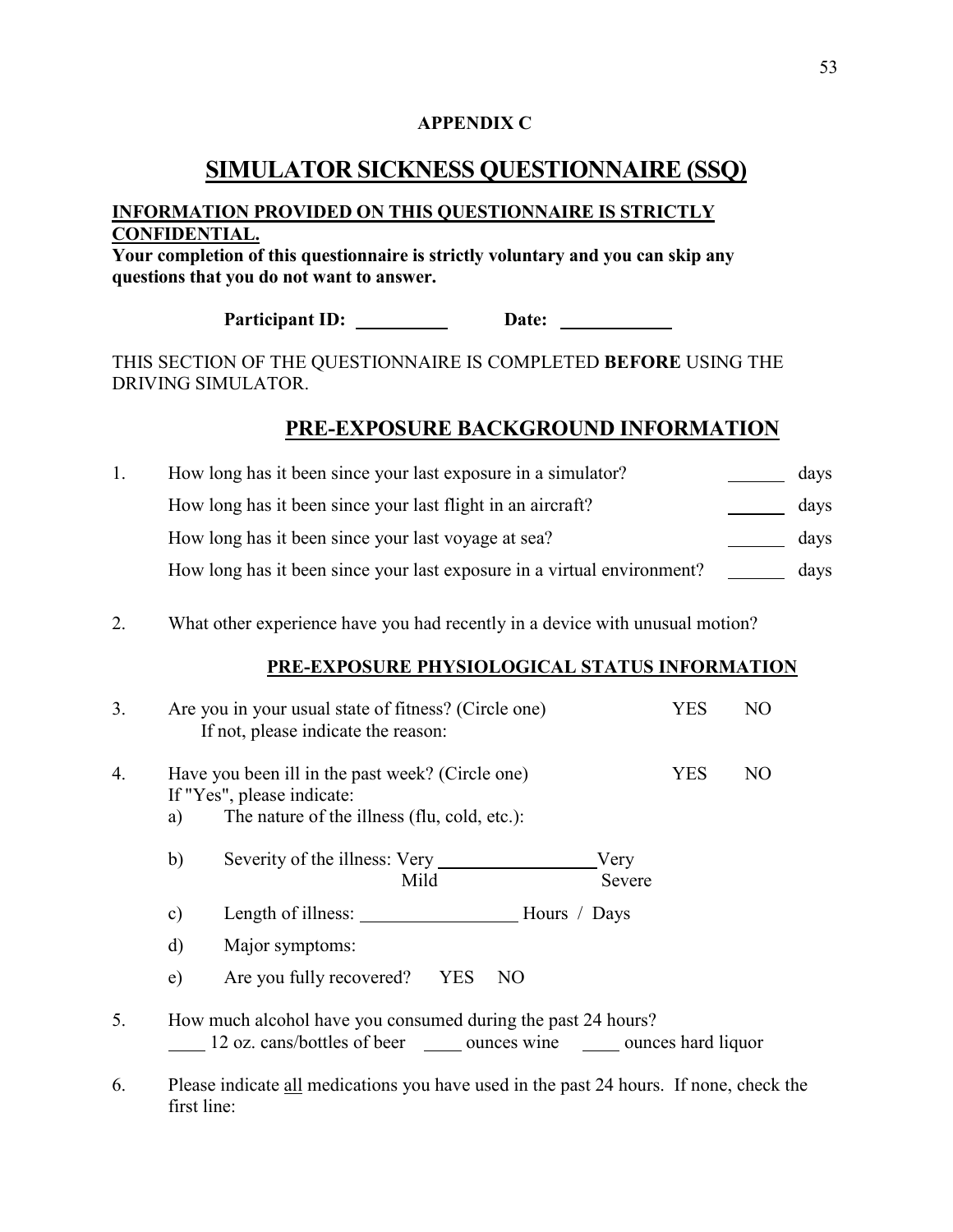| <b>NONE</b><br>a)                                  |            |
|----------------------------------------------------|------------|
| Sedatives or tranquilizers<br>b)                   |            |
| Aspirin, Tylenol, other analgesics<br>C)           |            |
| Antihistamines<br>d)                               |            |
| Decongestants<br>e)                                |            |
| Other (specify):<br>$\ddot{\phantom{1}}$           |            |
|                                                    |            |
| a) How many hours of sleep did you get last night? | hours      |
| Was this amount sufficient? (Circle one)<br>b)     | NO<br>Y ES |

8. Please list any other comments regarding your present physical state which might affect your performance on our test.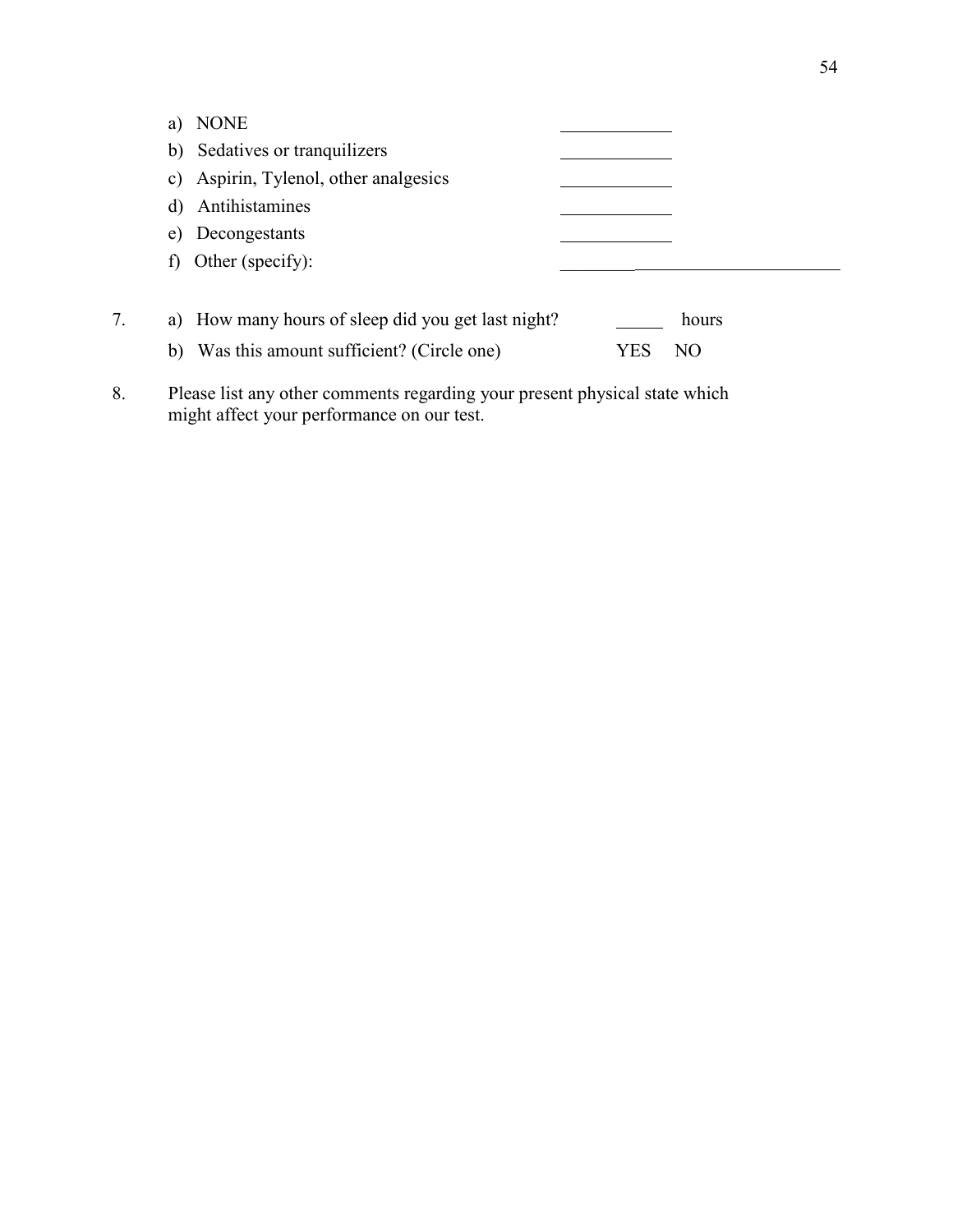# **BASELINE (PRE)** EXPOSURE SYMPTOM CHECKLIST

Instructions: Please fill this out BEFORE you go into the virtual environment. Circle how much each symptom below is affecting you right now.

| #                | <b>Symptom</b>             |      |        | <b>Severity</b> |        |
|------------------|----------------------------|------|--------|-----------------|--------|
| $\overline{1}$ . | General discomfort         | None | Slight | Moderate        | Severe |
| $\overline{2}$ . | Fatigue                    | None | Slight | Moderate        | Severe |
| 3.               | Boredom                    | None | Slight | Moderate        | Severe |
| 4.               | Drowsiness                 | None | Slight | Moderate        | Severe |
| 5.               | Headache                   | None | Slight | Moderate        | Severe |
| $\overline{6}$ . | Eye strain                 | None | Slight | Moderate        | Severe |
| 7.               | Difficulty focusing        | None | Slight | Moderate        | Severe |
| 8a.              | Salivation increased       | None | Slight | Moderate        | Severe |
| 8b.              | Salivation decreased       | None | Slight | Moderate        | Severe |
| 9.               | Sweating                   | None | Slight | Moderate        | Severe |
| 10.              | Nausea                     | None | Slight | Moderate        | Severe |
| 11.              | Difficulty concentrating   | None | Slight | Moderate        | Severe |
| 12.              | Mental depression          | None | Slight | Moderate        | Severe |
| 13.              | "Fullness of the head"     | None | Slight | Moderate        | Severe |
| 14.              | <b>Blurred Vision</b>      | None | Slight | Moderate        | Severe |
| 15a.             | Dizziness with eyes open   | None | Slight | Moderate        | Severe |
| 15b.             | Dizziness with eyes closed | None | Slight | Moderate        | Severe |
| 16.              | *Vertigo                   | None | Slight | Moderate        | Severe |
| 17.              | **Visual flashbacks        | None | Slight | Moderate        | Severe |
| 18.              | Faintness                  | None | Slight | Moderate        | Severe |
| 19.              | Aware of breathing         | None | Slight | Moderate        | Severe |
| 20.              | ***Stomach awareness       | None | Slight | Moderate        | Severe |
| 21.              | Loss of appetite           | None | Slight | Moderate        | Severe |
| 22.              | Increased appetite         | None | Slight | Moderate        | Severe |
| 23.              | Desire to move bowels      | None | Slight | Moderate        | Severe |
| 24.              | Confusion                  | None | Slight | Moderate        | Severe |
| 25.              | <b>Burping</b>             | None | Slight | Moderate        | Severe |
| 26.              | Vomiting                   | None | Slight | Moderate        | Severe |
| 27.              | Other                      |      |        |                 |        |

\* Vertigo is experienced as loss of orientation with respect to vertical upright.

\*\* Visual illusion of movement or false sensations of movement, when not in the simulator, car, or aircraft.

\*\*\* Stomach awareness is usually used to indicate a feeling of discomfort which is just short of nausea.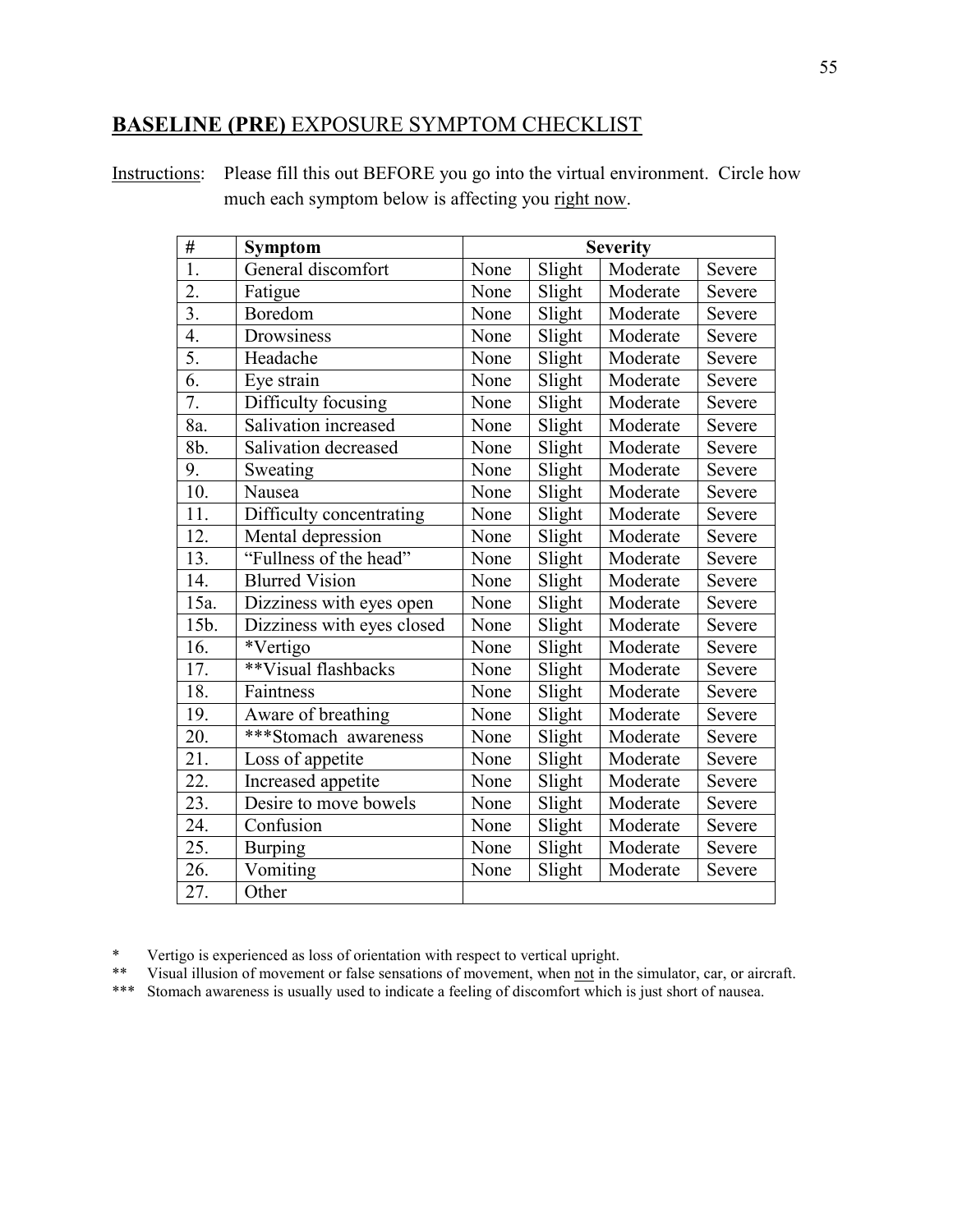# THIS SECTION OF THE QUESTIONNAIRE IS COMPLETED **AFTER** USING THE DRIVING SIMULATOR.

# **POST 00** MINUTES EXPOSURE SYMPTOMS CHECKLIST

| #                 | <b>Symptom</b>             |      |        | <b>Severity</b> |        |
|-------------------|----------------------------|------|--------|-----------------|--------|
| $\overline{1}$ .  | General discomfort         | None | Slight | Moderate        | Severe |
| $\overline{2}$ .  | Fatigue                    | None | Slight | Moderate        | Severe |
| $\overline{3}$ .  | Boredom                    | None | Slight | Moderate        | Severe |
| $\overline{4}$ .  | Drowsiness                 | None | Slight | Moderate        | Severe |
| 5.                | Headache                   | None | Slight | Moderate        | Severe |
| 6.                | Eye strain                 | None | Slight | Moderate        | Severe |
| 7.                | Difficulty focusing        | None | Slight | Moderate        | Severe |
| 8a.               | Salivation increased       | None | Slight | Moderate        | Severe |
| 8b.               | Salivation decreased       | None | Slight | Moderate        | Severe |
| 9.                | Sweating                   | None | Slight | Moderate        | Severe |
| $\overline{10}$ . | Nausea                     | None | Slight | Moderate        | Severe |
| 11.               | Difficulty concentrating   | None | Slight | Moderate        | Severe |
| 12.               | Mental depression          | None | Slight | Moderate        | Severe |
| 13.               | "Fullness of the head"     | None | Slight | Moderate        | Severe |
| 14.               | <b>Blurred Vision</b>      | None | Slight | Moderate        | Severe |
| 15a.              | Dizziness with eyes open   | None | Slight | Moderate        | Severe |
| 15b.              | Dizziness with eyes closed | None | Slight | Moderate        | Severe |
| 16.               | *Vertigo                   | None | Slight | Moderate        | Severe |
| 17.               | **Visual flashbacks        | None | Slight | Moderate        | Severe |
| 18.               | Faintness                  | None | Slight | Moderate        | Severe |
| 19.               | Aware of breathing         | None | Slight | Moderate        | Severe |
| 20.               | ***Stomach awareness       | None | Slight | Moderate        | Severe |
| 21.               | Loss of appetite           | None | Slight | Moderate        | Severe |
| 22.               | Increased appetite         | None | Slight | Moderate        | Severe |
| 23.               | Desire to move bowels      | None | Slight | Moderate        | Severe |
| 24.               | Confusion                  | None | Slight | Moderate        | Severe |
| 25.               | <b>Burping</b>             | None | Slight | Moderate        | Severe |
| 26.               | Vomiting                   | None | Slight | Moderate        | Severe |
| 27.               | Other                      |      |        |                 |        |

Instructions: Circle how much each symptom below is affecting you right now.

\* Vertigo is experienced as loss of orientation with respect to vertical upright.

\*\* Visual illusion of movement or false sensations of movement, when not in the simulator, car or aircraft.

\*\*\* Stomach awareness is usually used to indicate a feeling of discomfort which is just short of nausea.

# POST-EXPOSURE INFORMATION

1. While in the virtual environment, did you get the feeling of motion (i.e., did you experience a compelling sensation of self motion as though you were actually moving)? *(Circle one)*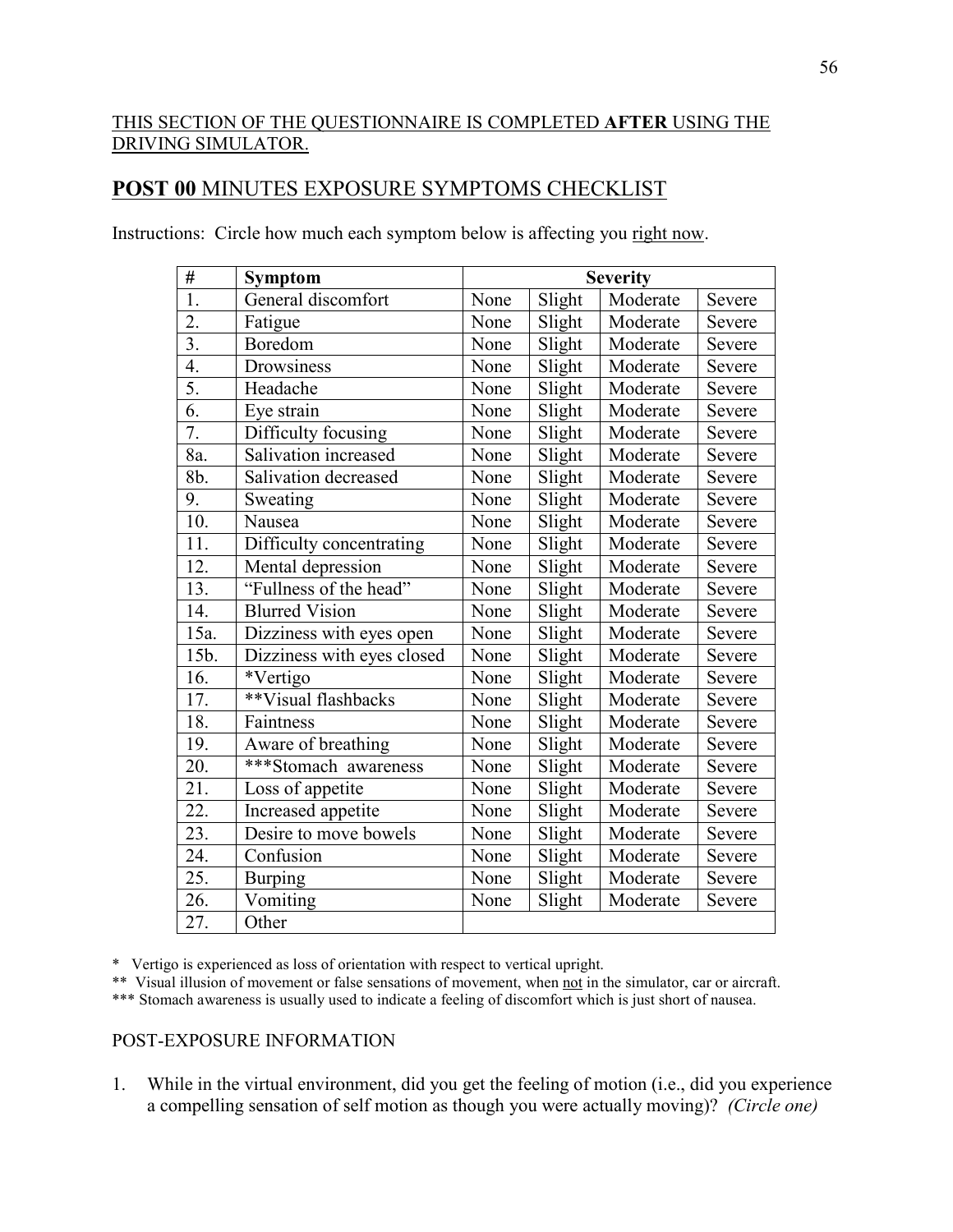2. On a scale of 1 (POOR) to 10 (EXCELLENT) rate your performance in the virtual environment:

3. a. Did any unusual events occur during your exposure? *(Circle one)* YES NO

b. If YES, please describe: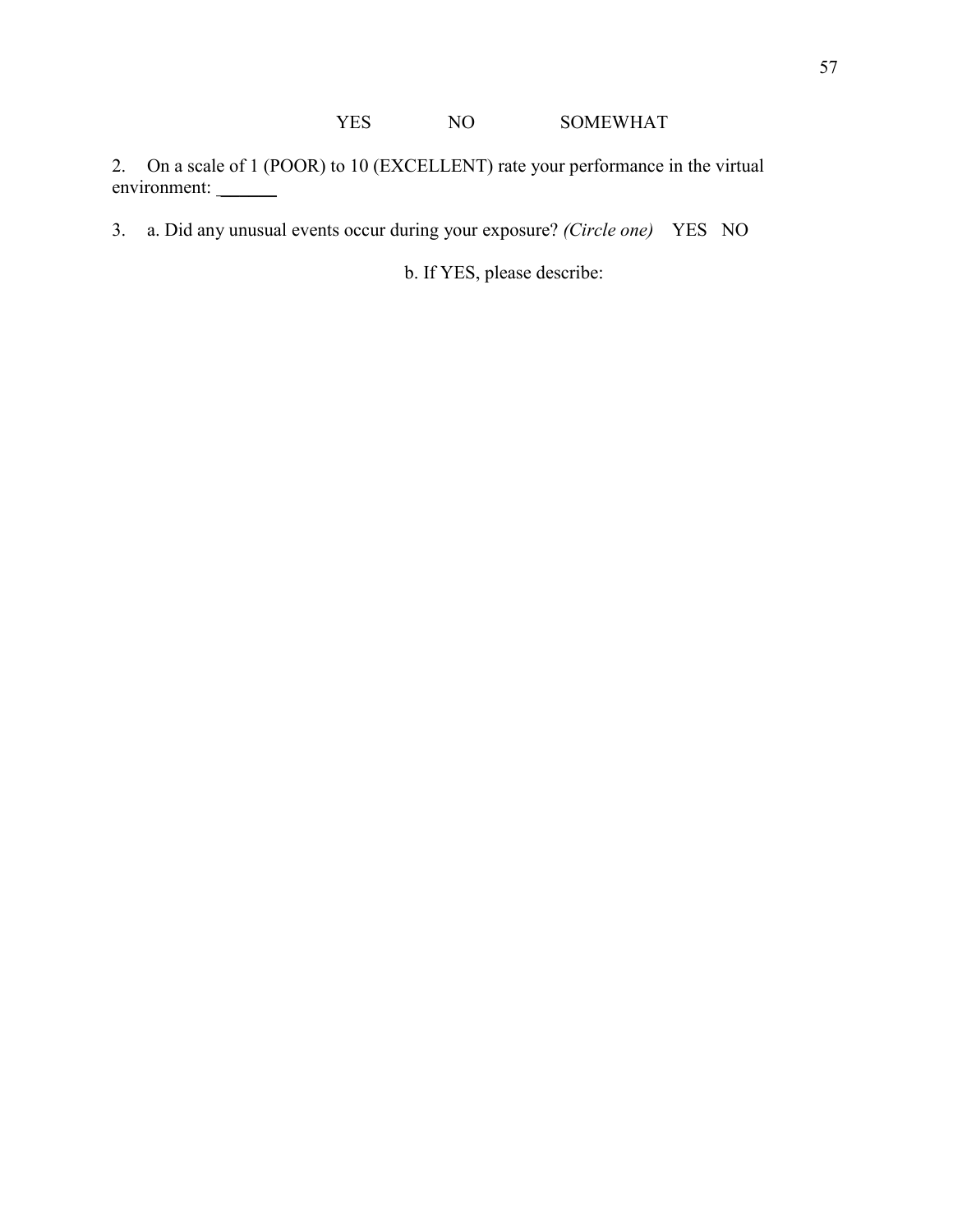# **APPENDIX D**

# **APPLIED COGNITIVE PERFORMANCE LAB DRIVING HISTORY QUESTIONNAIRE**

This is a *strictly confidential* questionnaire. Only a randomly generated participant ID number, assigned by the research administrator, will be on this questionnaire. No information reported by you here will be traced back to you personally in any way. **You can skip any questions you do not feel comfortable answering.** 

|                                         | <b>Section 1: Demographics</b> |                                                                                                           |                              |            |                                         |  |
|-----------------------------------------|--------------------------------|-----------------------------------------------------------------------------------------------------------|------------------------------|------------|-----------------------------------------|--|
| Gender:                                 | $\Box$ Male                    | $\Box$ Female                                                                                             |                              |            |                                         |  |
|                                         |                                | Date of Birth: (Month / Day / Year): ______ / ______ / ______ /                                           |                              |            | Age: $\qquad \qquad$                    |  |
| (check all that apply) $\Box$ Caucasian |                                | <b>Race / Ethnicity:</b> □ Black / African American<br>$\Box$ Hispanic / Latino                           | $\Box$ Asian<br>$\Box$ Other |            | $\Box$ American Indian / Native Alaskan |  |
|                                         |                                | Have you participated in a study at this laboratory in the past? $\Box$ Yes $\Box$ No                     |                              |            |                                         |  |
| <b>Section 2:</b> Driving History       |                                |                                                                                                           |                              |            |                                         |  |
| months                                  |                                | Approximately how long have you had your driver's license? years                                          |                              |            |                                         |  |
|                                         |                                | About how many miles did you drive since your licensure? ____________ miles                               |                              |            |                                         |  |
| eyeglasses                              |                                | Does your license require you to wear glasses or contacts while driving?                                  |                              |            | $\Box$ Yes,                             |  |
| contacts $\Box$ No                      |                                |                                                                                                           |                              |            | $\Box$ Yes,                             |  |
|                                         |                                | Do you have any other restrictions on your driver's license?                                              |                              | $\Box$ Yes | $\Box$ No                               |  |
|                                         |                                | If yes, please describe:                                                                                  |                              |            |                                         |  |
|                                         |                                | Are you currently on any over-the-counter or<br>prescription medications that make it difficult to drive? |                              | $\Box$ Yes | $\Box$ No                               |  |
|                                         |                                | If yes, please describe:                                                                                  |                              |            |                                         |  |
| $\Box$ No                               |                                | In the past three months, have you text messaged while driving?                                           |                              |            | $\Box$ Yes                              |  |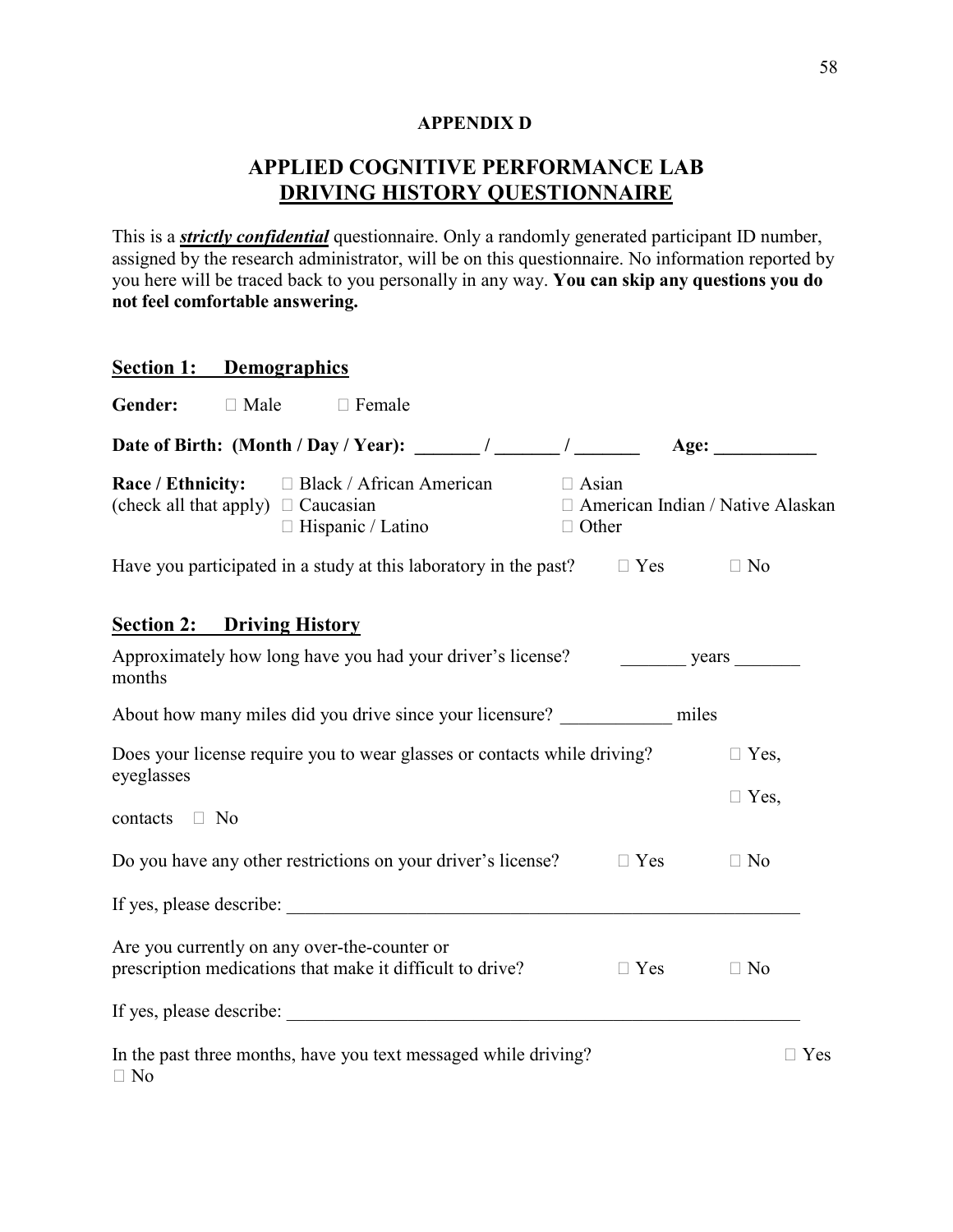# **Section 2: Driving History (continued)**

|                 | Do you think text messaging while driving could affect your driving performance? $\Box$ Yes $\Box$ |  |
|-----------------|----------------------------------------------------------------------------------------------------|--|
| Maybe $\Box$ No |                                                                                                    |  |

How frequently do you text message in a day?  $\Box$  Over 20  $\Box$  10 - 20  $\Box$  5 - 10  $\Box$  Less than 5  $\Box$  Never

| Within the last three years, have you had any moving violations? | $\Box$ Yes                                                                                                         | $\Box$ No                                                                                   |  |
|------------------------------------------------------------------|--------------------------------------------------------------------------------------------------------------------|---------------------------------------------------------------------------------------------|--|
| If so, what type and how many?                                   | $\Box$ Speeding<br>$\Box$ Running red light<br>$\Box$ Running stop sign<br>$\Box$ Failure to yield<br>$\Box$ Other | How many times?<br>How many times?<br>How many times?<br>How many times?<br>How many times? |  |
| Within the last three years, have you been involved              |                                                                                                                    |                                                                                             |  |

| in any automobile crashes?                                                       | $\Box$ Yes<br>$\Box$ No                                                                                                                                                                                        |  |  |  |  |
|----------------------------------------------------------------------------------|----------------------------------------------------------------------------------------------------------------------------------------------------------------------------------------------------------------|--|--|--|--|
| If so, what type of crashes $(s)$ ?<br>(Please check all that apply)<br>contact) | $\Box$ Head-on collision (front of car to front of car contact)<br>$\Box$ Rear-end collision (front of car to rear of car contact)<br>$\Box$ Side impact or angled collision (front of car to side of car      |  |  |  |  |
|                                                                                  | $\Box$ Sideswipe (door to door contact)<br>$\Box$ Single car accident (struck tree, sign, pedestrian)<br>$\Box$ Multiple car accident (more than two cars involved)<br>$\Box$ Other<br>$\Box$ I don't remember |  |  |  |  |

 $\_$  , and the set of the set of the set of the set of the set of the set of the set of the set of the set of the set of the set of the set of the set of the set of the set of the set of the set of the set of the set of th  $\_$  , and the set of the set of the set of the set of the set of the set of the set of the set of the set of the set of the set of the set of the set of the set of the set of the set of the set of the set of the set of th  $\mathcal{L}_\mathcal{L} = \{ \mathcal{L}_\mathcal{L} = \{ \mathcal{L}_\mathcal{L} = \{ \mathcal{L}_\mathcal{L} = \{ \mathcal{L}_\mathcal{L} = \{ \mathcal{L}_\mathcal{L} = \{ \mathcal{L}_\mathcal{L} = \{ \mathcal{L}_\mathcal{L} = \{ \mathcal{L}_\mathcal{L} = \{ \mathcal{L}_\mathcal{L} = \{ \mathcal{L}_\mathcal{L} = \{ \mathcal{L}_\mathcal{L} = \{ \mathcal{L}_\mathcal{L} = \{ \mathcal{L}_\mathcal{L} = \{ \mathcal{L}_\mathcal{$ 

 $\_$  , and the set of the set of the set of the set of the set of the set of the set of the set of the set of the set of the set of the set of the set of the set of the set of the set of the set of the set of the set of th

 $\mathcal{L}_\mathcal{L} = \{ \mathcal{L}_\mathcal{L} = \{ \mathcal{L}_\mathcal{L} = \{ \mathcal{L}_\mathcal{L} = \{ \mathcal{L}_\mathcal{L} = \{ \mathcal{L}_\mathcal{L} = \{ \mathcal{L}_\mathcal{L} = \{ \mathcal{L}_\mathcal{L} = \{ \mathcal{L}_\mathcal{L} = \{ \mathcal{L}_\mathcal{L} = \{ \mathcal{L}_\mathcal{L} = \{ \mathcal{L}_\mathcal{L} = \{ \mathcal{L}_\mathcal{L} = \{ \mathcal{L}_\mathcal{L} = \{ \mathcal{L}_\mathcal{$ 

Please describe each of these crashes in a few sentences below.